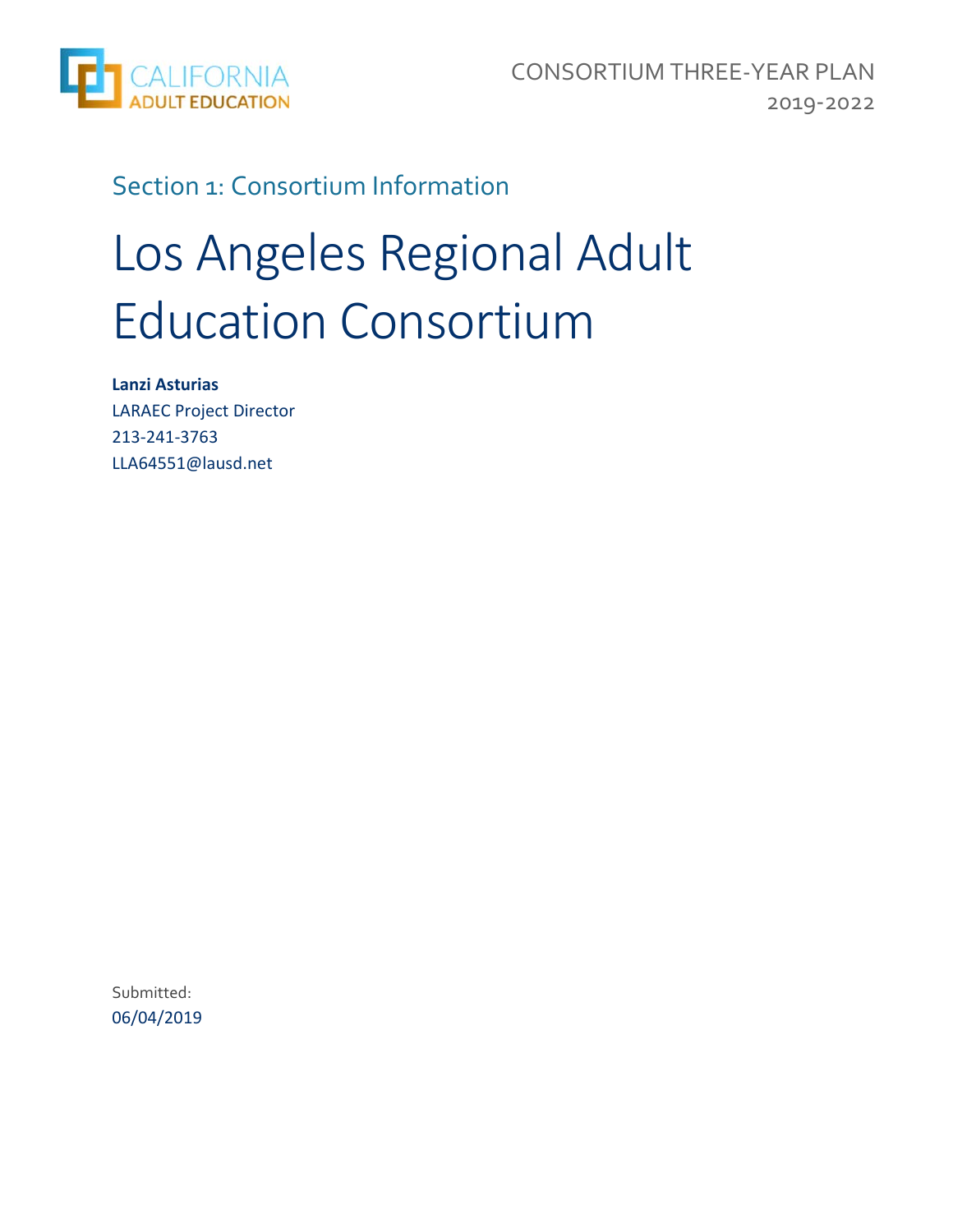# **ED** CALIFORNIA

# **Table of Contents**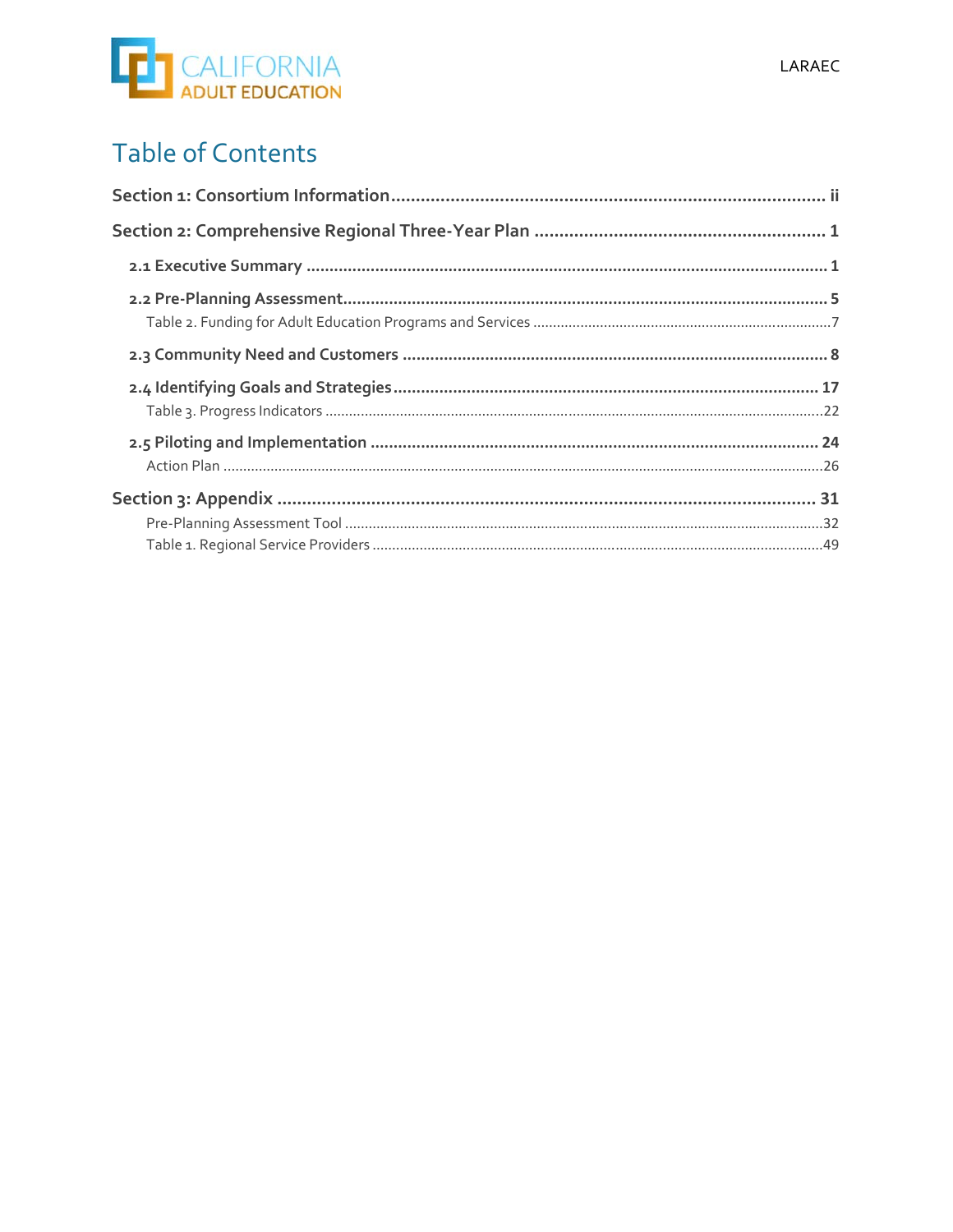

## Section 2: Comprehensive Regional Three‐Year Plan

### 2.1 Executive Summary

The Los Angeles Regional Adult Education Consortium (LARAEC) was created in response to California Assembly Bill 86. LARAEC's purpose is to develop plans for expanding and improving adult education services by seamless transitions for adult students to the workforce and higher education.

In 2014, LARAEC members were at different stages of involvement in Adult Education (AE). Some of the LACCD colleges and the AE USDs have had a long and successful history in delivering adult education programs. Some school sites had existing collaborations and working relationships with community colleges prior to establishment of the consortium. Other collaborations have been built or strengthened since 2014. All LACCD colleges now have CAE deans, programs, and offerings. LARAEC has hired four staff to support operations.

### MEMBER DISTRICTS

LARAEC consists of 5 district members: 4 Unified School Districts with Adult Education (AE USDs) offerings and 1 Community College District (CCD). Together, they form the largest regional Adult Education (AE) consortium in California.

The LARAEC members are:

- Burbank Unified School District's Burbank Adult School (BUSD/BAS)
- Culver City Unified School District's Culver City Adult School (CCUSD/CCAS)
- Los Angeles Unified School District 's Division of Adult and Career Education (LAUSD/DACE)
- Montebello Unified School District's Montebello Community Adult School (MUSD/MCAS)
- **Los Angeles Community College District's** College Adult Education (LACCD/CAE)



*Serving a diverse group of students and spanning a large geographic area that is densely populated*, the LARAEC members offer classes in the following CAEP program areas: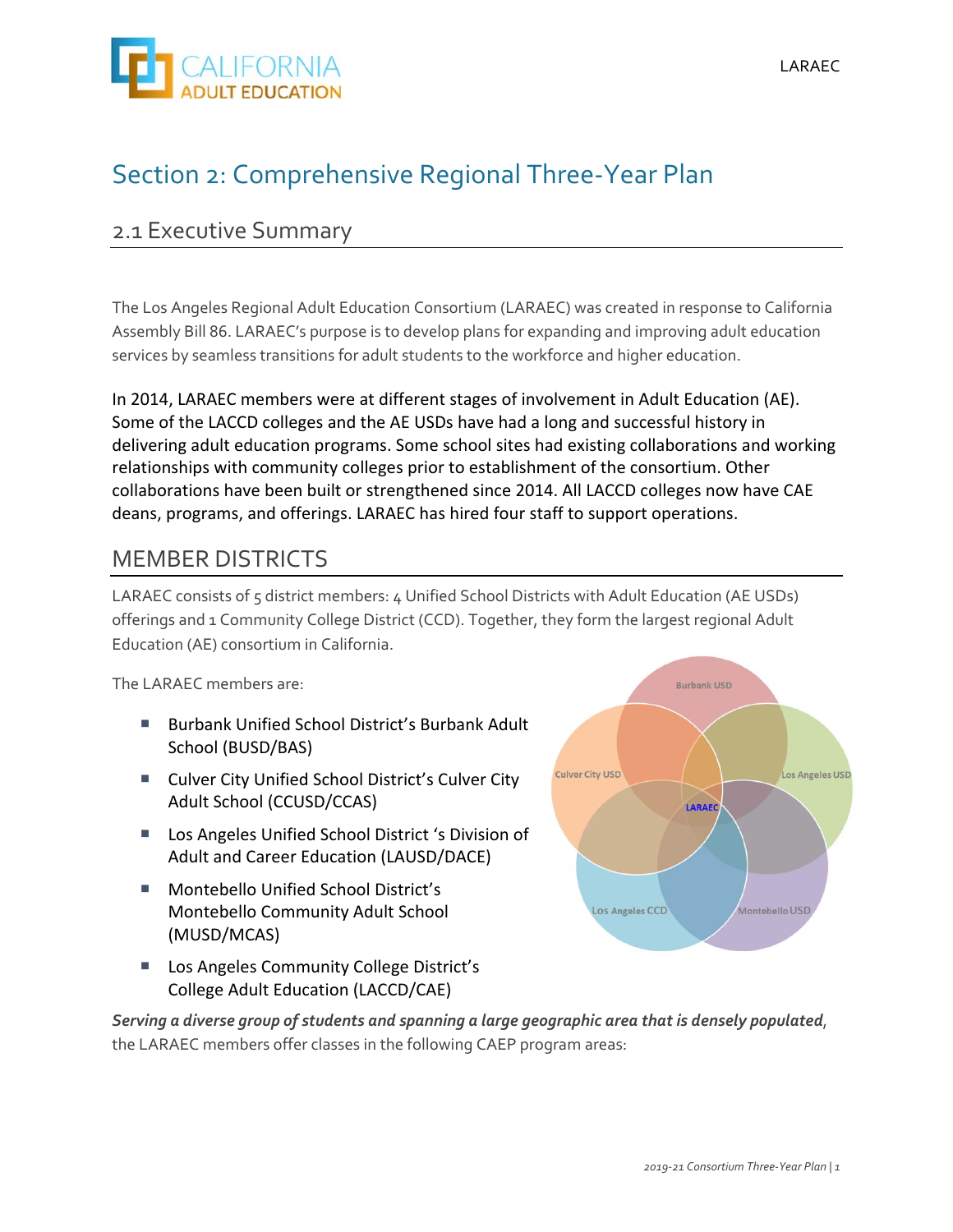

|    | <b>CAEP Program Areas</b>                                                                       | <b>BUSD/</b> | <b>CCUSDI</b> | <b>LAUSD/</b> | <b>MUSD</b> | <b>LACCD</b> |
|----|-------------------------------------------------------------------------------------------------|--------------|---------------|---------------|-------------|--------------|
|    |                                                                                                 | BAS          | CCAS          | <b>DACE</b>   | <b>MCAS</b> | <b>CAE</b>   |
| 1. | Programs in elementary and secondary basic skills, including programs leading to a high         |              |               |               |             |              |
|    | school diploma or high school equivalency certificate                                           |              |               |               |             |              |
|    | <b>Adult Basic Education (ABE)</b><br>п                                                         |              |               |               |             | ✓            |
|    | <b>Adult Secondary Education (ASE)</b><br>▁                                                     |              |               |               |             | $\checkmark$ |
| 2. | Programs for immigrants eligible for educational services in citizenship, English as a second   |              |               |               |             |              |
|    | language, and workforce preparation                                                             |              |               |               |             |              |
|    | Citizenship<br>L.                                                                               | $\checkmark$ |               |               |             | ✓            |
|    |                                                                                                 |              |               |               |             |              |
|    | English-as-a-Second Language (ESL)                                                              |              |               |               |             |              |
| 3. | Programs for adults, including, but not limited to, older adults, that are primarily related to |              |               |               |             |              |
|    | entry or reentry into the workforce                                                             |              |               |               |             |              |
|    | Career Technical Education (CTE)<br>L.                                                          |              |               |               |             |              |
| 4. | Programs for adults, including, but not limited to, older adults, that are primarily designed   |              |               |               |             |              |
|    | to develop knowledge and skills to assist elementary and secondary school children to           |              |               |               |             |              |
|    | succeed academically in school                                                                  |              |               |               |             |              |
|    | <b>Family Success Initiatives</b>                                                               |              |               |               |             |              |
| 5. | Programs for Adults with Disabilities (AWDs)                                                    |              |               |               |             |              |
|    | <b>AE AWD Students</b><br>П                                                                     |              |               |               |             |              |
| 6. | CTE programs that are short term in nature and have high employment potential                   |              |               |               |             |              |
|    | <b>Career Technical Education (CTE)</b><br>L.                                                   |              |               |               |             |              |
| 7. | Programs offering pre-apprenticeship training activities conducted in coordination with one     |              |               |               |             |              |
|    |                                                                                                 |              |               |               |             |              |
|    | or more apprenticeship programs approved by the Division of Apprenticeship Standards for        |              |               |               |             |              |
|    | the occupation and geographic area                                                              |              |               |               |             |              |
|    | Program for Pre-Apprenticeships<br>П                                                            |              |               |               |             |              |

### CONSORTIUM PLANNING EFFORTS

This LARAEC Consortium Plan covers a three‐year timeframe of 2019‐2020, 2020‐2021, and 2021‐2022 fiscal years, school years, or academic years.

### **Building on Prior LARAEC Consortium Plan**

This LARAEC Consortium Plan builds on the 2015‐2018 Consortium Plan. LARAEC will continue building pathways and transitions, combined with student success support for AE students in the region. In the 2019‐2022 Consortium Plan, LARAEC has added its ongoing focus on Professional Development (PD) for administrators, teachers, and staff. Data and information sharing efforts are integral to the three 2019‐2022 priorities.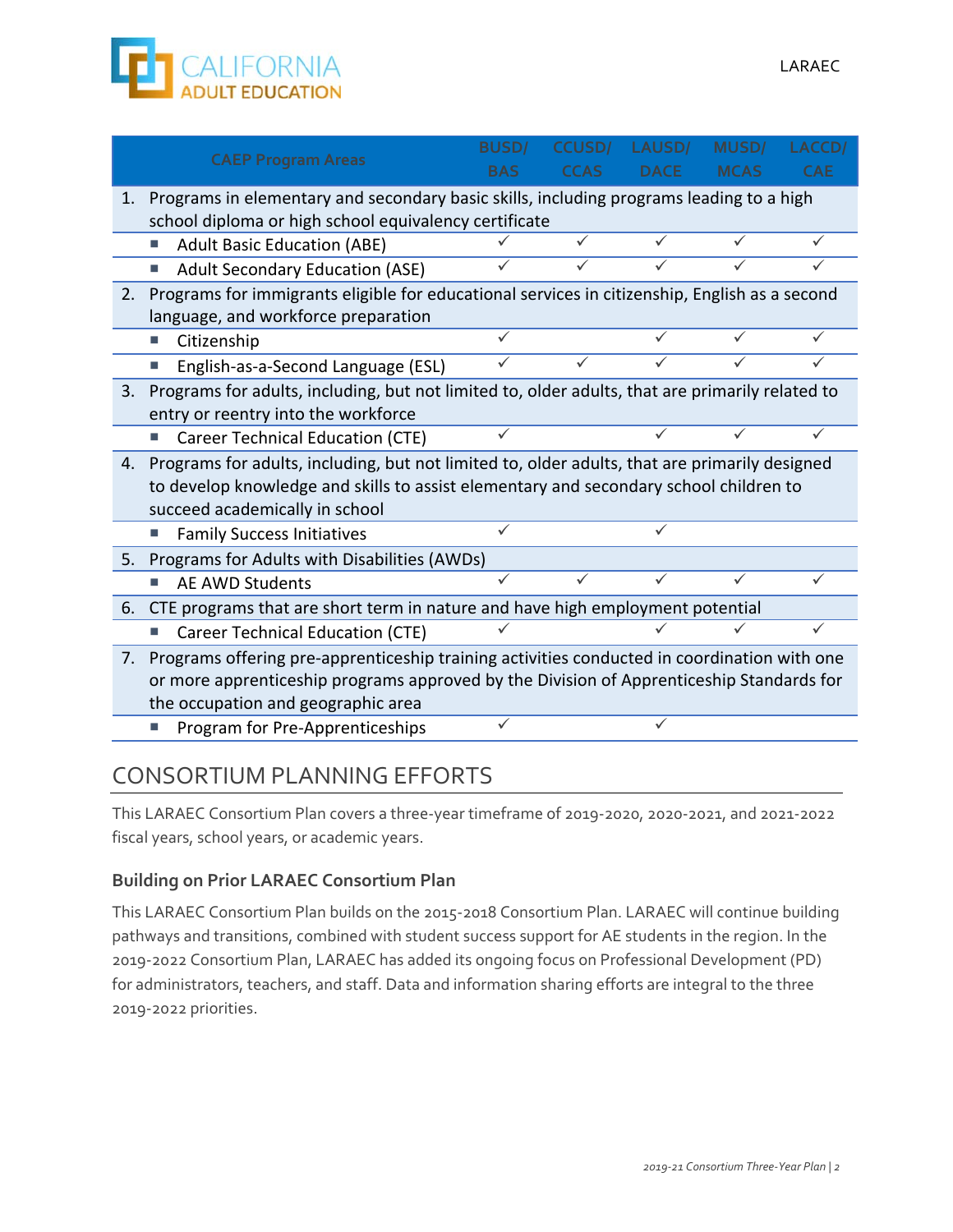

# **CAEP Strategies**

#### **2015‐2018 Priorities**

#### **A. Bridges and Pathways**

- a. Assessment Integration and Alignment
- b. Curriculum Alignment c. Industry/Sector Specific Pathways and Course
- Articulation d. Strategies for Accelerated Student Progress

#### **B. Comprehensive Student Supports**

- a. Individualized Student Plans
- b. Counseling Best Practices
- c. Student Community Support

#### **C. Common Data, Information and Accountability Systems**

- a. Data/Accountability and Data Warehouse
- b. LARAEC Information Systems
- c. Technology supported instruction d. LARAEC WEBSITE

#### **Updated 2019‐2022 Priorities**

**CONTINUED: Pathways, Bridges, & Transitions**

**CONTINUED: Student Success Support**

**NEW: Professional Development**

1

**Metrics & Accountability Integrated into the Above Priorities**

### **Formation of Action Planning Teams (APTs)**

LARAEC formed Action Planning Teams (APTs) – one APT for each priority – for its 2019‐2022 planning effort. Each APT had a good cross‐section of the LARAEC members and Subject Matter Experts (SMEs). The APTs ranged in size from 15 to 30 participants who attended four half-day working sessions, including a kick‐off, planning sessions, and a summit. At the summit, the APTs presented their proposed initiatives and draft Action Plans to the LARAEC Board.

The LARAEC Board then reviewed and refined the proposed Action Plans and adopted the 2019‐2022 Consortium Plan (this document) for submission to the State.

### OVERVIEW OF LARAEC PRIORITIES AND STRATEGIES

Below is an outline of the 2019‐2022 LARAEC Strategic Priorities. Some of the strategies overlap (e.g., Adults with Disabilities, Workforce Entry/Re‐entry, and the need for metrics and shared databases); all are complementary:

#### *Priority 1: Pathways and Bridges*

- Strategy 1.1. Pathway Maps
- Strategy 1.2. Shared Information and Databases
- Strategy 1.3. Dual Enrollment
- Strategy 1.4. Family Success Initiatives
- Strategy 1.5. Workforce Entry/Re-Entry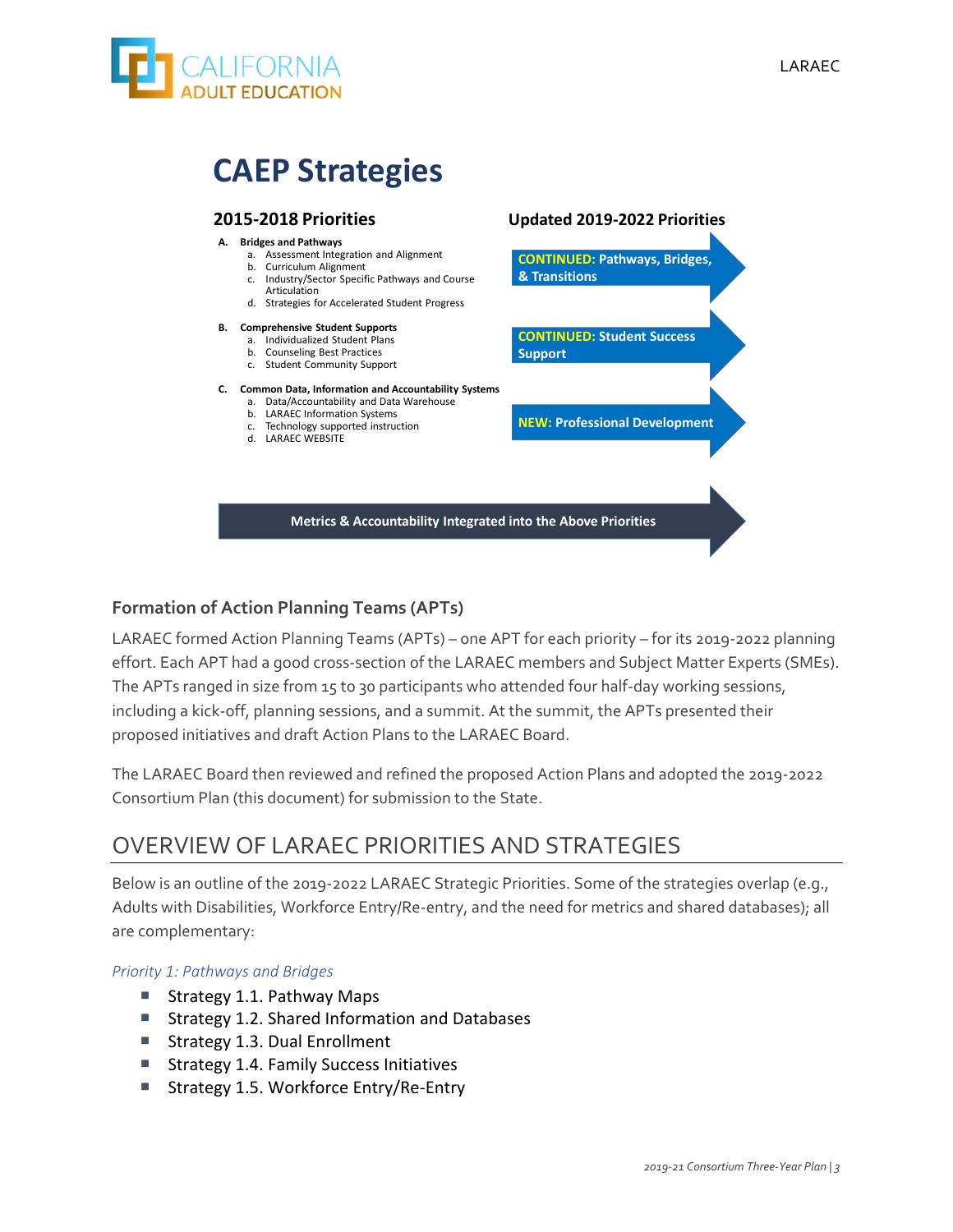

#### *Priority 2: Student Success Support*

- Strategy 2.1. Comprehensive Orientations
- Strategy 2.2. New Approaches to and Tools for Advising
- Strategy 2.3. Support for Adults with Disabilities (AWD) see also Strategy 1.5
- Strategy 2.4. Metrics for Measuring Success

#### *Priority 3: Professional Development (PD)*

- Strategy 3.1. Professional Learning Communities (PLCs)
- Strategy 3.2. Research-based, Best Practices in PD
- Strategy 3.3. Coordinated PD
- Strategy 3.4. Online Platform for Information-Sharing
- Strategy 3.5. Administrator-Advisor-Coordinator Support Roles
- Strategy 3.6. Stakeholder Engagement with Feedback Loops

What LARAEC has learned in the last planning cycle is that some strategies work across all 5 member districts and other strategies are more applicable to the 4 AE USDs, given differences in governance structures and State requirements for the community colleges. Some pilots work best when launched by 1 or 2 LARAEC members and then refined, shared, and adopted by the other LARAEC members. Smaller AE USDs may not have the resources to participate in pilots, but can adopt lessons learned from the pilots.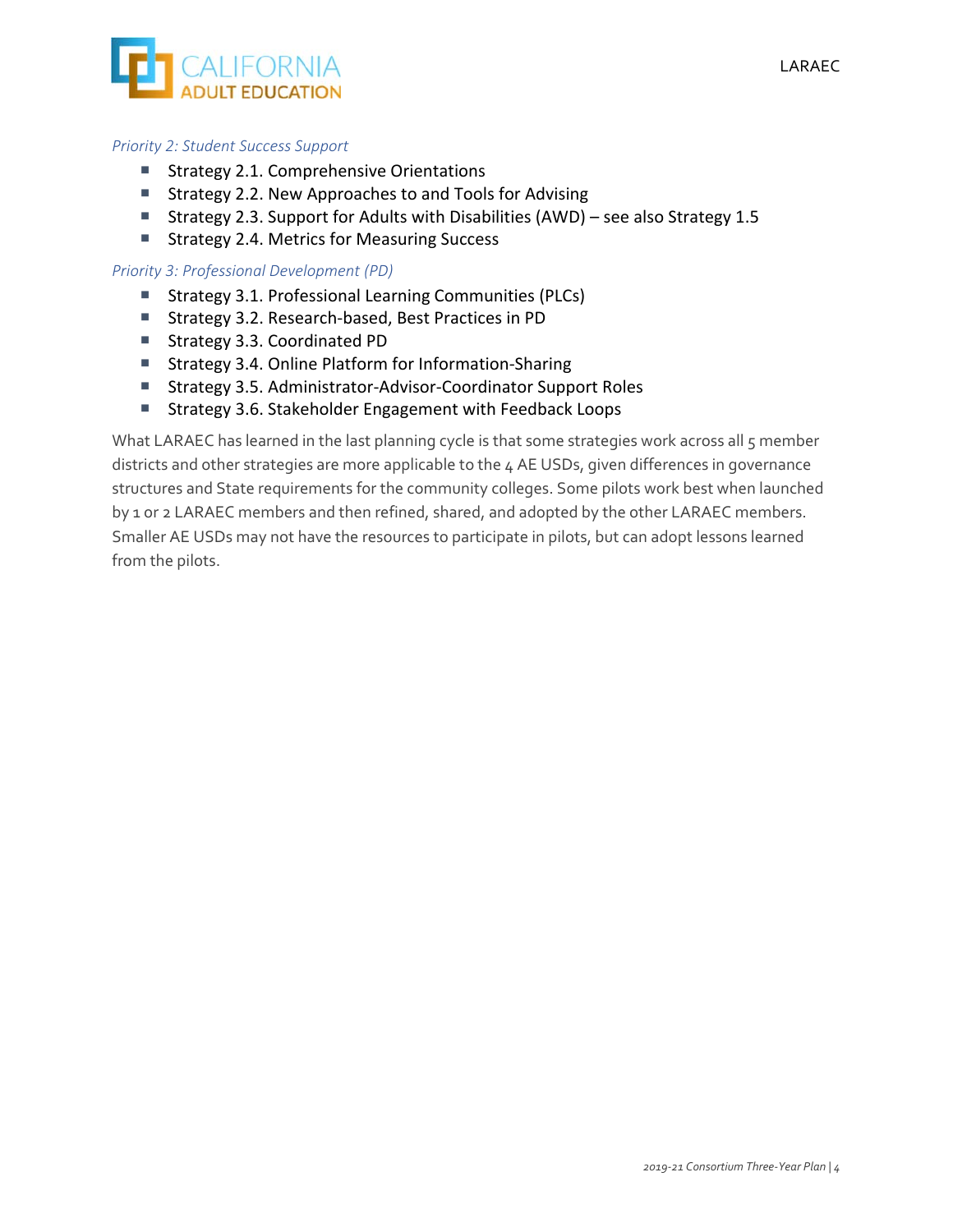

### 2.2 Pre‐Planning Assessment

### BACKGROUND

During two separate meetings, the LARAEC Board, Point Persons, and staff collectively completed the Consortium Program Quality Self‐Assessment Tool for 2015‐2018.<sup>1</sup> The tool focuses on the quality of our collaboration and impact within our communities. The table assesses LARAEC'S progress made, strengths, and opportunities for improvement, which proved to be important input for developing strategies to enhance policies, procedures, and practices for the next three‐year LARAEC Consortium Plan 2019‐2022.

### INTERPRETATION

LARAEC leadership and staff members completed the tool, using a five-point rating scale1-5.As part of the self‐assessment discussions, LARAEC leadership and staff also added anecdotal insights to elaborate further on their ratings. The table displays the number of areas that were rated at each level of effectiveness. In total, 40 areas were rated. On a macro level:

- Capacity and connection are the areas where LARAEC has made the greatest strides an important foundation that has been built since 2014.
- At times, the LARAEC leadership and staff identified higher or lower ratings for the individual districts in comparison to the overall consortium ratings.
- Some areas had split ratings because of differences among the districts particularly among the two large districts (LAUSD and LACCD) and the three smaller districts (Montebello USD, Culver City USD, and Burbank USD).
- Only 1 area received a rating of 1.

<sup>&</sup>lt;sup>1</sup> The self-assessment tool uses and expands on concepts introduced by Completion by Design's Loss-Momentum Framework and developed under the aegis of the California Adult Education Program Consortium and Member Effectiveness Field Team.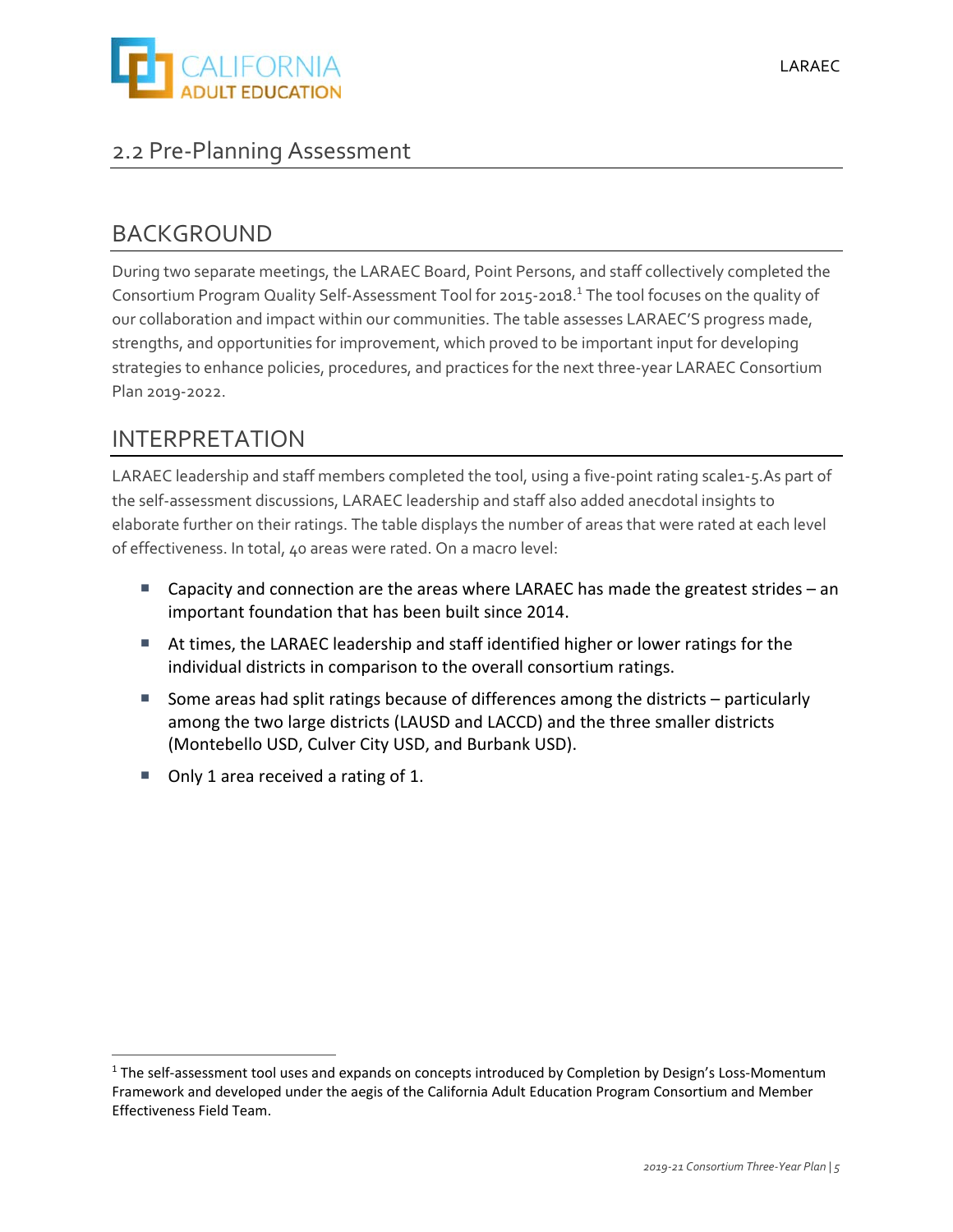

### RATING SCALE

When the LARAEC Board, Point Persons, and staff assigned two or more ratings, either the highest rating of two ratings or the median of three ratings was counted.

|                | <b>Effective</b><br>ness |   | <b>Definition</b>                                                                                                                                                        | <b>Number</b> | <b>Percent</b> |
|----------------|--------------------------|---|--------------------------------------------------------------------------------------------------------------------------------------------------------------------------|---------------|----------------|
| $1.0 -$<br>1.5 | Low                      | п | There is strong need for improvement and the<br>consortium has an urgent need to address this<br>area.                                                                   | 0             | о%             |
| $2.0 -$<br>2.5 | Low-to-<br>Medium        |   | The consortium is making progress in this area<br>but can improve further. This area needs<br>targeted support in order to improve its<br>outcomes.                      | 1             | 4%             |
| $3.0 -$<br>3.5 | Medium                   |   | The consortium is doing well in this area, but<br>needs additional work to be addressed.                                                                                 | $\Omega$      | о%             |
| $4.0 -$<br>4.5 | Medium-<br>to-High       | П | The consortium is doing very well in this area<br>and needs only a few improvements to be<br>exceptional.                                                                | 15            | 63%            |
| 5.0            | High                     |   | The consortium is exceptionally proficient in<br>this area, evident in many ways. This area can<br>serve as an example or model for other<br>consortia to follow.        | 8             | 33%            |
|                | Unsures                  |   | The consortium is in the development stages<br>of the Adult Education Program and more<br>time needs to pass before gaining knowledge<br>from this self-assessment tool. | $\Omega$      | 0%             |

### QUALITY INDICATORS

LARAEC reviewed quality indicators in five areas:

- 1. Capacity
- 2. Connection
- 3. Entry
- 4. Progress
- 5. Completion/Transition

NOTE: Specific quality indicator statements and answers are located in Appendix A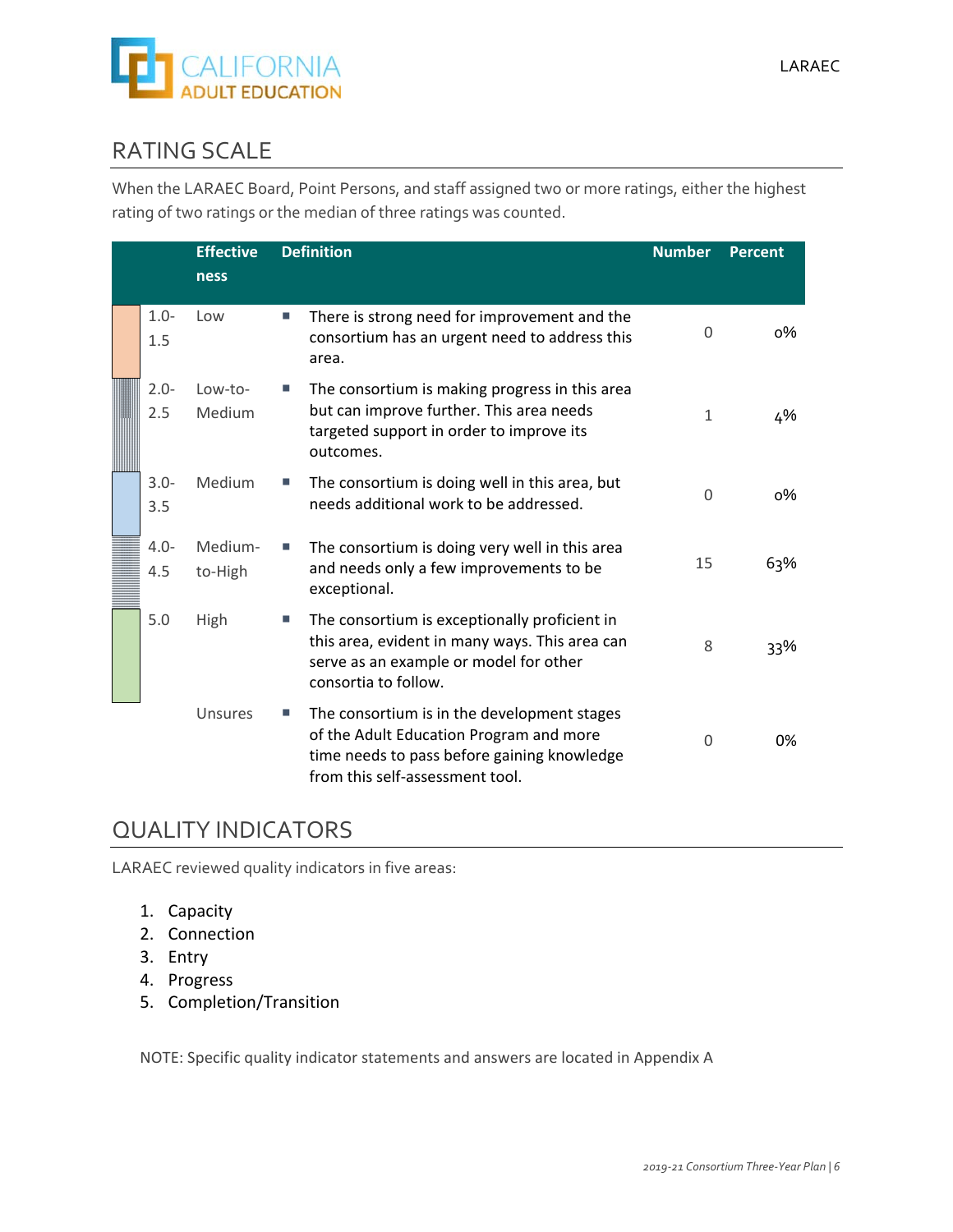

### **Table 2. Funding for Adult Education Programs and Services**

| <b>Source and Type of Funds</b>       | <b>Funding Estimates</b><br>FY2019-20 | <b>Funding Estimates</b><br>FY2020-21 | <b>Funding Estimates</b><br>FY2021-22 |  |  |  |
|---------------------------------------|---------------------------------------|---------------------------------------|---------------------------------------|--|--|--|
| <b>State / Federal Funding</b>        |                                       |                                       |                                       |  |  |  |
| <b>AEP</b>                            | \$131,980,183                         | \$131,980,183                         | \$131,980,183                         |  |  |  |
| <b>CalWORKs</b>                       | \$1,209,779                           | \$1,209,779                           | \$1,209,779                           |  |  |  |
| <b>CCD Apportionment (Non-credit)</b> | \$9,417,677                           | \$9,417,677                           | \$9,417,677                           |  |  |  |
| Corrections                           | \$0                                   | \$0                                   | \$0                                   |  |  |  |
| <b>LCFF / District Funds</b>          | \$1,947,875                           | \$1,947,875                           | \$1,947,875                           |  |  |  |
| <b>Perkins V</b>                      | \$1,098,912                           | \$1,098,912                           | \$1,098,912                           |  |  |  |
| <b>WIOA II</b>                        | \$15,151,912                          | \$15,151,912                          | \$15,151,912                          |  |  |  |
| Other                                 |                                       |                                       |                                       |  |  |  |
| <b>Fees</b>                           | \$5,666,694                           | \$5,666,694                           | \$5,666,694                           |  |  |  |
| <b>Contracted Services</b>            | \$1,174,346                           | \$1,174,346                           | \$1,174,346                           |  |  |  |
| <b>Donations</b>                      | \$92,700                              | \$92,700                              | \$92,700                              |  |  |  |
| In Kind Contributions                 | \$329,731                             | \$329,731                             | \$329,731                             |  |  |  |
| Strong Workforce (K12 and College)    | \$394,000                             | \$394,000                             | \$394,000                             |  |  |  |
| <b>Other Federal Grants</b>           | \$219,318                             | \$219,318                             | \$219,318                             |  |  |  |
| <b>Other State Grants</b>             | \$4,957,346                           | \$4,957,346                           | \$4,957,346                           |  |  |  |
| <b>Total</b>                          | \$173,701,111                         | \$173,701,111                         | \$173,701,111                         |  |  |  |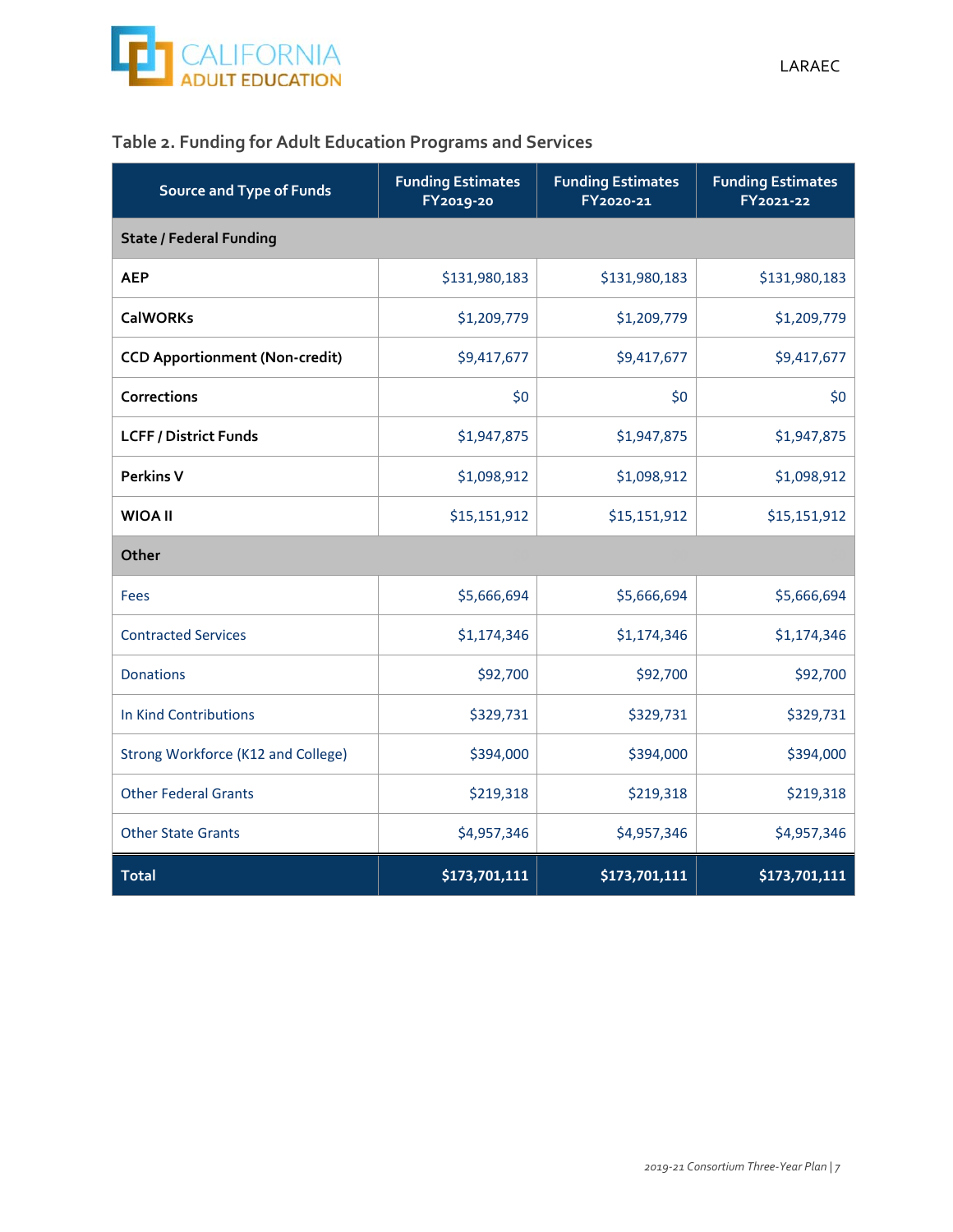

### 2.3 Community Need and Customers

This section presents background information on LARAEC, outlines the needs of our diverse communities, defines current customers, and identifies regional labor market opportunities.

### LARAEC SOCIAL CHARACTERISTICS

The LARAEC region has an adult population of 3.6 million – in an area of almost 1,000 square miles. Of this adult population, 2.6 million are between the ages of 18 and 49. Of these 2.6 million adults, LARAEC's target population consists of:

| <b>Factors</b>                                                      | <b>LARAEC Target AE Population of 2.6 million</b>                        |
|---------------------------------------------------------------------|--------------------------------------------------------------------------|
| Education<br>20% (.53 million) have less than a high school diploma |                                                                          |
|                                                                     | 21% (.55 million) have HSDs or HSEs<br><b>I</b>                          |
|                                                                     | 24% (.62 million) have some college or no degree<br>u.                   |
| Economic                                                            | 7% (.19 million) are unemployed                                          |
|                                                                     | 14% (.38 million) are at or below the poverty level<br>L.                |
| <b>English Proficiency</b>                                          | 26% (.67 million) speak English less than "very well" <sup>2</sup><br>H. |

Our high employment rates, combined with some undocumented residents' concerns about using public services, have affected our AE student enrollments, especially among the AE USDs.

### LARAEC MEMBER PROFILES

The two largest districts – LAUSD/DACE and LACCD/CAE – cover most of the LARAEC area. The three other USDs – Burbank, Culver City, and Montebello USDs – have more defined geographic coverage with distinct characteristics.

### **Burbank Unified School District's Burbank Adult School (BUSD/BAS)**

BUSD, in its 91<sup>st</sup> year (1928-2019), is a local educational agency (LEA), which delivers adult education and literacy services to the Burbank community and surrounding region.

### *Overview*

<u> 1989 - Johann Barbara, martxa alemani</u>ar alemaniar alemaniar alemaniar alemaniar alemaniar alemaniar alemaniar<br>1980 - La Carlo Carlo Carlo Carlo Carlo Carlo Carlo Carlo Carlo Carlo Carlo Carlo Carlo Carlo Carlo Carlo Car

BAS is part of BUSD. The district is governed by the five-member Board of Education. BUSD operates 10 Transitional Kindergarten (TK) classes, 11 K‐5 elementary schools, 3 middle schools, 2 comprehensive high schools, 1 Independent Learning Academy (ILA) (an alternative high school), 1 community day school, 1 adult school, and 1 child development program.

<sup>&</sup>lt;sup>2</sup> U.S. Census Bureau: American Community Survey (ACS), Five-Year Public Use Microdata Sample (PUMS), 2012-2016.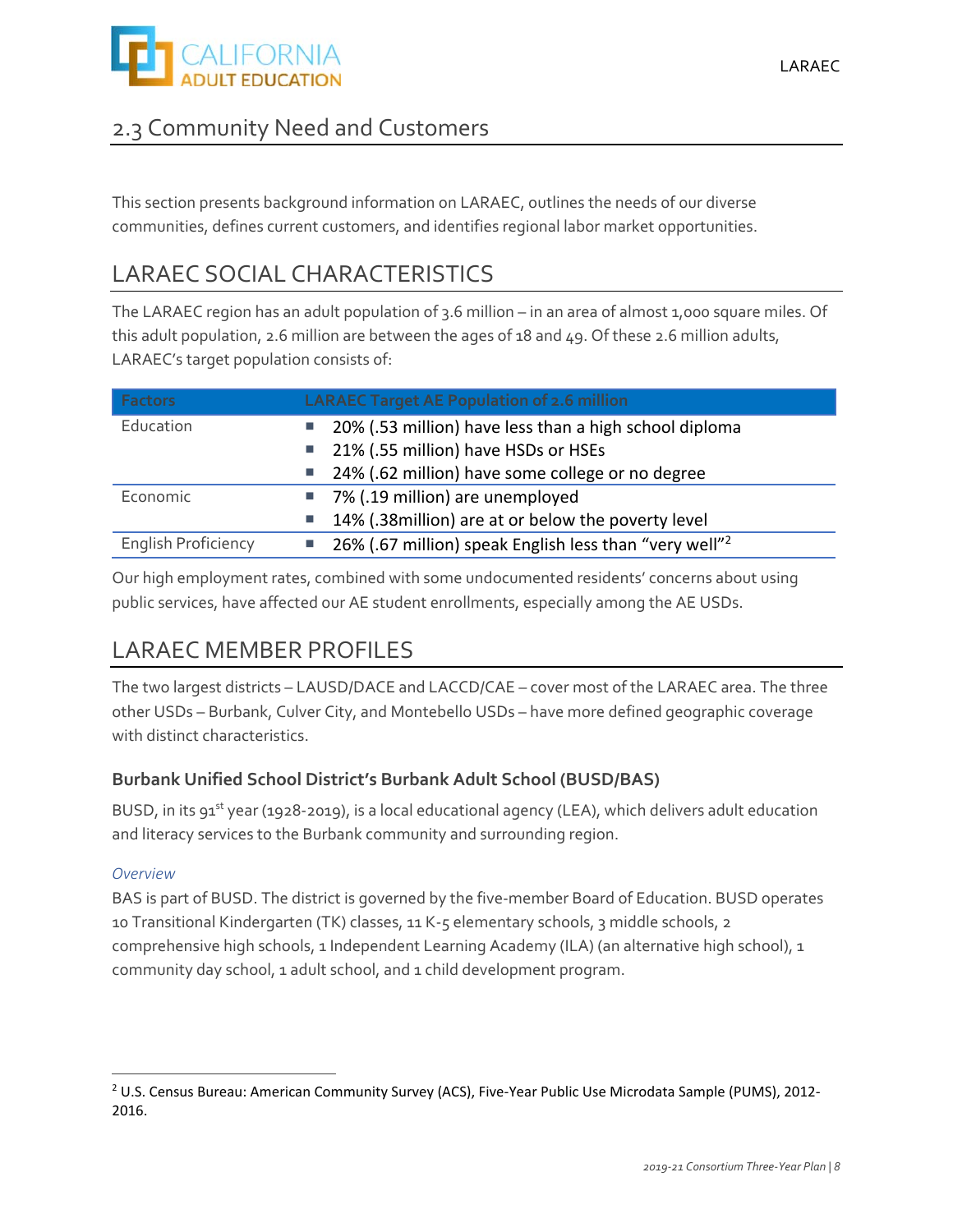

BUSD/BAS is located at 3811 West Allan Avenue, Burbank, CA 91505. The school's website is www.burbankusd.org/bas. BUSD/BAS calls its main campus the Mingay Campus. It also holds classes at Burbank High School, John Burroughs High School, and Providencia Elementary School.

#### *Communities Served*

The city of Burbank, incorporated in 1911, is located in Los Angeles County, occupies 17.3 square miles and is situated 12 miles northwest of downtown Los Angeles. The total city population is 170,700 with a median income of \$76,210.3

BUSD/BAS is located in the southwestern part of the city of Burbank<sup>4</sup> and is a public school open to all AE students, including those who reside outside of Burbank. Significant percentages of AE students who attend BUSD/BAS reside in nearby communities, such as North Hollywood, Glendale, and Van Nuys, among others.

There have been notable ethnic, racial and linguistic changes in Burbank during the past 20 years. Based on 2016 data, Burbank was predominantly White (57%). The second largest ethnicity was Latino (25%), followed by 11% Asian and 2% African American. The most common foreign languages are Spanish 19%, Armenian 11%, and Tagalog 3%. In 2016, the median home price was \$611,000 (Data USA). Citywide, 41.2% of the housing units were owner‐occupied and 58.8% were renter‐occupied (DataUSA). Younger families are still finding it hard to afford to buy a home in Burbank.

#### *Student Profile*

The total BUSD district enrollment was 15,078 during the 2018‐2019 school year. Students of White (45%) and Hispanic (38%) races comprised the majority of the district's ethnic/racial distribution. In 2016‐2017, there were a total of 1,676 English Language Learners (ELLs) in the district (K‐12). Of that number, 4.2% spoke Spanish and 3.8% spoke Armenian. BUSD/BAS has operated ESL classes at BUSD school sites to serve ELL parents of children who attend the schools.

BUSD/BAS serves approximately 3,800 students. The racial breakdown is: 40% White, 40% Latino, 5% Asian, 5% African American, and 10% Other. The largest program is English as a Second Language (ESL), which serves 30% of the students, followed by Career and Technical Education (CTE) (17%), Adult Secondary Education (17%), Parent Education (8%), and Adult Basic Education (7%). There are 121 staff members at BUSD/BAS and the composition is as follows: 70% White, 22% Latino, 4% Asian, and 4% African American.

Students are connected to a system of support services at the school and within the community, including:

- Classes offered at several locations in the community
- CTE classes that serve a variety of career interests and needs

<u> 1989 - Johann Barbara, martxa alemani</u>ar alemaniar alemaniar alemaniar alemaniar alemaniar alemaniar alemaniar<br>1980 - La Carlo Carlo Carlo Carlo Carlo Carlo Carlo Carlo Carlo Carlo Carlo Carlo Carlo Carlo Carlo Carlo Car

<sup>3</sup> Source: Data USA, 2017‐2018 Annual Report.

<sup>4</sup> BUSD/BAS borders Luther Burbank Middle School and the Burbank Independent Learning Academy.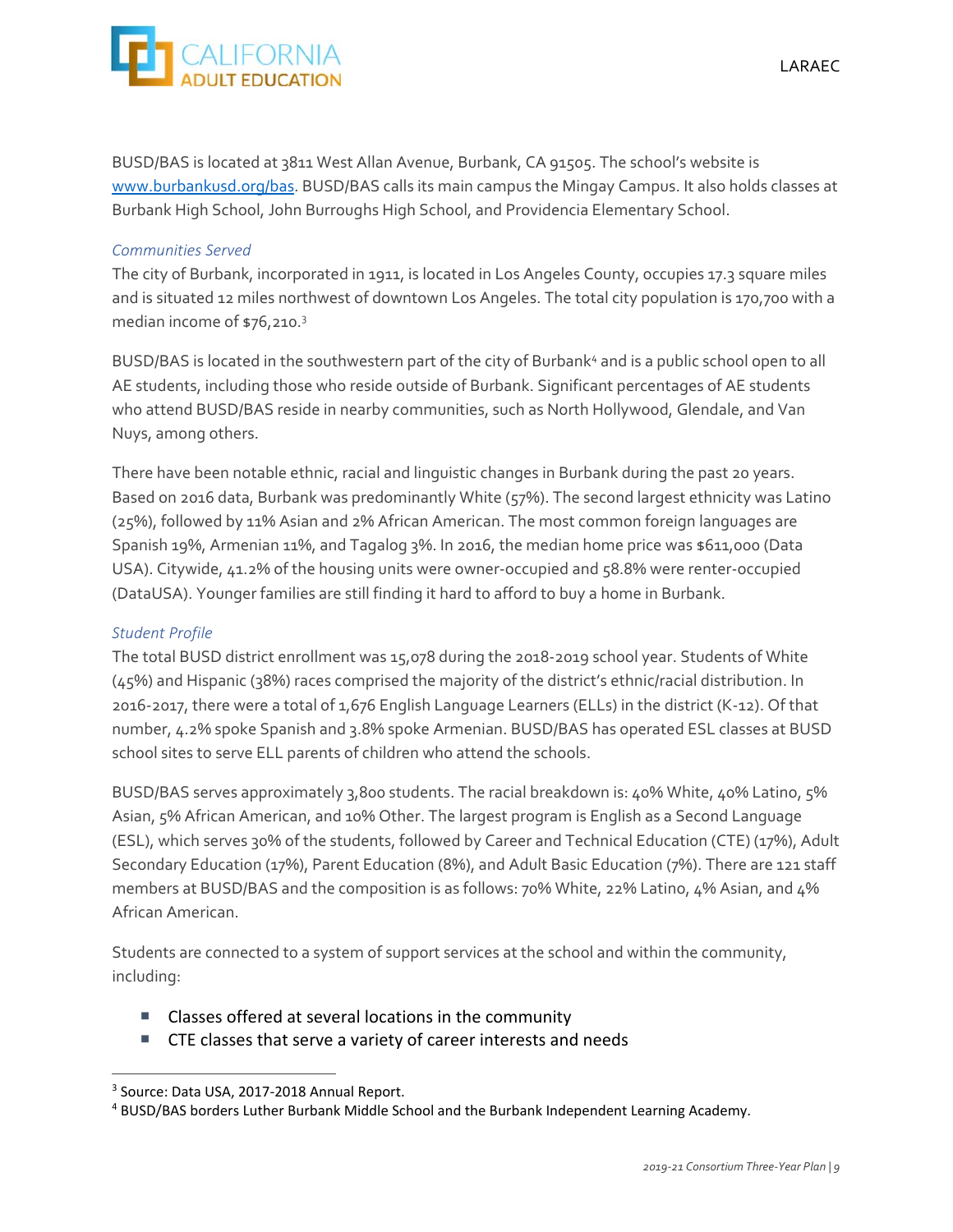

- Saturday classes and support services
- Guidance and counseling
- Placement testing
- Student council
- Career/college fairs
- $\blacksquare$  Referrals to community agencies

#### *Access*

BUSD/BAS endeavors to seek out and expand new opportunities to recruit and serve populations most in need of adult education literacy services. In terms of program access and availability:

- BUSD/BAS operates day and evening instruction programs during the week (including Saturdays).
- In addition to the main campus, BUSD/BAS operates at three sites throughout the community.
- Locally, BUSD/BAS has partnered with the City of Burbank Community Development and Housing Corporation Departments by offering ESL Classes in "focus neighborhoods," which are areas in the city whose residents encounter increased socioeconomic challenges.

It is the intent of BUSD/BAS to expand these types of community-based classes in order to reach other underserved areas in the city and surrounding area.

### *Regional Economy*

The City of Burbank has traditionally had a robust economy, particularly in the entertainment (i.e., motion picture and television production), services, retail, medical care, and aviation industries. While jobs are being added across industries, the highest number of overall openings will be found in those occupations that require a high school diploma or less. Approximately 30% of the new job opportunities will require workers with a high school diploma and no work experience. Although the economy in Burbank is still relatively strong, the types of jobs that pay higher salaries require skills of an increasingly advanced and sophisticated nature, such as:

- The fastest growing occupations will be in the health field. Pharmacy technicians are expected to grow by 28.8% and home health aides are expected to grow by 49.4% by 2020.
- Burbank is often referred to as "Media City" because of the many media and entertainment companies that have facilities in Burbank, including Cartoon Network, Nickelodeon, Warner Bros., and the Walt Disney Studios.
- The growth in leisure and hospitality is no surprise, since local household finances have improved and tourism activities have increased.
- According to a recent local labor market information (LMI) survey conducted by the Verdugo Workforce Investment Board (VMIB), there are currently more than 100,000 Information Technology (IT) jobs available annually in LAC in such occupations as web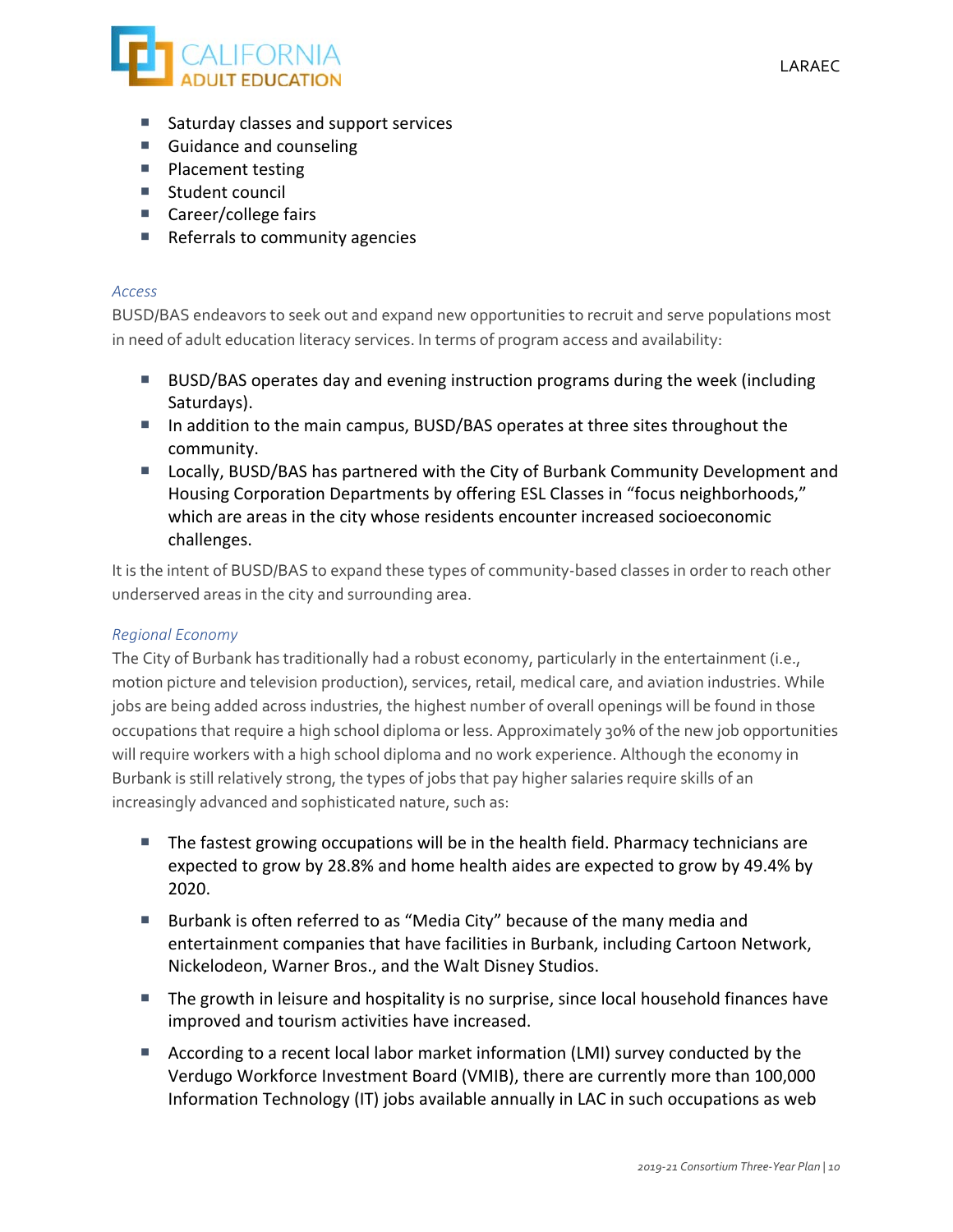

developers, software developers, and computer systems analysis.

 Other sectors that are expected to grow at a solid pace are the professional and business, government, financial, and digital media fields.

### *Partners*

BUSD/BAS participates in the Burbank Community Advisory Committee, which gives the school input from key industries and community members regarding the development, implementation, and evaluation of CTE programs. Members of the committee include the BUSD/BAS leadership team, staff, and teachers, as well as the Burbank Airport Authority, Bob Hope Airport, Glendale City College, Burbank Water and Power, Burbank Boys and Girls Club, Regional Occupational Program, Burbank Recycling Center, Los Angeles Valley College, Warner Brothers, Neighborhood Leadership, Associated Builders and Contractors, Verdugo Jobs Center (local Workforce Investment Board), and Burbank Workforce Connection.

In terms of recruitment, BUSD/BAS partners with the Verdugo Workforce Investment Board (VWIB). The VWIB services area includes the cities of Glendale, Burbank, and La Canada‐Flintridge and partners with BUSD/BAS to better prepare job seekers with low literacy skills and displaced workers in need of education and training programs, namely in the areas of ABE, ASE, ESL, and CTE. This partnership between BUSD/BAS and the VWIB is specifically mentioned in the VWIB's recent Five‐Year Strategic Plan, which was approved by the State. It is critical for BUSD/BAS to remain engaged in regional efforts to expand and enhance educational opportunities for the adult workforce with funding support from the Workforce Innovation and Opportunity Act (WIOA) Title II grant.

### **Culver City Unified School District's Culver City Adult School (CCUSD/CCAS)**

### *Overview*

CCUSD is composed of 5 elementary schools, 1 middle school, 1 high school, 1 continuation high school, 1 adult school and 1 early childhood education program. A superintendent and5 board members govern CCUSD.

CCUSD founded CCAS in 1954, just 5 years after CCUSD was formed, which is indicative of CCUSD's long-standing commitment to the education and enrichment of its adult population. CCUSD/CCAS is located at 4909 Overland Avenue in Culver City, adjacent to the Julia Dixon Library; a short walk from the high school, middle school, continuation school, and elementary school, and in close proximity to the revitalized downtown area.

### *Communities Served*

Culver City is a residential community about 12 miles west of downtown Los Angeles and 5 miles east of the beach at Marina Del Rey. Culver City is closely intertwined with the communities of Los Angeles, Inglewood, Marina Del Rey, and Westchester. It is accessible from the 10, 90, and 405 freeways.

Culver City has a vibrant, "walkable" downtown commerce center and a thriving arts district. It has been described as a "safe, modern, and progressive community that combines a unique shopping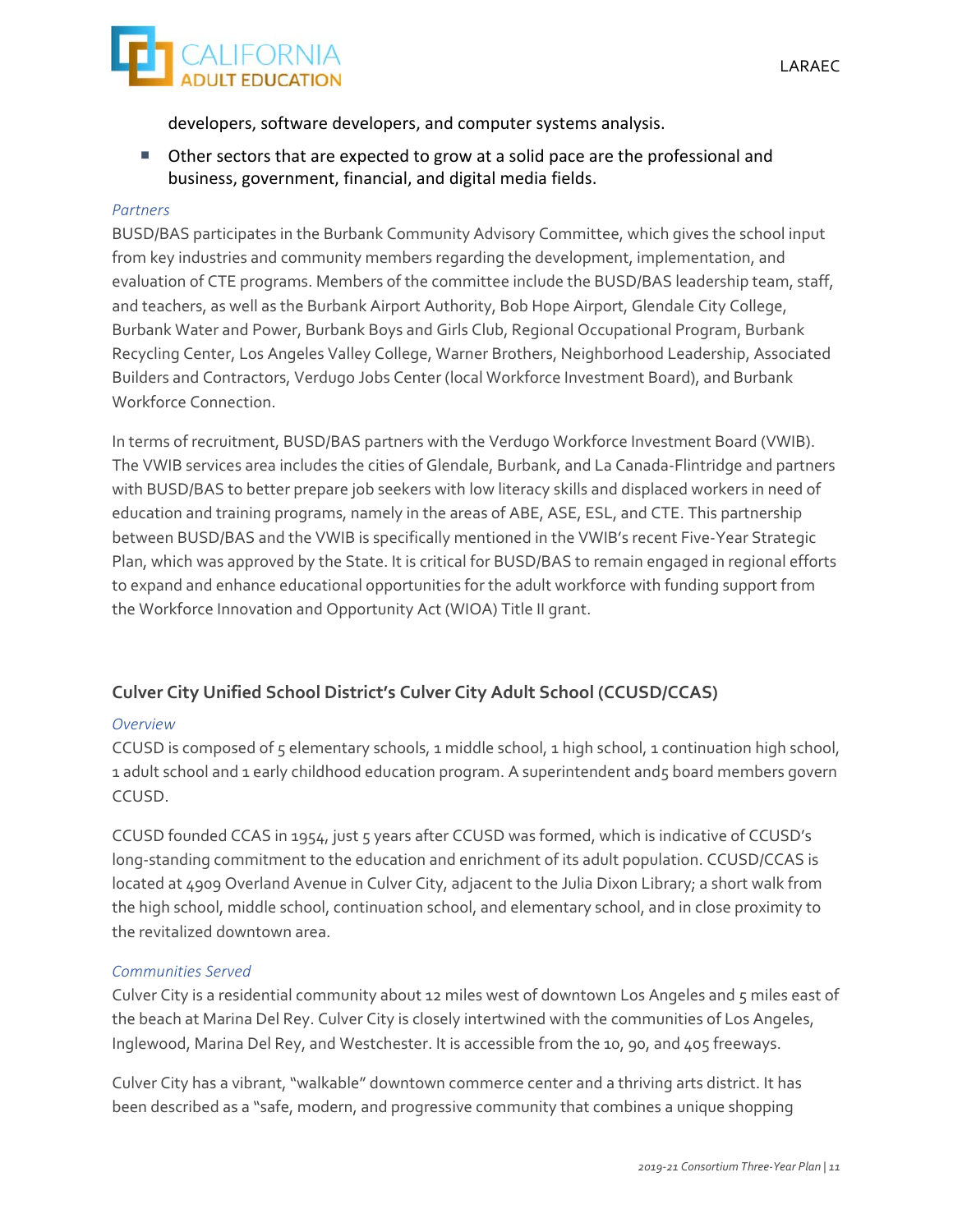environment and a rich entertainment history with a rapidly expanding multimedia hub." Culver City is also close to Los Angeles International Airport (LAX). According to the 2010 census, Culver City has a population of 39,283. Within that population there were 16,453 households.

### *Student Profile*

Although over 92.2% of Culver City residents have a high school diploma or higher, approximately 7.8% (n=2,500) of the adult population of Culver City do not have a high school diploma or equivalent. This statistic highlights the need for adult education in the community. CCUSD/CCAS's ESL program meets the need of individuals in the community who are among the 39% who speak a language other than English in the home or the 26% who are foreign born. Culver City, similar to CCUSD/CCAS, also boasts significant populations of people from the following countries/regions: Latin America (Colombia, Brazil, Argentina, Chile, Venezuela, El Salvador, and Guatemala); Europe; Slavic/Russian; and Middle Eastern/Arabic.

CCUSD/CCAS's dynamic student body ranges from 18 to 90 years of age. AE students attend CCUSD/CCAS for varied reasons:

- **Learning English**
- Remediating basic skills in reading and math
- Completing their high school diploma or preparing for the High School Equivalency Exam (HSEE)
- Focusing on a particular interest in their lives through community fee-based classes

### **Los Angeles Unified School District's Division of Adult and Career Education (LAUSD/DACE)**

### *Overview*

The second largest K‐12 district in the nation, LAUSD enrolls more than 600,000 students in kindergarten through 12<sup>th</sup> grade, at more than 900 schools and 270 public charter schools. LAUSD/DACE is part of LAUSD's Division of Instruction. Its mission is to empower learners as they pursue their academic, career, and civic goals.

LAUSD/DACE is one of the largest Adult Education providers in California and an integral part of the workforce development system in the Los Angeles region. LAUSD/DACE provides skill development services for adults with high barriers to employment, including individuals with low literacy, individuals with low income, veterans, dislocated workers, and formerly incarcerated individuals. Of the more than 25,000 educators LAUSD employs, 668 are AE teachers.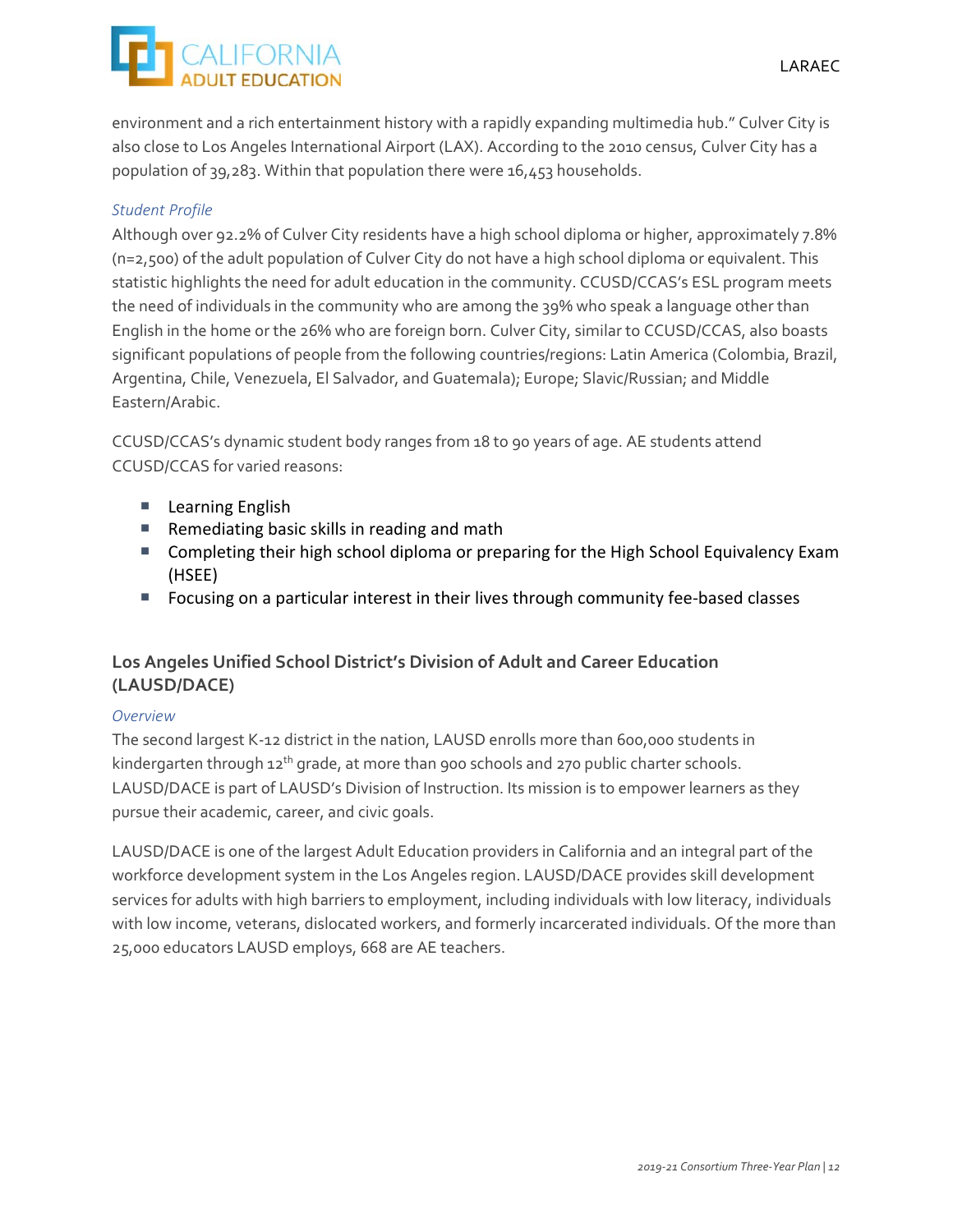LAUSD reorganized and restructured its LAUSD/DACE operations in 2012‐2013. It established 11 adult

education schools to address the adult education needs within the LAUSD/DACE attendance area. They are:

- Abram Friedman Occupational Center (AFOC)
- East Los Angeles Skills Center (ELSC)
- East Los Angeles Occupational Center (ELASC)
- Evans Community Adult School (ECAS)
- Harbor Occupational Center (HOC)
- Slawson Southeast Occupational Center (SSOC)
- Los Angeles Technology Center (LATC)
- **Maxine Waters Employment** Preparation Center (MWEPC)
- North Valley Occupational Center (NVOC)
- **West Valley Occupational Center** (WVOC)
- Venice Skills Center (VSC)



### #WEAREDACE doi

Each Service Area has a main campus with multiple satellite sites attached to the main campus. Currently there are 25 stand‐alone adult education sites and 85 satellite branches that are co‐located at LAUSD elementary and secondary schools; churches and faith-based organizations; libraries; local businesses; and community, one‐stop, work‐source, family, and senior centers.

### *Communities Served*

The LAUSD boundaries spread over 710 square miles, where approximately 4.8 million people live. During the last 15 years, LAUSD/DACE has served millions of students residing within:

- City of Los Angeles
- 18 other municipalities and communities, including several unincorporated sections of Los Angeles County: Bell, Cudahy, Florence, Gardena, Huntington Park, Lomita, Marina Del Rey, Maywood, San Fernando, South Gate, Topanga, Universal City, Vernon, View Park, Walnut Park, West Athens, Westmont and West Hollywood
- Parts of 31 smaller municipalities

### *Student Profile*

LAUSD/DACE is both a national and state leader in adult education serving more than 70,000 students annually in programs, such as English as a Second Language, Adult Basic Language Arts and Math Education, High School Diploma, High School Equivalency Test Preparation, and CTE. LAUSD/DACE also administers the largest apprenticeship training program in the country with 61 trades and 41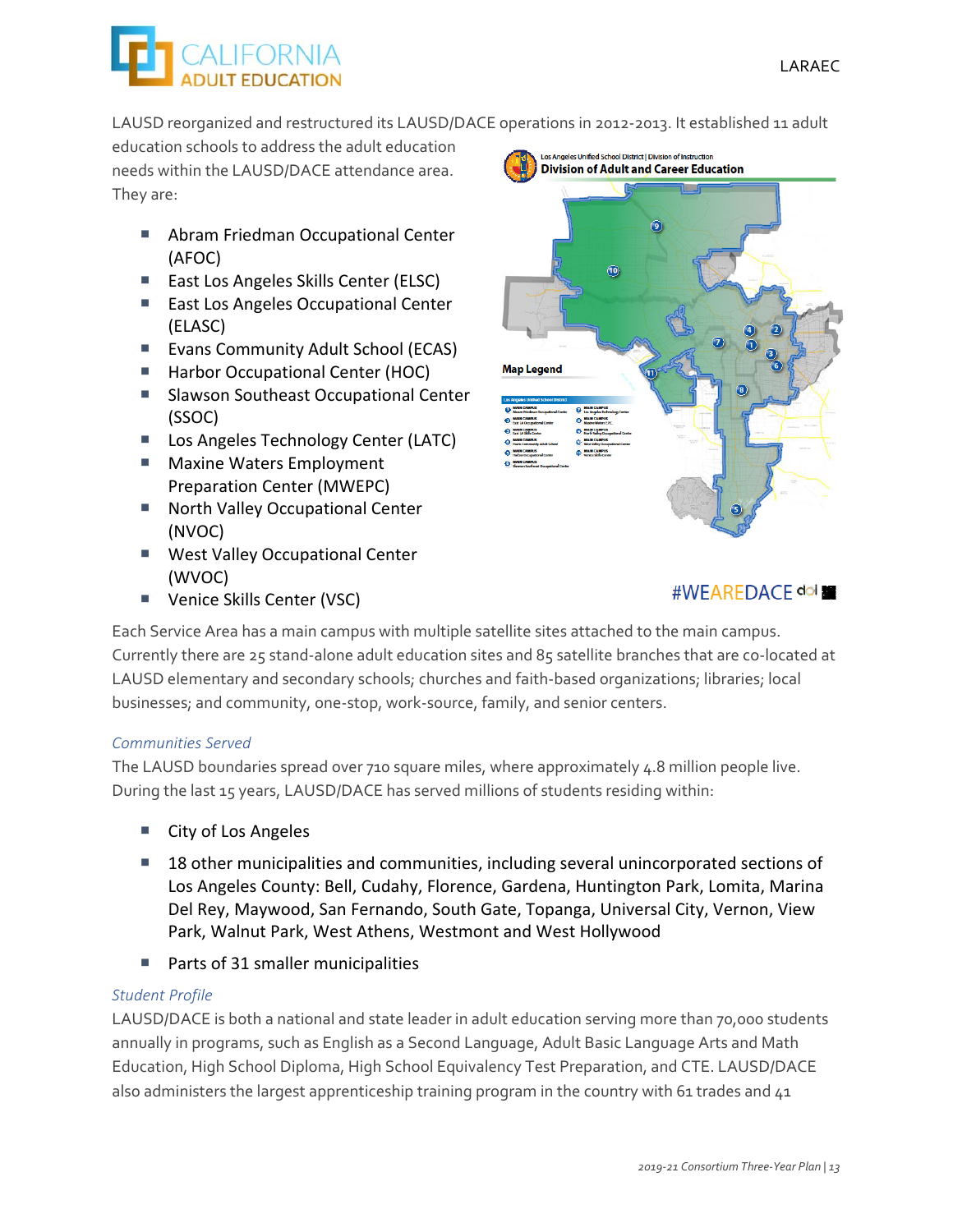individual program sponsors. During the 2017‐2018 school year**,** the LAUSD/DACE apprenticeship program served more than 8,000 registered apprentices.

During the 2017-2018 school year, approximately 80% of LAUSD students qualified for free or reducedprice meals. The district also has more than 7,000 foster care students.

Economic and ethnic information for LAUSD as a whole provides insight into LAUSD/DACE enrollment. The ethnic composition of the student population is primarily Latino (73.4%); the remainder are African American (10.0%), White (8.8%), Asian (3.9%), Filipino (2.2%), Pacific Islander (.04%), American Indian (.04%), and two or more races, not Latino, (1%). In all, 92 languages other than English are spoken in LAUSD schools. The district has 161,484 ELL students. Their primary languages are Spanish (93.4%), followed by Korean (1.1%), Armenian (1.1%), and Tagalog, Cantonese, Arabic, Vietnamese and Russian (each account for less than 1%). Ten languages other than English are taught in LAUSD schools, according to the Multilingual and Multicultural Education Department.

### *Partners*

LAUSD/DACE collaborates with regional partners, such as LACCD, City of Los Angeles Economic and Workforce Development Department, and local employers to ensure that all learners are equipped to succeed in a global marketplace.

### **Montebello Unified School District's Montebello Community Adult School (MUSD/MCAS)**

### *Overview*

MUSD serves approximately 27,000 students from Head Start to grade 12. There are 17 elementary schools, 6 intermediate schools, 4 comprehensive high schools, 1 alternative high school, 4 adult education campuses with 18 adult education satellite sites, and 1 community day school.

MUSD/MCAS operates 4 major adult school sites: Bell Gardens Community Adult School, Ford Park Community Adult School, Montebello Community Adult School, and Schurr Community Adult School. Three of the four major sites are located on high school campuses, and one school, Ford Park Community Adult School, is an all‐adult facility. MUSD/MCAS also operates adult school classes at 18 locations across the district, including K‐12 schools, and community centers.

### *Communities Served*

MUSD/MCAS is located in the southeastern section of Los Angeles County, 15 minutes east of downtown Los Angeles. The students in the district reside in cities and communities that span approximately 46 miles: Bell Gardens, Commerce, Montebello, portions of Los Angeles, Monterey Park, Rosemead, South San Gabriel, and Pico Rivera.

As of 2015, according to the California Department of Education, the area served by MUSD/MCAS has a population of 193,875. The Hispanic population is predominant, higher than Los Angeles County's average, ranking  $17<sup>th</sup>$  in California. Foreign-born residents make up 49.1% of the population. The most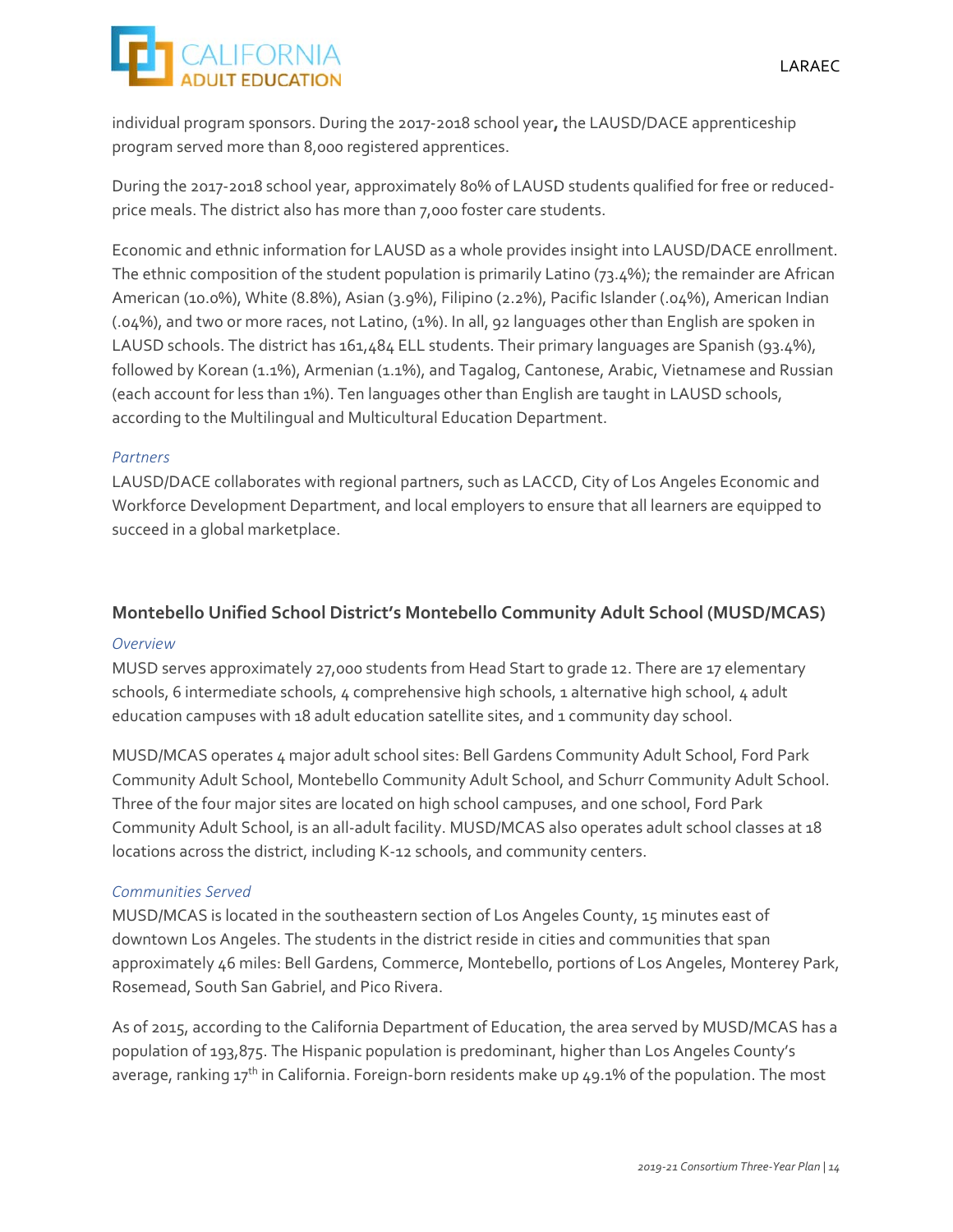

common spoken language in the region, other than English, is Spanish. Other significant languages spoken are: Armenian, Russian, and various Asian languages.

#### *Student Profile*

More than 7,000 students enroll each year. MUSD/MCAS offers a sequential, transitional program where students start at the beginning ESL level with a transitional goal of earning a high school diploma, completing a CTE program, and/or entering college or the workforce.

Approximately 84.4% of the students in the district receive Free and Reduced Lunch, and 32.6% are ELL.

### **Los Angeles Community College District's College Adult Education (LACCD/CAE)**

#### *Overview*

LACCD is the largest multi‐college district in the nation. LACCD offers educational opportunities to students in more than 40 cities and communities covering an area of more than 882 square miles, serving 5.2 million residents. During the past 90 years, LACCD has served as an educational institution to more than 3 million students.

An elected seven-member Board of Trustees, serving staggered four-year terms, governs the District. One student trustee, selected by the students, serves a one‐year term beginning in June of every year.

Affordable, accessible, and practical, LACCD offers opportunity to all by educating and training more than 230,000 people each year through its 9 community colleges:

- East Los Angeles College (ELAC)
- Los Angeles City College (LACC)
- Los Angeles Harbor College (LAHC)
- Los Angeles Mission College (LAMC)
- Pierce College (LAPC)
- Los Angeles Southwest College (LASC)
- Los Angeles Trade-Technical College (LATTC)
- Los Angeles Valley College (LAVC) West Los Angeles College (WLAC)

LACCD offers an array of educational services to people seeking affordable education, career‐transition services, workforce development assistance, and economic development partnerships. This community college system often takes the lead in initiating region‐wide workforce development strategies that focus on emerging industry trends and innovative learning models to meet the workforce development needs of business and industry.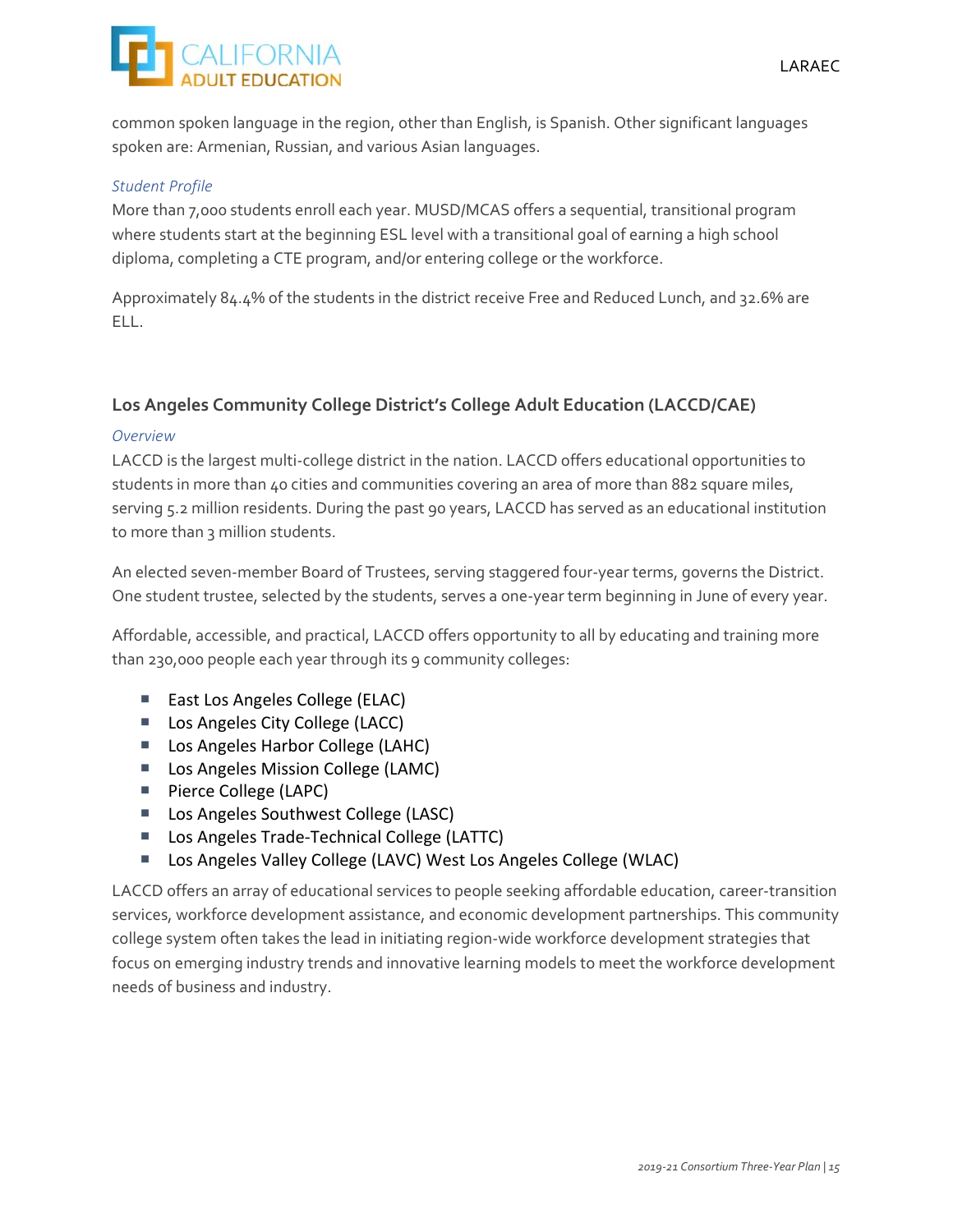

#### *Regional CAE Model*

Given its size, LACCD/CAE has clustered into 9 colleges into 3 regions:

- Seaside region includes Harbor, West Los Angeles, and Southwest Colleges
- City region includes East Los Angeles, Trade-Technical, and City Colleges
- Valley region includes Valley, Mission, and Pierce Colleges

#### *Student Profile*

The district's doors are open to a diverse student population eager for skills, knowledge, and upward mobility. LACCD educates almost three times as many Latino students and nearly four times as many African‐American students as all of the University of California campuses combined.

In Fall 2017, LACCD student demographic composition was 57.8% Latino, 9.5% African American, 7.2% Asian, and 14.5% White. Of the student population, 22.5% were non‐native English speaking. In addition:

- 80% of LACCD students are from underserved populations.
- 51% of the student body falls below the poverty line.
- **18% are from homes in which parents attended only elementary education**<sup>5</sup>

Most students or 70% are part-time; 22% are full-time (12 or more credit hours); and 8% are non-credit (CAE program). More than one‐half of all LACCD students are older than 25 years of age, and more than one‐quarter are 35 or older.

#### *Regional Economy*

The district also helps to strengthen the economic vitality of the Southern California region by collaborating with regional business networks and external educational agencies. These approaches help to enhance student learning experiences and create the foundation for developing a skilled workforce that can meet the current and future trends of business and industry.

<sup>5</sup> Source: LACCD Fall 2014 Student Survey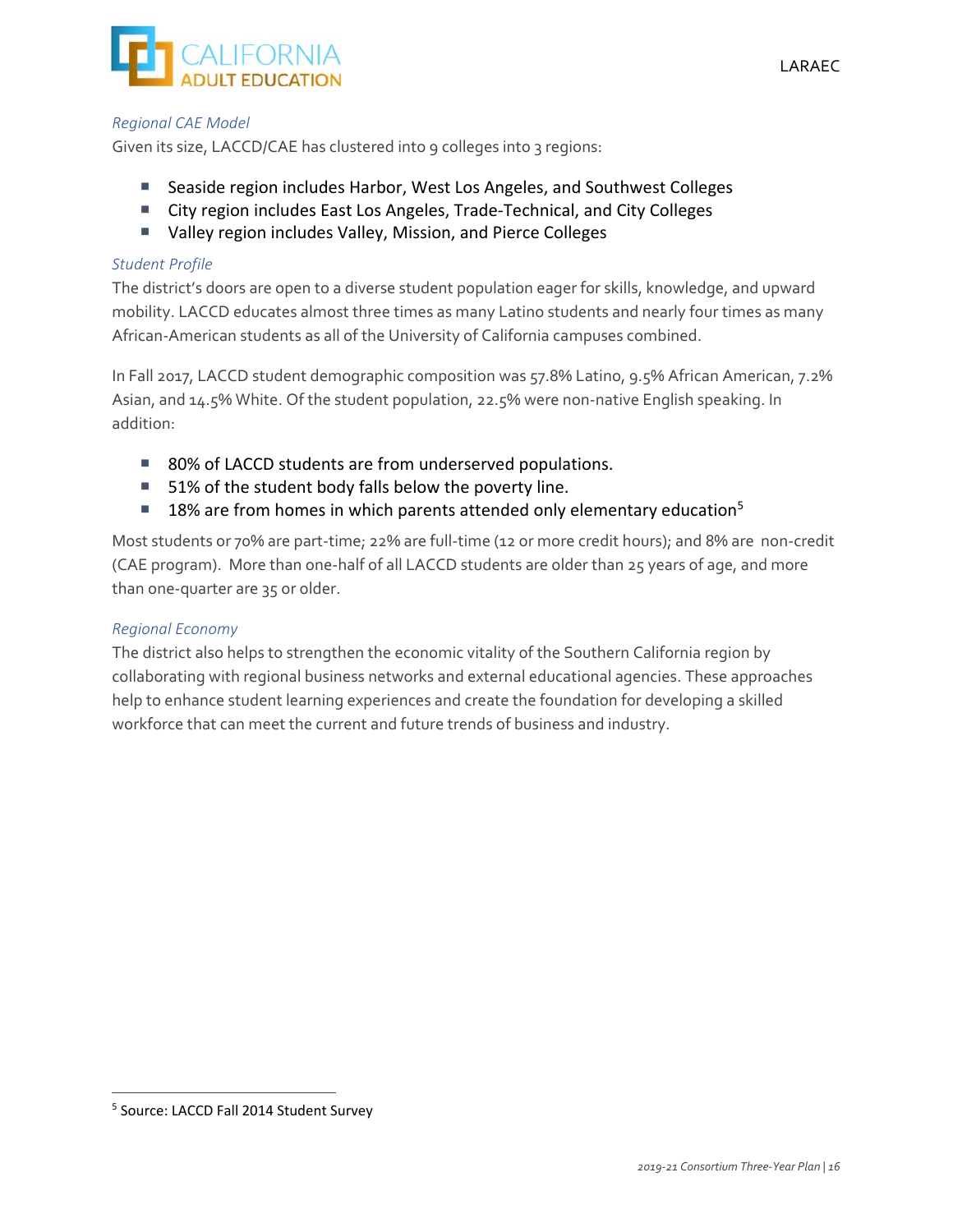

### 2.4 Identifying Goals and Strategies

### VISION AND MISSION

LARAEC's vision and mission statements are:

### **VISION**

LARAEC will provide seamless pathways to workforce and higher education that are efficient, comprehensive, student‐centered, and regionally‐relevant.

#### **MISSION**

LARAEC will sustain, expand, and improve adult education.

To achieve our vision and mission, LARAEC will leverage community resources through a structured and collaborative interagency approach. Our programs will be student centered, data-driven, and focused on best practices. Adult Education (AE) students will:

- Gain  $21^{st}$  century skills
- Meet their employment, academic, and civic goals
- Contribute to the economic vitality of the Los Angeles region

### STRATEGIC PRIORITY 1: PATHWAYS AND BRIDGES

For Strategic Priority 1: Pathways and Bridges, the two driving concepts are *seamlessness and collaboration*. The over‐arching goal is:

*Strategic Priority 1. Goal – Pathways and Bridges*

*LARAEC will create, implement, share, evaluate, and improve AE student access to pathways and bridges across all CAEP programs within member districts to accelerate student progress and achieve student outcomes.*

In keeping with LARAEC's mission, we will sustain, expand, and improve pathways and transitions with fast tracks:

- From AE USDs and LACCD/CAE noncredit courses into LACCD credit programs
- For adult learners into short-term and advanced CTE offerings, with incorporation of Integrated Education and Training (IET) for offering instruction that simultaneously provides adult education and literacy and workforce preparation and training
- **From AE USD and LACCD/CAE noncredit to LACCD credit programs, especially in** transfer‐level math and English
- **FICAL FROM AE USDs and LACCD to universities**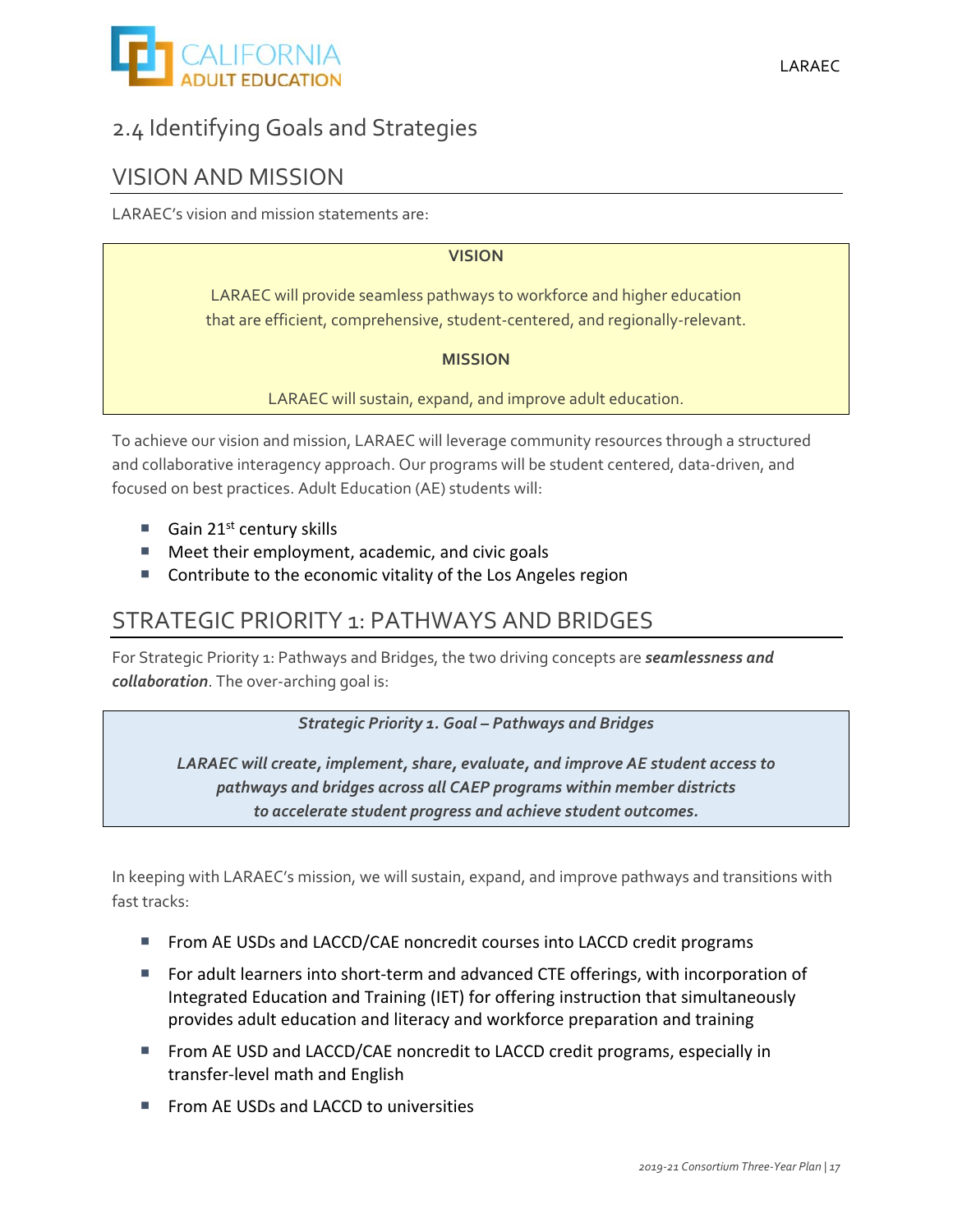

From AE USDs and LACCD into careers, including working with employers as partners

The following codes are used to show the alignment of the strategies with LARAEC's:

- SMART Objectives (SO) outlined in Section 2.4, Table 3 Progress Indicators
- Action Plans (AP) contained in Section 2.5
- Pilot (P) projects described in Section 2.5

### **Strategy 1.1. Pathway Maps (SO‐1, AP‐1.1)**

LARAEC will develop Pathways Maps, $^6$  which are one-page summaries, by CTE or academic pathway that highlight:

- The bridges and pathways between the 4 AE USDs and the 9 LACCD community colleges (CAE and credit programs), as well as four‐year institutions
- $\blacksquare$  Transition support services and activities
- Job titles and wages that are possible at each level of the pathway
- Certificates and degrees that are feasible at each level of the pathway

### **Strategy 1.2. Shared Information and Databases (AP‐1.2)**

LARAEC can provide an important service by building *online access* to:

- AE students' pathway choices
- **Program and course offerings, including fees**

### **Strategy 1.3. Dual Enrollment (AP‐1.3)**

LARAEC successfully piloted dual enrollment with many positive outcomes. With dual enrollment, students from the AE USDs enrolled in credit classes taught by community college faculty. The AE courses counted both toward AE students' high school diplomas and college courses. The LARAEC Board will pursue opportunities for AE students to participate in dual enrollment classes for free (as is the case with K‐12 students).

### **Strategy 1.4. Family Success Initiatives (SO‐2, AP‐1.4, P‐1A)**

CAEP supports "Adults Training to Support Child School Success" offerings. LARAEC's districts have already established two such initiatives that emulate cross-district collaboration. LARAEC will expand FSI to include:

■ Service learning projects

<u> 1989 - Johann Barbara, martxa alemani</u>ar alemaniar alemaniar alemaniar alemaniar alemaniar alemaniar alemaniar<br>1980 - La Carlo Carlo Carlo Carlo Carlo Carlo Carlo Carlo Carlo Carlo Carlo Carlo Carlo Carlo Carlo Carlo Car

■ Parent Child Interactive Literacy Activities (PCILA) activities that develop multiple literacies and support parent partnerships in school

<sup>&</sup>lt;sup>6</sup> A sample Pathway Map from Contra Costa Community College District was shared as an example for LARAEC to consider.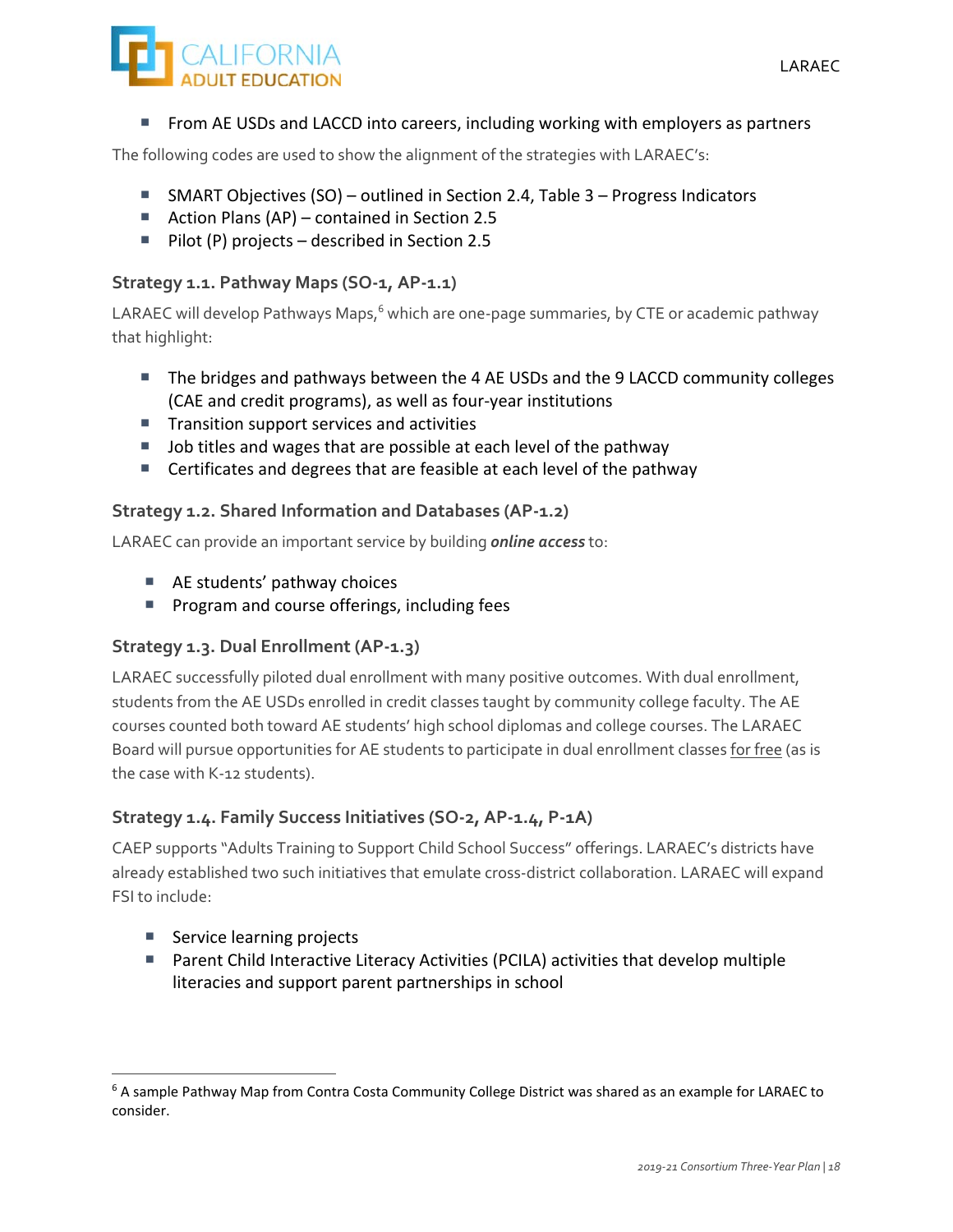

Other LARAEC members, such as MUSD/MCAS and CCUSD/CCAS, have participated in the FSI training and have begun conversations with their districts about implementation of the program in their districts.

### **Strategy 1.5. Workforce Entry/Re‐Entry Students (SO‐3, AP‐1.5, P‐1B)**

LARAEC plans for an increased focus on AE workforce entry/re-entry students' unmet needs, in accordance with CAEP guidelines (e.g., immigrants, re‐entry students, and individuals with low literacy rates). The LARAEC goal is to provide these AE students with equitable access to meaningful educational services through improved pathways and transitions. LARAEC will implement at least 6 pilots, focused on this student population.

### STRATEGIC PRIORITY 2: STUDENT SUCCESS SUPPORT

Our vision for student support is:

*Strategic Priority 2. Goal – Student Success Support*

*Provide AE students with comprehensive support, including: Opportunities, Motivation, Inspiration, Recognition*

*to help them move from where they are to where they want to be.*

### **Strategy 2.1: Comprehensive Orientations (SO‐3, AP‐2.1, P‐2C)**

LARAEC will design and launch uniform orientation elements, which includes information about LARAEC offerings, pathways, and importance of ISPs for all AE students.

### **Strategy 2.2: New Approaches to and Tools for Advising (AP‐2.2, P‐2D)**

Adult learners can benefit from different modes of support. AE students benefit when they can reach out to someone – an instructional faculty member, a counselor, a navigator, an administrator, or staff member – who knows their challenges. To achieve this approach, the Counselor Collaborative should develop an action plan to:

- Reinforce this student-centered, personalized approach with counselors, faculty, and staff at the sites
- Assist in the use of user-friendly tools, such as Pathway Maps (Strategy 1.1) or a LARAEC‐shared crosswalk for placement for making referrals, linking students to pathways, etc., so they can support student progress and transitions
- **EXT** Link counseling to enhanced career planning, including classes with internships and fieldwork opportunities so students can access employment
- Design a multi-faceted training program for staff, academic and counseling faculty, and advisors; explore AB 705 and multiple measures for placement

Strategy 2.3: Support for Adults with Disabilities (AWD) (SO-3, AP-2.3, P-2A and P-2B)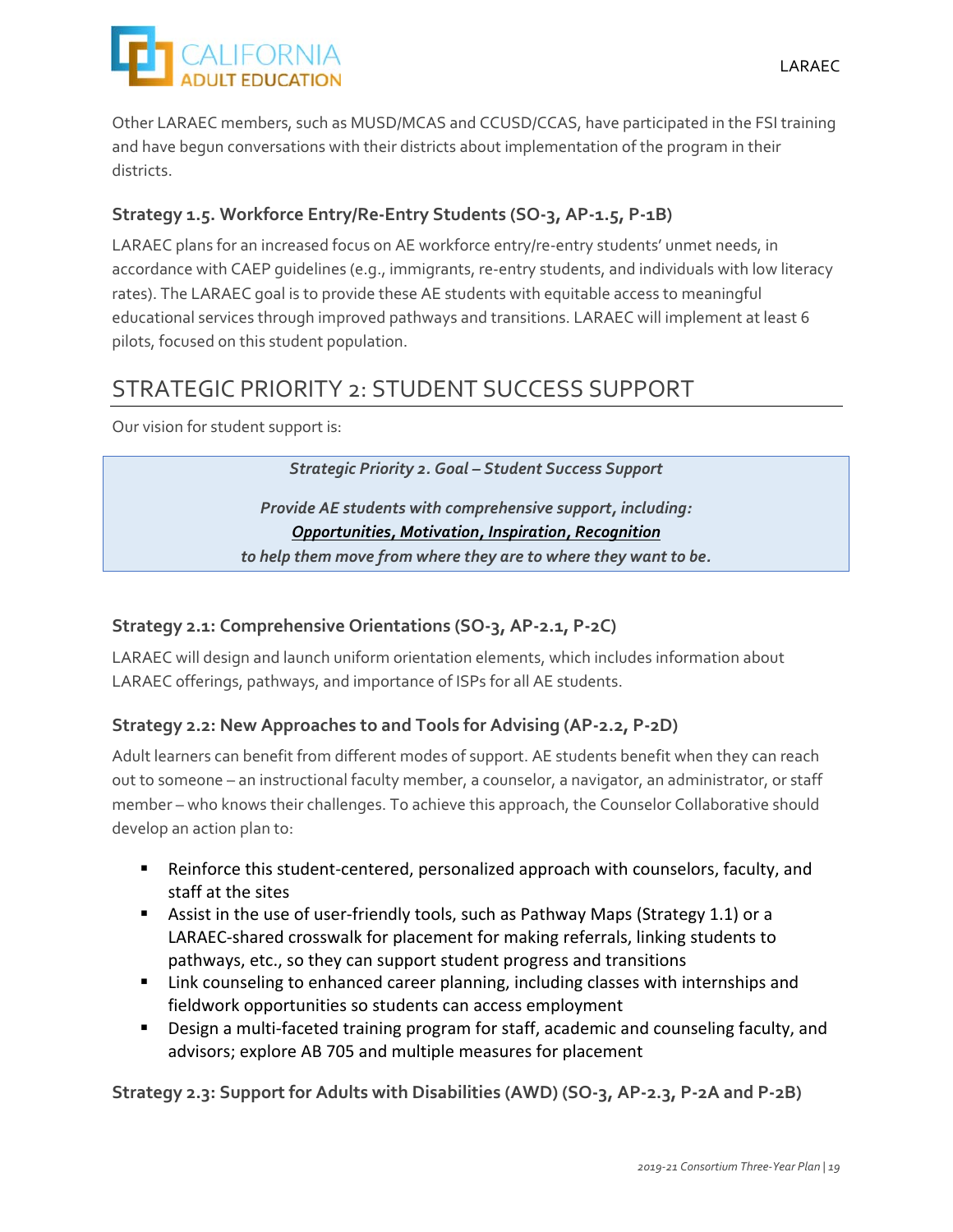

LARAEC will design and implement 3 pilots for AWDs with a variety of disabilities. These pilots may include:

- A resource guide for instructional faculty and counselors for identifying and meeting the needs of students with disabilities, including learning disabilities
- Solicitation of additional funding from existing sources to support programming and pre‐vocational and vocational skill‐building
- Use of alternative assessment methods with AWDs, including learning disabilities
- Faculty training in effective pedagogical approaches when working with AWD students
- **Programs designed to support severely disabled students in developing workforce** readiness skills
- Career assessment tools for AWD students
- Partnerships outside of campuses that include supported work opportunities for severely disabled students

### **Strategy 2.4: Metrics for Measuring Success (SO‐4, AP‐2.4)**

During 2018, LARAEC established a Data & Accountability Workgroup to align the data‐related efforts of all member‐districts. This Workgroup will continue to work on:

- Aligning current State metrics and definitions
- **Providing staff development to member districts to ensure metric uniformity**
- **IMPROVE ACCUPACY OF DATA COLLECTION BY IMPLEMENTION INCOVERGY AND IMAGE AND** IMPROVER and integrating information across LARAEC members
- Developing a template of critical metrics for the LARAEC Board to monitor
- Creating a dialogue among LARAEC Members about how to best use data to demonstrate AE programmatic effectiveness in meeting the needs of AE students in the region
- Advising the various LARAEC groups (e.g., APTs, Counseling Collaborative, and SMEs) in developing metrics for pilots and program areas

The LARAEC APTs, Counseling Collaborative, SMEs, and others will identify metrics for student recruitment, retention, and progress to increase student persistence and identify best practices to implement at their sites and across sites.

### STRATEGIC PRIORITY 3: PROFESSIONAL DEVELOPMENT

The over-arching goal for Strategic Priority 3: Professional Development (PD) is:

### *Strategic Priority 3. Goal – Professional Development*

*LARAEC will support a culture shift to continuous improvement and collaboration among staff, administration, and teachers to foster student success.*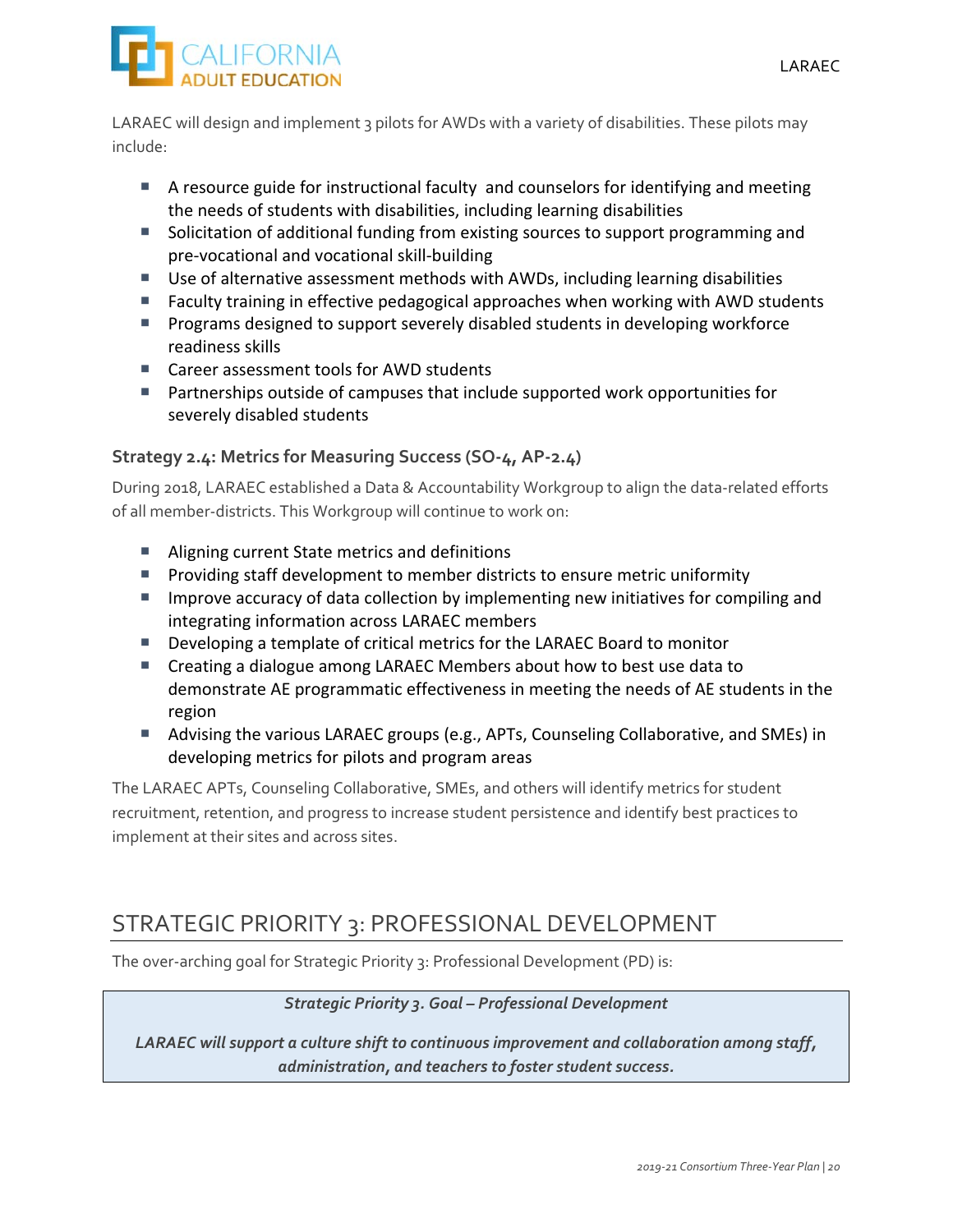

### **Strategy 3.1. Professional Learning Communities (PLCs) (SO‐5, AP‐3.1)**

LARAEC AE USD members will create and support Professional Learning Communities (PLCs) at all AE USD school sites. The PLCs will be student‐centered, teacher‐driven, and administrator‐supported.

### **Strategy 3.2. Research‐based, Best Practices in Professional Development (SO‐5, AP‐3.2, P‐3A)**

LARAEC will create new protocols for SME teams to shift their focus to networking and professional development, including identifying research-based best practices, using online platforms, ensuring inter‐district coordination, and engaging stakeholders.

### **Strategy 3.3. Coordinated PD (AP‐3.3)**

LARAEC will use SME teams to create coordinated staff development plans for each subject area and general teacher training. SMEs can work together to review LARAEC goals, evaluate feedback from stakeholders, research and recommend training, select trainers or training providers, and work with LARAEC staff to coordinate and promote PD opportunities.

### **Strategy 3.4. Online Platform for Information‐Sharing (AP‐3.4, P‐3B)**

To provide equity, access, and collaboration, SME groups will work with LARAEC staff to create an online platform for information sharing and networking.

### **Strategy 3.5. Administrator‐Advisor‐Coordinator Support Roles (AP‐3.5)**

Implementation of strategies gained through PD requires support from school site administration and other out‐of‐classroom staff. LARAEC Board members need to work with their respective administrators to encourage support of LARAEC PD, staff engagement plans, and program improvement efforts.

### **Strategy 3.6. Stakeholder Engagement with Feedback Loops (SO‐5, AP‐3.6)**

The SME groups will work with the LARAEC staff to conduct annual surveys to help guide PD and recommend consortium priorities.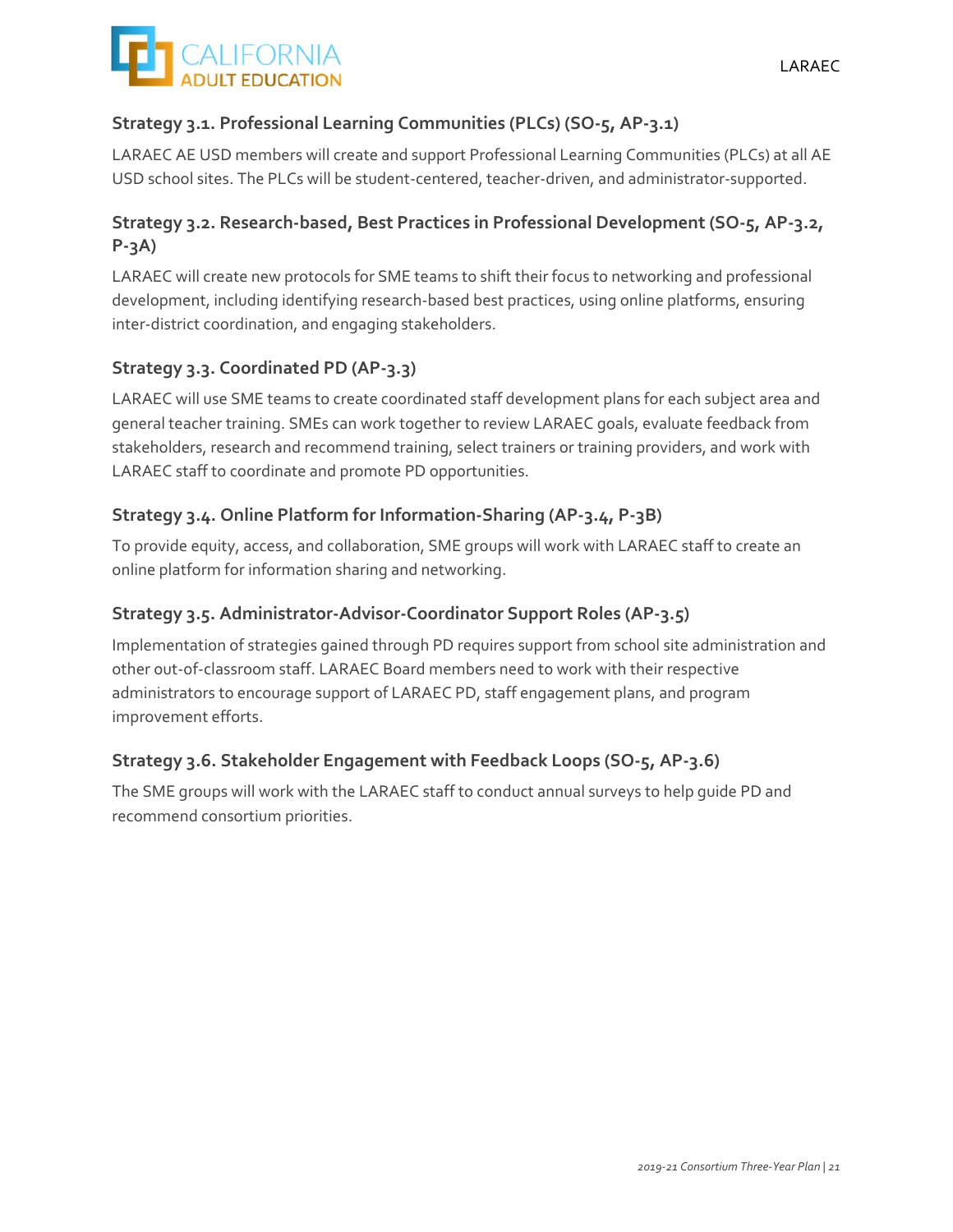

### **Table 3. Progress Indicators**

### SMART OBJECTIVES

<u> 1989 - Johann Barbara, martxa alemani</u>ar alemaniar alemaniar alemaniar alemaniar alemaniar alemaniar alemaniar<br>1980 - La Carlo Carlo Carlo Carlo Carlo Carlo Carlo Carlo Carlo Carlo Carlo Carlo Carlo Carlo Carlo Carlo Car

LARAEC's objectives emphasize the development of a holistic approach to providing AE services that accrue to student success by developing collaborative and mutually supportive relationships among all AE USD and LACCD/CAE providers.

| <b>Focus</b>                                   | Objective                                                                                                                                                                                                                                                                                                                                                                                                                                                                                                                                                                                                                                                                                                                                                                  |
|------------------------------------------------|----------------------------------------------------------------------------------------------------------------------------------------------------------------------------------------------------------------------------------------------------------------------------------------------------------------------------------------------------------------------------------------------------------------------------------------------------------------------------------------------------------------------------------------------------------------------------------------------------------------------------------------------------------------------------------------------------------------------------------------------------------------------------|
| <b>Building Pathways</b><br>to Better Lives    | 1. By June 2022, streamline and simplify movement of AE students by<br>developing at least 9 defined Pathway Maps for CTE fields and academic<br>pursuits; specifically:<br>The Pathway Maps will focus on the pathways from AE USDs into<br>community colleges and four-year institutions, as well as into careers<br>The Pathway Maps will target the highest employment potential<br>L.<br>fields, coupled with the greatest number of AE students who will<br>pursue those career and academic opportunities                                                                                                                                                                                                                                                           |
|                                                | 2. By June 2021, scale up the Family Success Initiative (FSI) programs to all 4<br>AE USDs (currently at LAUSD/DACE and BUSD/BAS)                                                                                                                                                                                                                                                                                                                                                                                                                                                                                                                                                                                                                                          |
| <b>Student Success</b><br>Support              | 3. By June 2022, strengthen system-wide support for all AE students,<br>including:<br>4 initiatives to ensure that student classroom experiences are<br>supported by best practices, including LARAEC-focused orientations<br>and universal individualized student plans for AE USD students <sup>7</sup><br>6 initiatives addressing workforce entry/re-entry students<br><b>College</b><br>3 initiatives aimed at serving AWD students<br><b>College</b><br>An enhanced orientation program that includes information about<br>T.<br>LARAEC, pathways, etc.<br>Increased training for AE USD faculty to advise or guide students<br>×.<br>Improved systems for ensuring that all AE USD students complete<br>$\mathcal{L}_{\mathcal{A}}$<br>individualized student plans |
| Increased<br>Accountability<br>through Metrics | 4. By June 2020, establish LARAEC evidence-based practices informed by<br>baseline data from existing databases that support LARAEC faculty and<br>staff in:<br>Accelerating student outcomes<br>L.<br>Informing AE students and the community about program success<br>L.<br>Monitoring progress                                                                                                                                                                                                                                                                                                                                                                                                                                                                          |

<sup>7</sup> Includes ex‐offenders, emancipated youth, homeless individuals, long‐term unemployed, low‐income individuals, individuals with low levels of literacy, and adults with disabilities (AWD).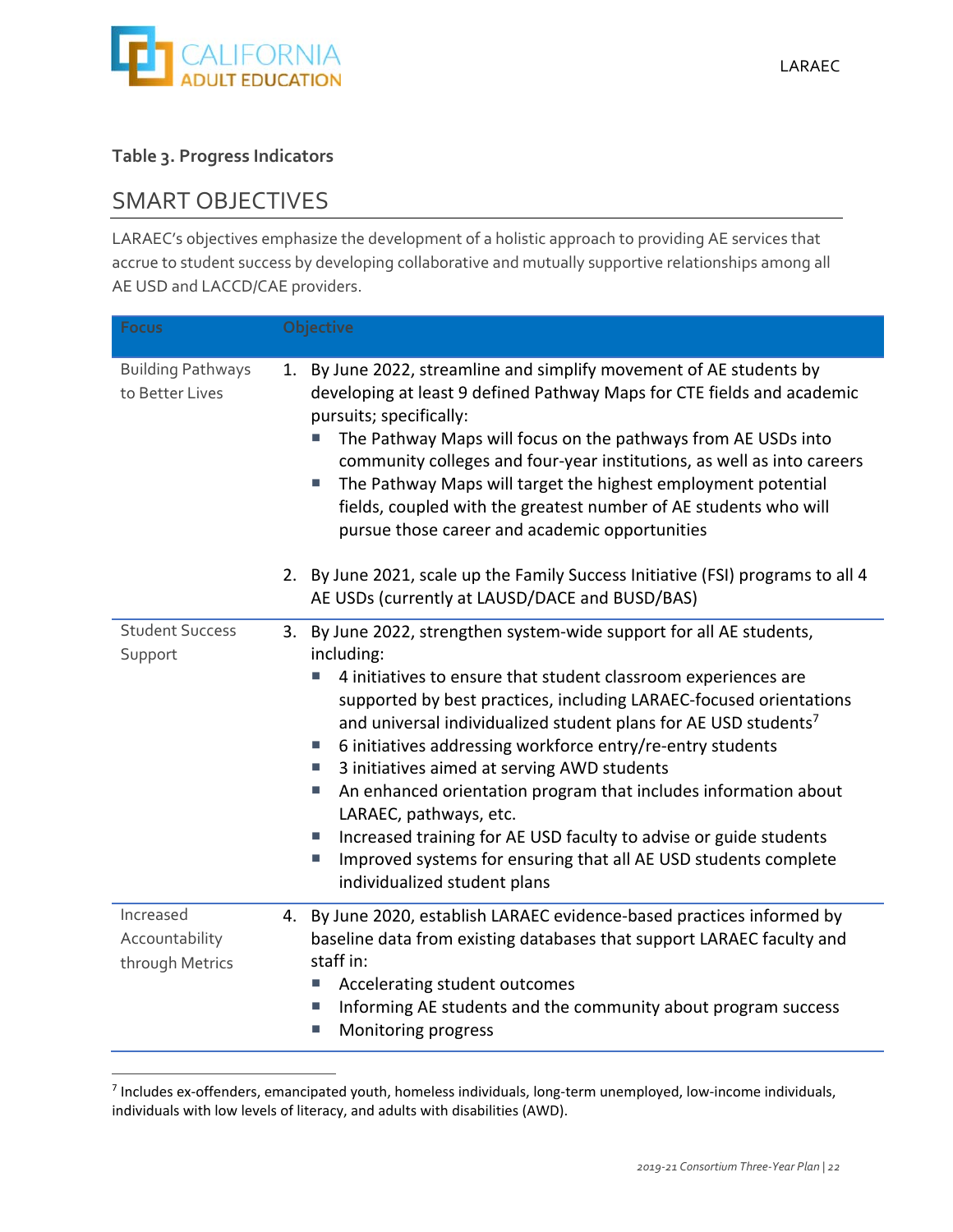

| <b>Focus</b>                     | <b>Objective</b>                                                                                                                                                                                                                                                                                                                          |
|----------------------------------|-------------------------------------------------------------------------------------------------------------------------------------------------------------------------------------------------------------------------------------------------------------------------------------------------------------------------------------------|
| Professional<br>Development (PD) | 5. By June 2022, establish an online LARAEC PD master calendar, launch PLCs<br>at all AE USD sites, and restructure SME groups that will:<br>■ Support the Consortium Plan efforts<br>Build on best practices, evidence-based research<br><b>College</b><br>Promote inter-district coordination<br><b>Contract</b><br>Engage stakeholders |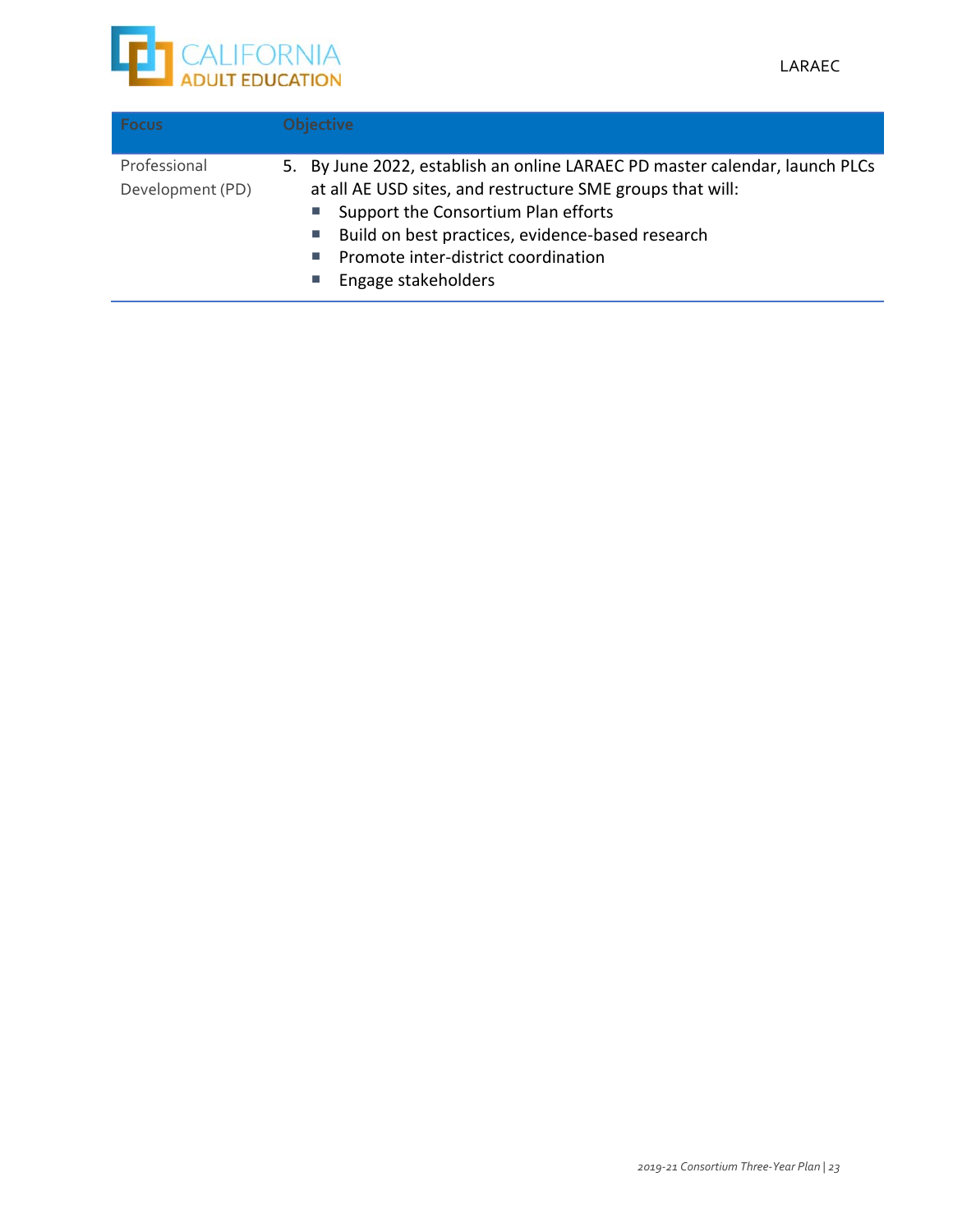

### 2.5 Piloting and Implementation

### ACTION PLANNING TEAMS (APTS)

To continue the APTs work, the LARAEC Board plans to continue the Action Planning Teams (APTs) in the Fall 2019 to delve deeper and develop solutions in specific areas, including:

| Proposed APTs and Workgroups for |                                                    |                 | <b>Strategic Priorities</b> |                 |
|----------------------------------|----------------------------------------------------|-----------------|-----------------------------|-----------------|
|                                  | <b>Fall 2019</b>                                   | 1: Pathways and | 2. Student                  | 3. Professional |
|                                  |                                                    | <b>Bridges</b>  | <b>Success Support</b>      | Development     |
|                                  | 1. APT-Pathways                                    |                 |                             |                 |
|                                  | 2. APT- Workforce Entry/ Re-Entry                  |                 |                             |                 |
|                                  | Students, Focused on CTE                           |                 |                             |                 |
|                                  | Pathways                                           |                 |                             |                 |
|                                  | 3. APT-AWD Students                                |                 |                             |                 |
|                                  | 4. Data & Accountability                           |                 |                             |                 |
|                                  | Workgroup (already formed and<br>in progress $)^8$ |                 |                             |                 |
|                                  | 5. APT-SMEs for Professional                       |                 |                             |                 |
|                                  | Development (PD) (by subject                       |                 |                             |                 |
|                                  | area)                                              |                 |                             |                 |
|                                  | 6. Counseling Collaborative                        |                 |                             |                 |

The Board may decide that fewer or additional APTs should be formed, based on the final adopted initiatives. Each APT should ensure representation from all 5 LARAEC members.

### PILOT INITIATIVES

Each LARAEC member has its own identity and initiatives, many of which do not overlap with other LARAEC districts. Therefore, LARAEC focuses on those initiatives where collaboration with two or more LARAEC districts is beneficial – from an AE student outcome or cost perspective, namely:

- AE student benefits, particularly in expediting completion rates into meaningful career and academic pathways
- Cost benefits by eliminating unnecessary duplication (e.g., Professional Development)

In some cases, a pilot or adopted program may fit best with the 4 AE USDs. Other initiatives are specific to LACCD, but will benefit LARAEC members once completed. And yet other initiatives apply to all LARAEC members. Bottom line: Not one size fits all, all of the time.

The Action Plans are internal working documents for the LARAEC Board to use to monitor implementation. The following initiatives are to be piloted between 2019 and 2022:

 <sup>8</sup> Will advise APTs, Counseling Collaborative, and SMEs in metric development (see Strategy 2.4)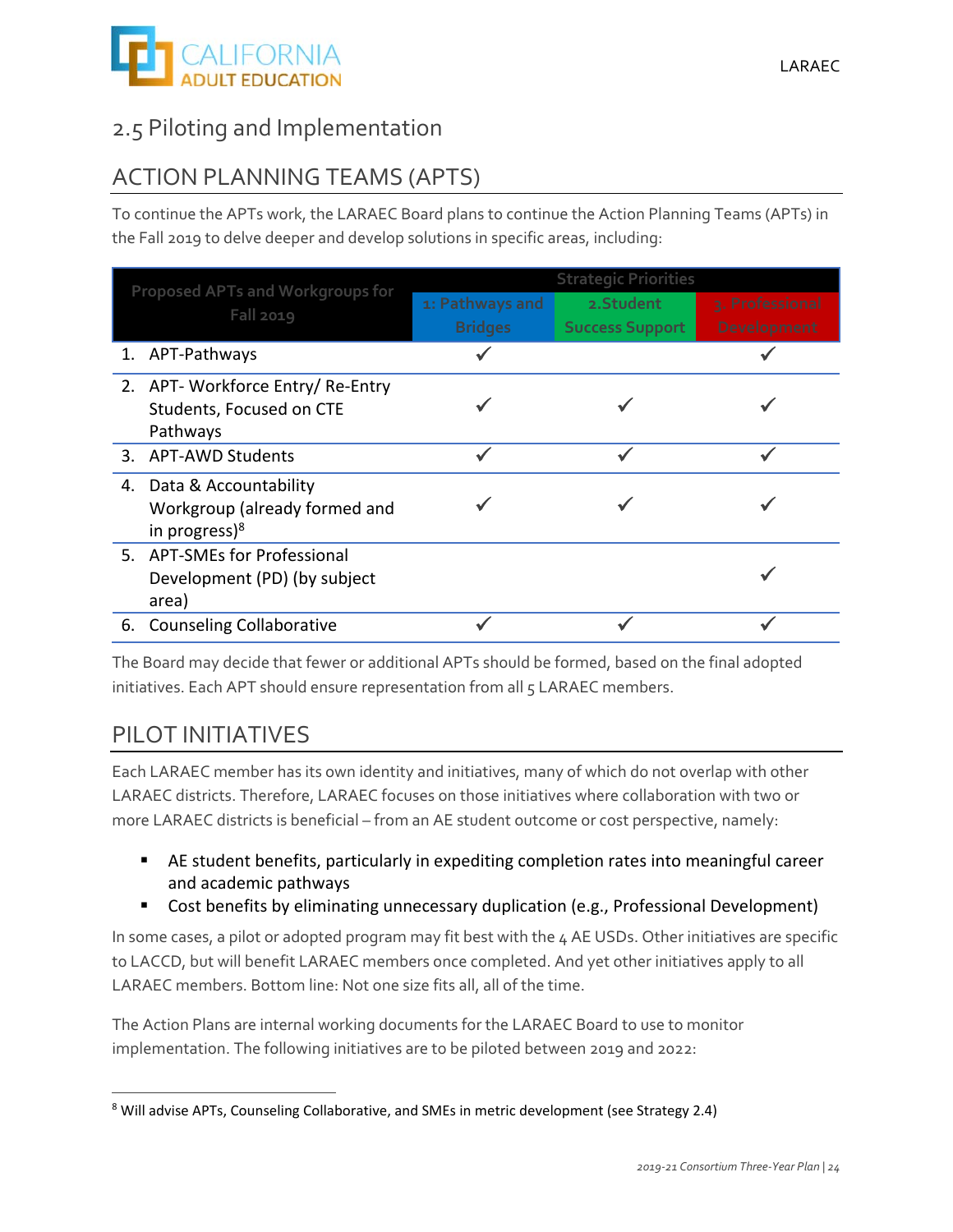

| Strategic<br>Priority | <b>Proposed Implementation</b>                                                                                                                                                                                                                                    | <b>Involved LARAEC Members</b>                                                    |
|-----------------------|-------------------------------------------------------------------------------------------------------------------------------------------------------------------------------------------------------------------------------------------------------------------|-----------------------------------------------------------------------------------|
| 1A                    | Family Success Initiatives (FSIs). Scale up the<br>implementation of the FSI programs and expand to the<br>other 2 AE USDs                                                                                                                                        | All 4 AE USDs                                                                     |
| 1B                    | Entry/Re-entry students to the work place.<br>Collaborate on a pilot program to increase job<br>placement rates of AE students with systemic barriers<br>to economic success who enroll in CTE programs                                                           | LARAEC members TBD; at<br>least 6 entry/re-entry pilots                           |
| 2A                    | Adults with Disabilities. Collaborate on a pilot<br>program for students with severe disabilities                                                                                                                                                                 | LARAEC members TBD; at<br>least 3 AWD pilots                                      |
| 2B                    | Adults with Disabilities. Create a guide to meeting the<br>needs of AWD students, including identification and<br>use of alternative assessment tools.                                                                                                            | LARAEC staff working with<br>member districts                                     |
| 2C                    | Orientation Program. Pilot at least 4 orientation<br>programs that include information about LARAEC<br>offerings for both AE USD and LACCD CAE and credit<br>programs                                                                                             | <b>LARAEC</b> members                                                             |
| 2D                    | <b>Career Planning Strategy. Pilot a career planning</b><br>strategy that includes industry outreach and<br>internship/fieldwork opportunities. Design a student<br>survey to identify student preferences and determine<br>effectiveness of advising strategies. | At least 3 LACCD<br>community colleges with<br>other LARAEC members<br><b>TBD</b> |
| зA                    | <b>SME-Group Reconfiguration.</b> Repurpose SME groups<br>to shift focus to networking and PD, including creation<br>of new protocols and structure and PLC engagement                                                                                            | <b>LARAEC</b> staff and SME<br>Groups                                             |
| 3B                    | Online PD Platform. Pilot the new online platform for<br>PD and networking, including a Universal Calendar                                                                                                                                                        | LARAEC staff and LARAEC<br>members                                                |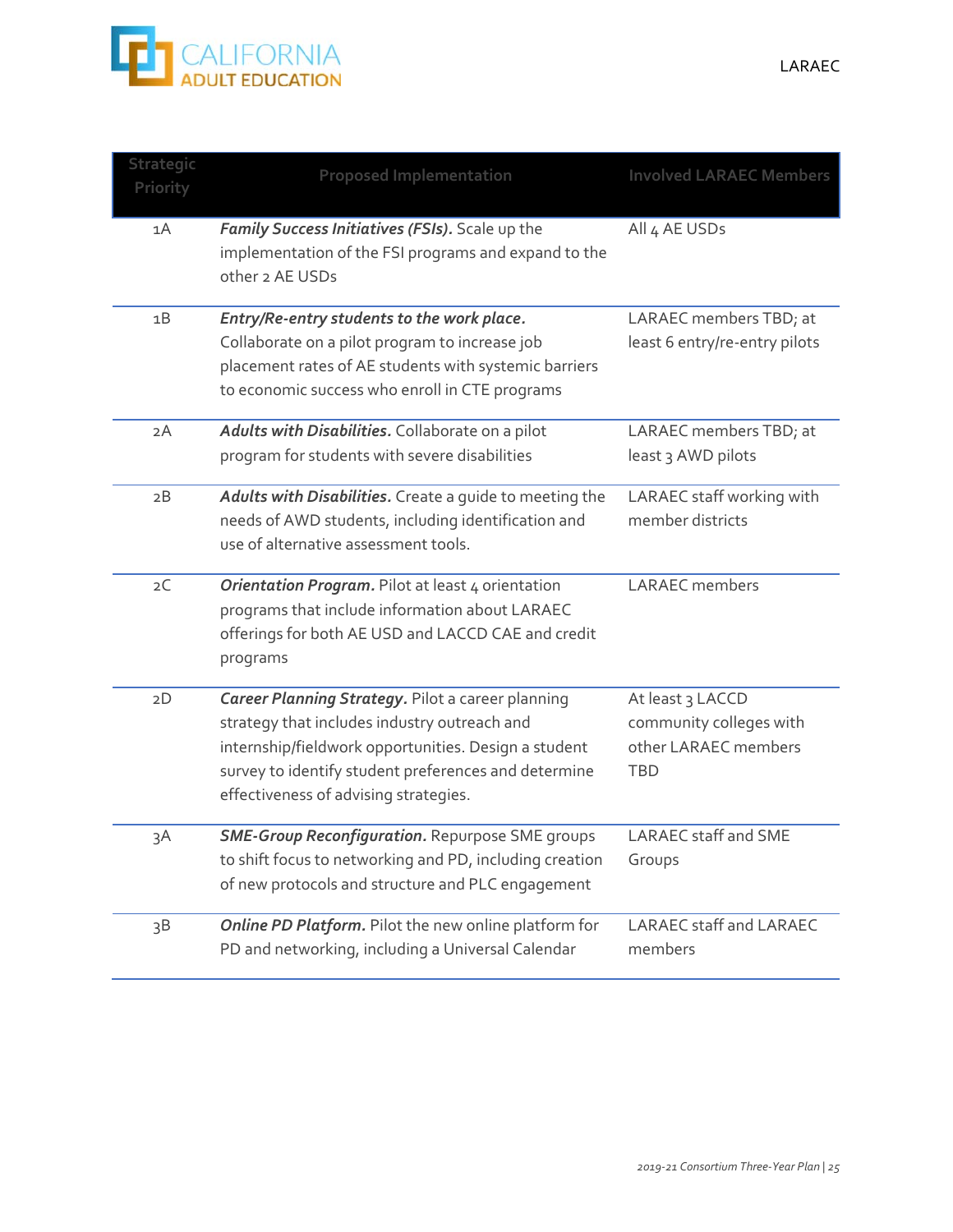

### ACTION PLANS

The APTs have developed three‐year Action Plans for the LARAEC Board's use for monitoring progress against the strategies, SMART objectives, and pilot projects. The timeframe is the same as outlined in the LARAEC Logic Model:

- Short-Term Outcomes: By June 2020
- Intermediate Outcomes: By June 2021
- Long-Term Outcomes/Impact: By June 2022 or beyond

During the Fall 2019, the APTs will be refining their specific Action Plans further. The Board should review progress quarterly and Action Plans should be updated annually, based on progress made, lessons learned, and changes in the environment. *Therefore, the Action Plans should be viewed as living documents, which will be updated and revised as needed.*

### **Action Plan – Priority 1: Pathways and Bridges**

#### *Strategy 1.1. Pathway Maps*

|    | <b>Milestones</b>                                                                                                                                                                                | <b>LARAEC Members</b> | <b>Timeline</b>                     |
|----|--------------------------------------------------------------------------------------------------------------------------------------------------------------------------------------------------|-----------------------|-------------------------------------|
| а. | Establish a template for defining pathways from AE USDs<br>to the LACCD community colleges and four-year colleges<br>and universities (e.g., Contra Costa Community College<br>District example) | APT-Pathways          | June 2020                           |
| b. | Identify priority areas for defining pathways; implement a<br>multi-year plan with specific annual benchmarks                                                                                    | APT-Pathways          | June 2020;<br>ongoing<br>thereafter |

#### *Strategy 1.2. Shared Information and Databases*

|    | <b>Milestones</b>                                                                                                                                                                                                 | <b>LARAEC Members</b> | <b>Timeline</b> |
|----|-------------------------------------------------------------------------------------------------------------------------------------------------------------------------------------------------------------------|-----------------------|-----------------|
| a. | Expand the LARAEC website to include Pathway Maps<br>and listings of course offerings to help students and staff<br>to guide students to pathways. Listings should include<br>prerequisites and fees for courses. | LARAEC staff          | June 2021       |

#### *Strategy 1.3. Dual Enrollment*

| <b>Milestones</b>                                          | <b>LARAEC Members</b> | <b>Timeline</b> |
|------------------------------------------------------------|-----------------------|-----------------|
| a. Explore legislative and funding opportunities for dual- | LARAEC Board,         | June 2020       |
| enrollment programs.                                       | LARAEC staff          |                 |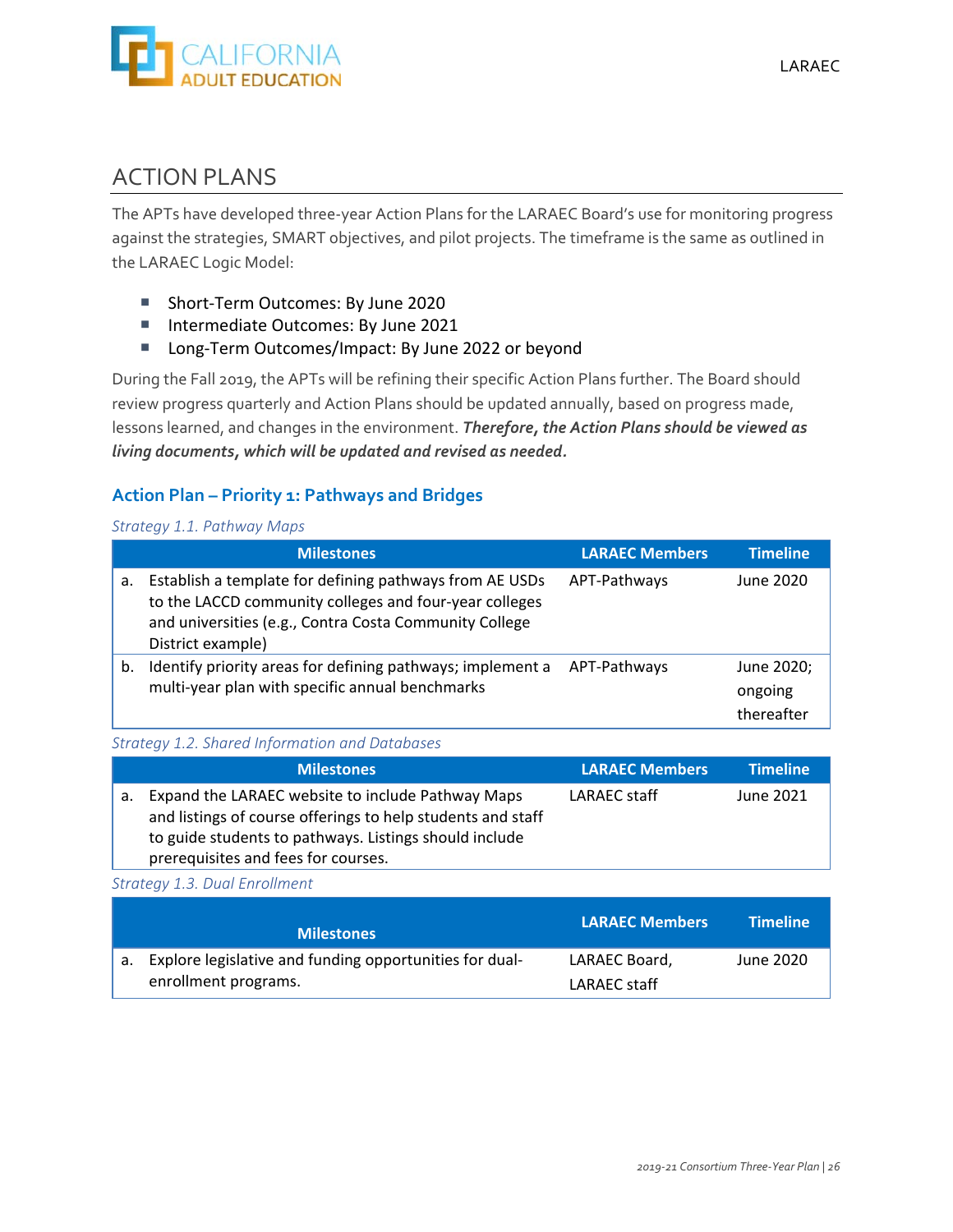

### *Strategy 1.4. Family Success Initiatives*

|    | <b>Milestones</b>                                                                                                                                                                                                                                                                         | <b>LARAEC Members</b>                 | <b>Timeline</b>                     |
|----|-------------------------------------------------------------------------------------------------------------------------------------------------------------------------------------------------------------------------------------------------------------------------------------------|---------------------------------------|-------------------------------------|
| a. | Building on the success of LAUSD/DACE and BUSD/BAS,<br>expand the FSI initiative to the other LARAEC AE USDs                                                                                                                                                                              | AE USDs                               | June 2020                           |
| b. | Continue to enhance FSI and other similar programs by<br>refining and exploring development of soft skills, use of<br>computer labs to bridge the digital divide, online courses,<br>homework help options, service learning, PCILA and<br>sharing of successful strategies within LARAEC | All AE USDs with<br>programs          | June 2021;<br>thereafter<br>ongoing |
| c. | Explore the Governor's preschool initiative to see if there<br>is a tie into this Strategy on "Adults Training to Support<br>Child School Success"                                                                                                                                        | LAUSD/DACE-FSI<br><b>BUSD/BAS-BSI</b> | June 2020                           |

#### *Strategy 1.5. Workforce Entry/Re‐Entry*

|             | <b>Milestones</b>                                                                                                                                                                                                                                                                                                                                                | <b>LARAEC Members</b>                                         | <b>Timeline</b>                     |
|-------------|------------------------------------------------------------------------------------------------------------------------------------------------------------------------------------------------------------------------------------------------------------------------------------------------------------------------------------------------------------------|---------------------------------------------------------------|-------------------------------------|
| a.          | Survey workforce entry/re-entry students to identify their<br>needs. Provide data regarding what support services are<br>needed                                                                                                                                                                                                                                  | APT- Workforce<br>Entry/Re-Entry<br><b>Students</b>           | June 2020                           |
| b.          | Establish partnerships in the community for working with:<br>Legal aid referrals for immigrants<br>Work permit for students with immigration<br>issues<br>Ex-offenders entering society<br>Veterans<br>AWD students (see Priority 2.3)<br>٠                                                                                                                      | <b>LARAEC Members</b>                                         | In progress;<br>ongoing             |
| $C_{\star}$ | Offer PD for enhancing skills when working with the<br>entry/re-entry student population                                                                                                                                                                                                                                                                         | APT- Workforce<br>Entry/Re-Entry<br>Students; LARAEC<br>staff | June 2021;<br>ongoing<br>thereafter |
| d.          | Strengthen pre-apprentice and externship opportunities:<br>Focus on externships that lead to future<br>employment (e.g., coalitions with unions or<br>employers for specific jobs regarding hiring,<br>skills acquisition, specific needs, etc.)<br>Explore potential for CTE industry advisory<br>٠<br>committees that serve 2 or more LARAEC<br><b>Members</b> | APT- Workforce<br>Entry/Re-Entry<br><b>Students</b>           | June 2022;<br>ongoing               |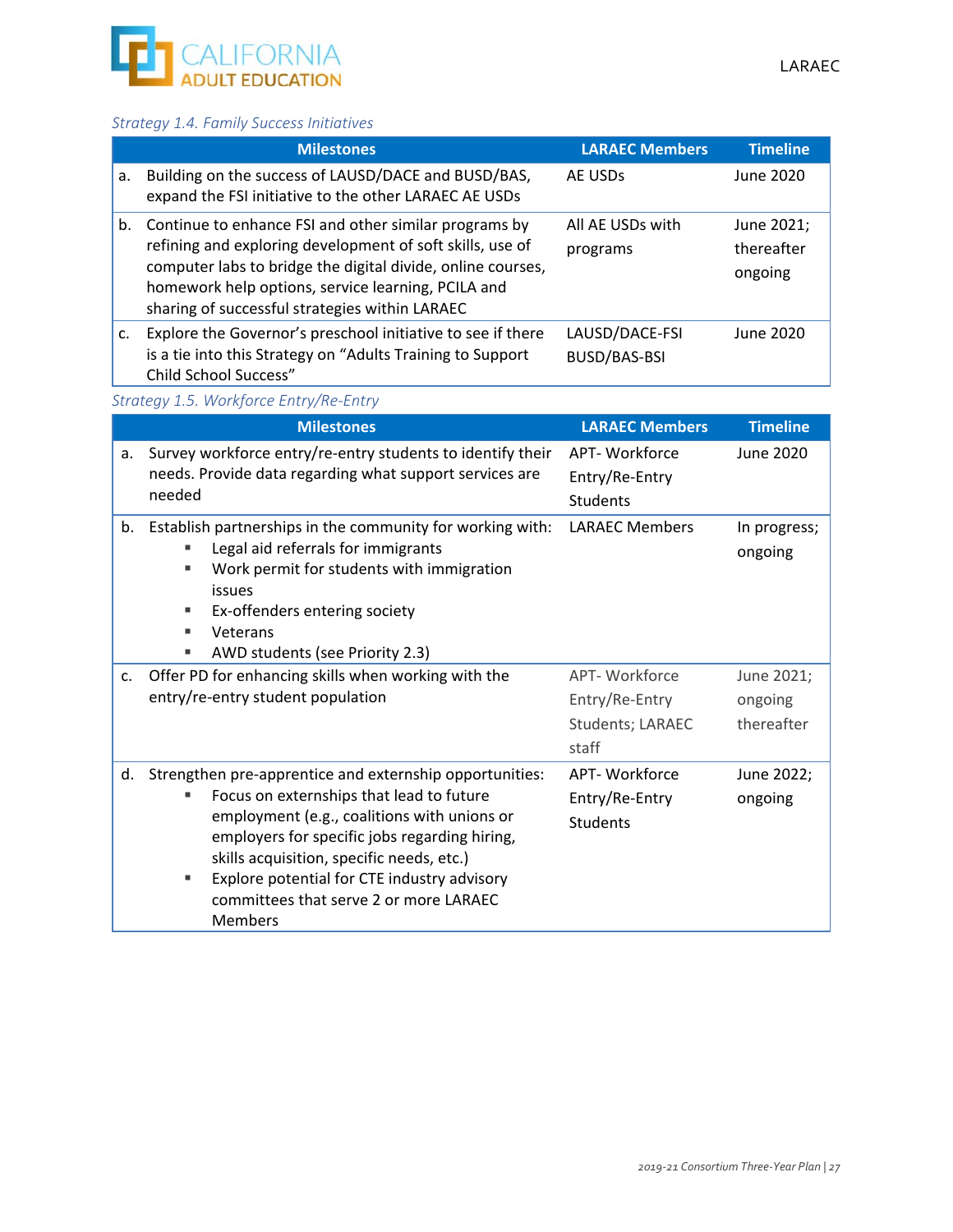### **Action Plan – Priority 2: Student Success Support**

#### *Strategy 2.1. Comprehensive Orientations*

|    | <b>Milestones</b>                                                                                                 | <b>LARAEC Members</b> | <b>Timeline</b> |
|----|-------------------------------------------------------------------------------------------------------------------|-----------------------|-----------------|
| a. | Pilot an orientation program, describing LARAEC,<br>pathways, student learning outcomes (e.g., ISP<br>advantages) | LARAEC Members        | June 2020       |
| b. | Assign responsibility for adapting orientations at each<br>campus to cover necessary LARAEC information           | <b>LARAEC Members</b> | Dec 2020        |
| c. | Develop video materials that cover elements of the<br>orientation                                                 | LARAEC Members        | June 2022       |

### *Strategy 2.2. New Approaches to and Tools for Advising*

|    | <b>Milestones</b>                                                                                                                                                               | <b>LARAEC Members</b>       | <b>Timeline</b>                     |
|----|---------------------------------------------------------------------------------------------------------------------------------------------------------------------------------|-----------------------------|-------------------------------------|
| a. | Develop an Action Plan for implementing the student-<br>centered, personalized approach for instructional faculty,<br>counselors, administrators, and staff to support students | Counseling<br>Collaborative | Jan 2020                            |
| b. | Develop expertise in the use of the Pathway maps and<br>other advising tools among instructional faculty,<br>counselors, administrators, and staff to support students          | Counseling<br>Collaborative | Jan 2021;<br>ongoing<br>thereafter  |
| c. | Pilot a campus career planning strategy that includes<br>industry outreach and internship/fieldwork opportunities                                                               | LACCD                       | June 2021                           |
| d. | Design an AE student survey to identify student<br>preferences and determine effectiveness of advising<br>strategies; implement survey annually                                 | Counseling<br>Collaborative | June 2020;<br>ongoing<br>thereafter |

### *Strategy 2.3. Support for Adults with Disabilities (AWD)*

|    | <b>Milestones</b>                                                                                                                                                    | <b>LARAEC Members</b> | <b>Timeline</b>                     |
|----|----------------------------------------------------------------------------------------------------------------------------------------------------------------------|-----------------------|-------------------------------------|
| a. | Strengthen collaboration with Regional Centers,<br>California Department of Rehabilitation, and community<br>partners to link AWD students to extra support services | <b>LARAEC Members</b> | Fall 2020;<br>ongoing<br>thereafter |
| b. | Prioritize needs and advocate for a program for students<br>with disabilities                                                                                        | APT-AWD Students      | June 2020;<br>ongoing               |
| c. | Research, select, and implement assessment tools to<br>identify students with disabilities, including learning<br>disabilities                                       | APT-AWD Students      | June 2021                           |
| d. | Develop classes specifically designed for students with<br>severe cognitive disabilities designed for CTE skills and<br>jobs                                         | <b>LARAEC Members</b> | Jan 2021                            |
| e. | Offer PD for enhancing faculty skills when working with<br>the AWD population                                                                                        | LARAEC staff          | June 2020                           |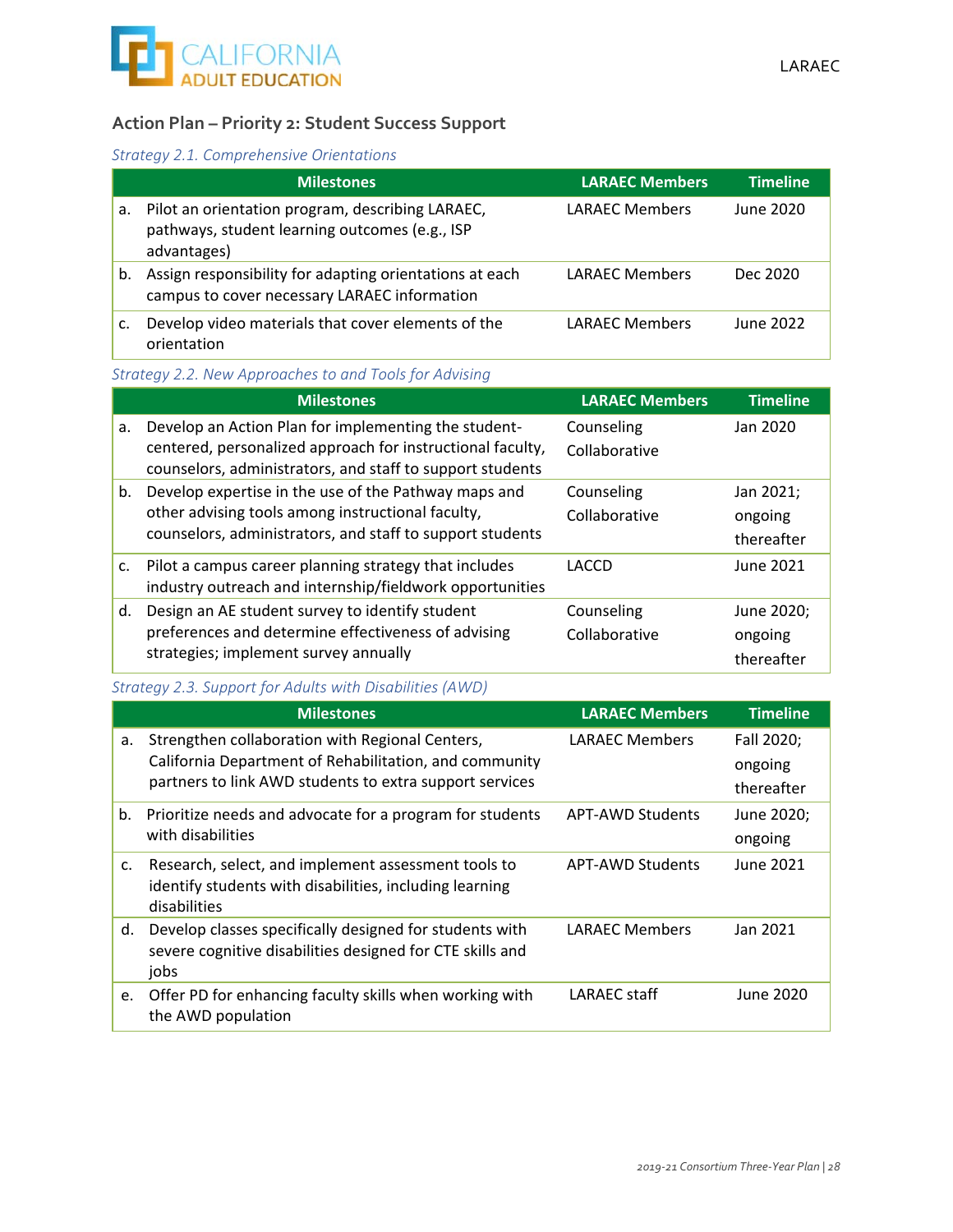### *Strategy 2.4. Metrics for Measuring Success*

|    | <b>Milestones</b>                                                                                                                                                                | <b>LARAEC Members</b>                                          | <b>Timeline</b> |
|----|----------------------------------------------------------------------------------------------------------------------------------------------------------------------------------|----------------------------------------------------------------|-----------------|
| a. | Make recommendations for clear and consistent metrics<br>and definitions with current State requirements for board<br>review.                                                    | Data & Accountability<br>Workgroup                             | June 2020       |
| b. | Identify and gather metrics associated with student<br>success from existing systems (e.g., TOPS pro)                                                                            | Data & Accountability<br>Workgroup                             | In progress     |
| c. | Identify metrics for student recruitment, retention, and<br>progress to increase student persistence and identify best<br>practices to implement at their sites and across sites | LARAEC APT <sub>S</sub> ,<br>Counseling<br>Collaborative, SMEs | June 2021       |

### **Action Plan – Priority 3: Professional Development (PD)**

### *Strategy 3.1. Professional Learning Communities (PLCs)*

|    | <b>Milestones</b>                                                                                                    | <b>LARAEC Members</b> | <b>Timeline</b>       |
|----|----------------------------------------------------------------------------------------------------------------------|-----------------------|-----------------------|
| a. | Plan, schedule, and evaluate PLC training, sponsored by                                                              | LARAEC staff,         | June 2020             |
|    | LARAEC, for all member districts                                                                                     | 4 AE USDs             |                       |
| b. | Work with Administrators to provide marketing, advocacy,                                                             | LARAEC staff,         | June 2020             |
|    | and encouragement of PLC initiatives                                                                                 | 4 AE USDs             |                       |
| c. | Support implementation of PLCs at all LARAEC AE USD                                                                  | LARAEC staff,         | June 2022;            |
|    | districts' sites                                                                                                     | 4 AE USDs             | ongoing<br>thereafter |
| d. | Provide inter- and intra-agency support networks for PLC                                                             | LARAEC staff,         | June 2021             |
|    | development and maintenance; include an online<br>community and both formal and informal discussion<br>opportunities | 4 AE USDs             |                       |

*Strategy 3.2. Research‐based, Best Practices in PD* 

|    | <b>Milestones</b>                                                            | <b>LARAEC Members</b> | <b>Timeline</b> |
|----|------------------------------------------------------------------------------|-----------------------|-----------------|
| a. | Research best practices; promote equity and availability of APT-SMEs for PD, |                       | Ongoing         |
|    | PD among LARAEC Members                                                      | LARAEC staff          |                 |
| b. | Create action plans for best practice identification and                     | APT-SMEs for PD,      | June 2020       |
|    | sharing, including scheduled report-outs                                     | LARAEC staff          |                 |

*Strategy 3.3. Coordinated PD* 

|    | <b>Milestones</b>                                                   | <b>LARAEC Members</b>          | <b>Timeline</b> |
|----|---------------------------------------------------------------------|--------------------------------|-----------------|
| a. | Monitor mandated AE changes and monitor general trends LARAEC staff |                                | Ongoing         |
|    | that might require PD support                                       |                                |                 |
| b. | Create surveys of LARAEC stakeholders to identify best              | LARAEC staff, LARAEC June 2020 |                 |
|    | channels (in person, online, webinars), times, and                  | <b>Members</b>                 |                 |
|    | <i>locations</i>                                                    |                                |                 |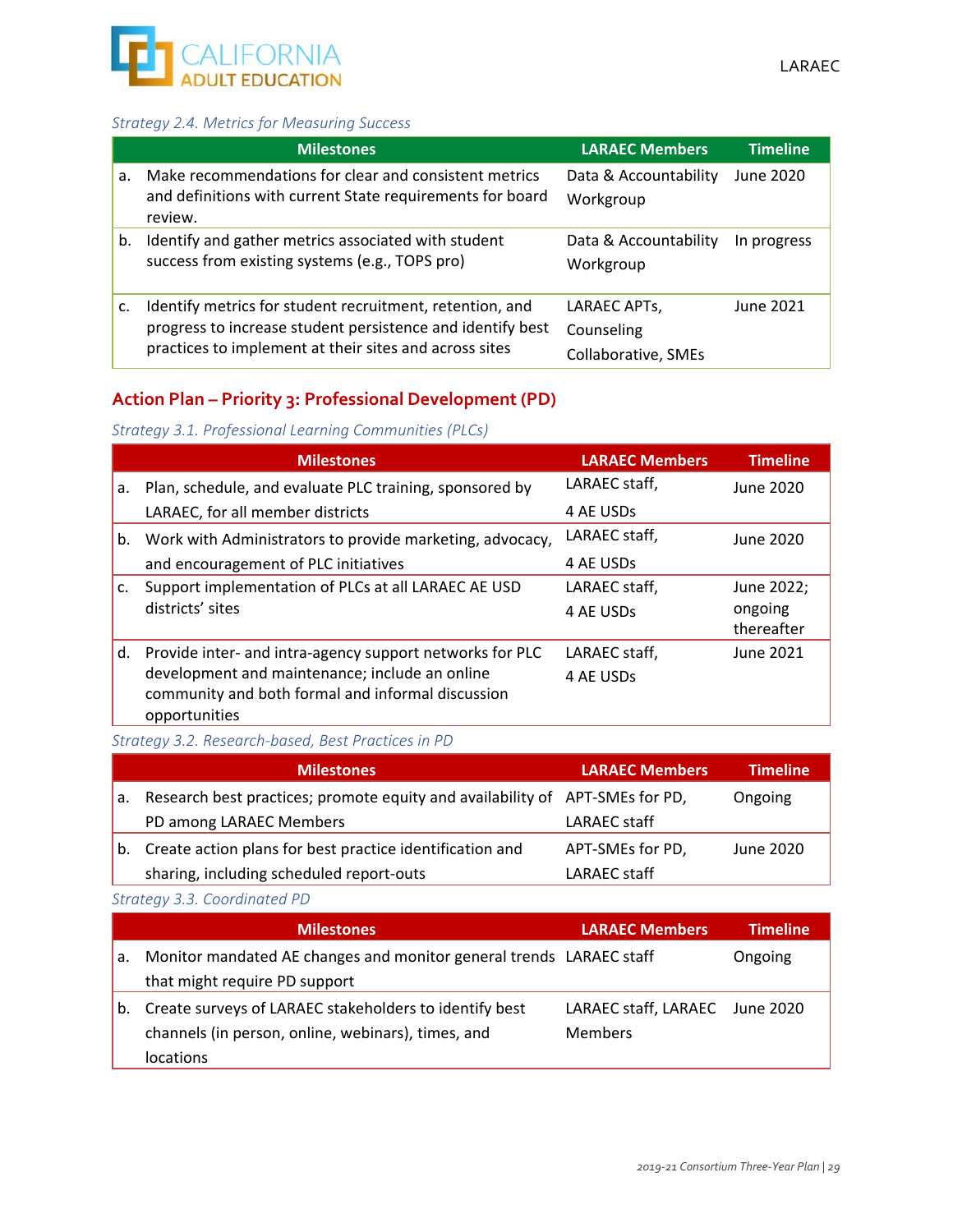

### *Strategy 3.4. Online Platform for Information‐Sharing*

|    | <b>Milestones</b>                                          | <b>LARAEC Members</b> | <b>Timeline</b> |
|----|------------------------------------------------------------|-----------------------|-----------------|
| a. | Collect and consolidate local PD information, including    | LARAEC staff, LARAEC  | June 2020;      |
|    | date, location, and content from LARAEC districts          | <b>Point Persons</b>  | ongoing         |
|    |                                                            |                       | thereafter      |
| b. | Share PD calendar via monthly email blast, printed copies, | LARAEC staff          | June 2020;      |
|    | and LARAEC website postings                                |                       | ongoing         |
|    |                                                            |                       | thereafter      |
| c. | Create/define platform, including maintenance and          | LARAEC staff          | June 2021       |
|    | update requirements and training on use                    |                       |                 |
| d. | Maintain a training video library                          | LARAEC staff          | June 2022       |

*Strategy 3.5. Administrator‐Advisor‐Coordinator Support Role* 

|    | <b>Milestones</b>                                      | <b>LARAEC Members,</b> | <b>Timeline</b> |
|----|--------------------------------------------------------|------------------------|-----------------|
| a. | Support informal teacher-to-teacher observations to    | 4 AE USDs, LARAEC      | June 2021;      |
|    | increase sharing of effective andragogical methods     | staff                  | ongoing         |
|    |                                                        |                        | thereafter      |
| b. | Work with administrators to encourage their support of | <b>LARAEC Board</b>    | June 2020;      |
|    | LARAEC PD, staff engagement plans, and program         |                        | ongoing         |
|    | improvement efforts                                    |                        | thereafter      |

*Strategy 3.6. Stakeholder Engagement with Feedback Loops* 

|    | <b>Milestones</b>                                      | <b>LARAEC Members</b> | <b>Timeline</b> |
|----|--------------------------------------------------------|-----------------------|-----------------|
| a. | Create a feedback process, including regular meetings, | LARAEC staff          | June 2020;      |
|    | networking, webinars, and SME activities               |                       | ongoing         |
|    |                                                        |                       | thereafter      |
| b. | Encourage informal reporting on PD by participating    | LARAEC staff, APT-    | June 2020       |
|    | teachers, including email reviews and APT-SMEs for PD  | SMEs for PD           |                 |
|    | meeting discussions                                    |                       |                 |
| c. | Build a template for reporting back on PD events       | LARAEC staff          | June 2021       |
| d. | Offer non-monetary incentives and recognition for PD   | LARAEC staff, LARAEC  | June 2021       |
|    | participation and achievement of performance goals     | <b>Members</b>        |                 |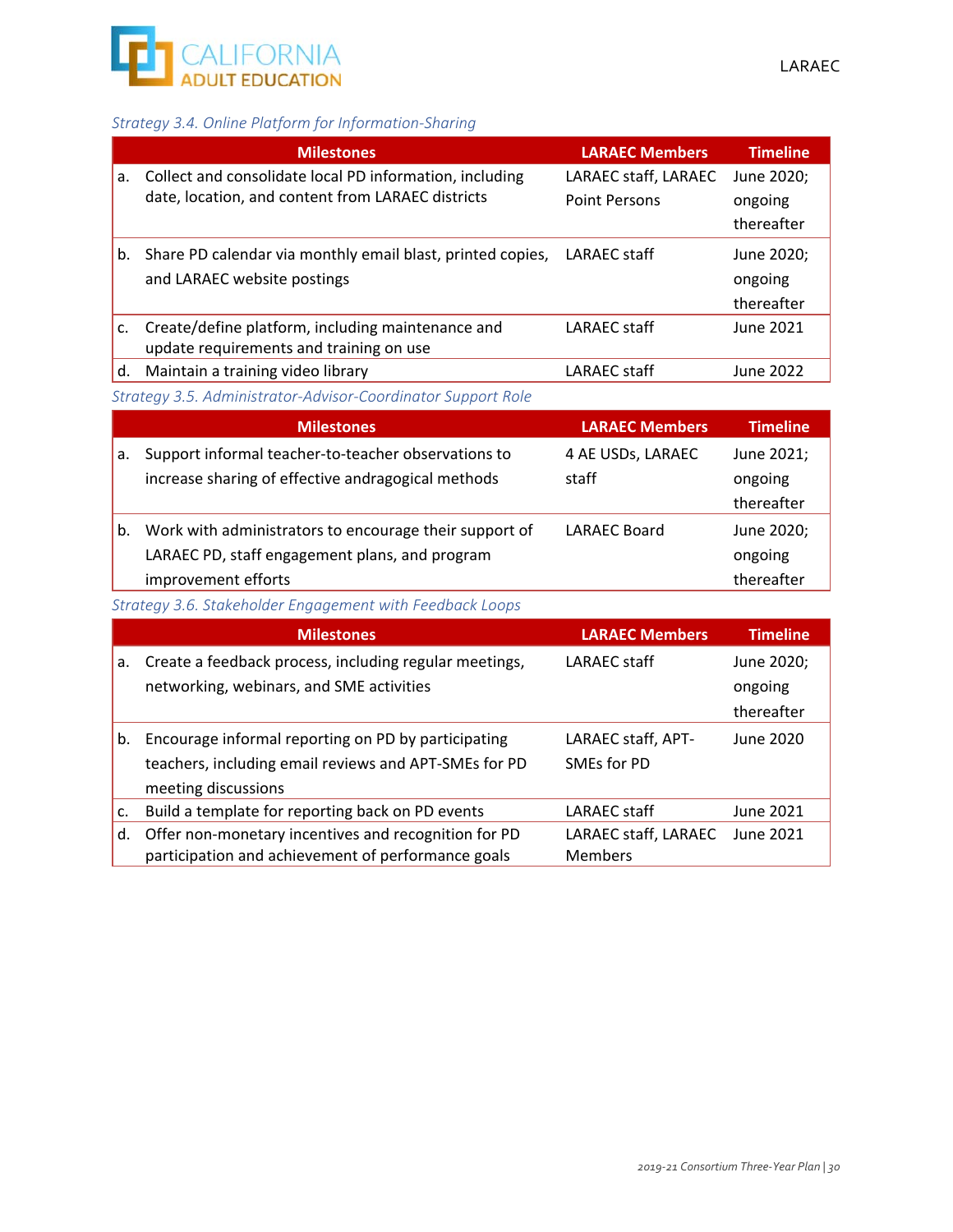

# Section 3: Appendix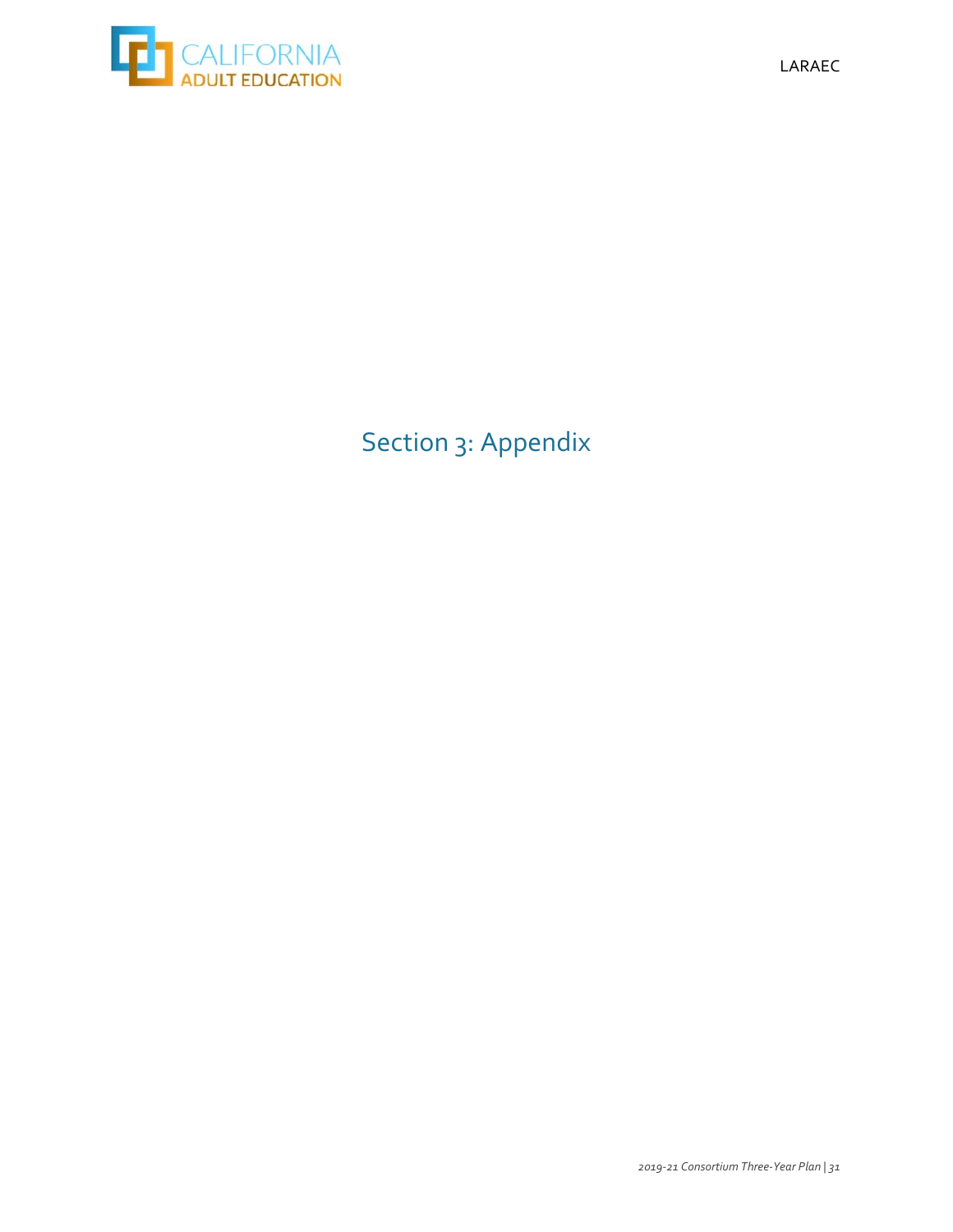

### RATING SCALE

When the LARAEC Board, Point Persons, and staff assigned two or more ratings, either the highest rating of two ratings or the median of three ratings was counted.

|                | <b>Effective</b><br>ness | <b>Definition</b>                                                                                                                                                        | <b>Number</b> | <b>Percent</b> |
|----------------|--------------------------|--------------------------------------------------------------------------------------------------------------------------------------------------------------------------|---------------|----------------|
| $1.0 -$<br>1.5 | Low                      | There is strong need for improvement and the<br>m.<br>consortium has an urgent need to address this<br>area.                                                             | 0             | о%             |
| $2.0 -$<br>2.5 | Low-to-<br>Medium        | The consortium is making progress in this area<br>but can improve further. This area needs<br>targeted support in order to improve its<br>outcomes.                      | 1             | 4%             |
| $3.0 -$<br>3.5 | Medium                   | The consortium is doing well in this area, but<br>needs additional work to be addressed.                                                                                 | 0             | о%             |
| $4.0 -$<br>4.5 | Medium-<br>to-High       | The consortium is doing very well in this area<br>and needs only a few improvements to be<br>exceptional.                                                                | 15            | 63%            |
| 5.0            | High                     | The consortium is exceptionally proficient in<br>T.<br>this area, evident in many ways. This area can<br>serve as an example or model for other<br>consortia to follow.  | 8             | 33%            |
|                | Unsures                  | The consortium is in the development stages<br>of the Adult Education Program and more<br>time needs to pass before gaining knowledge<br>from this self-assessment tool. | 0             | 0%             |

### QUALITY INDICATORS

LARAEC reviewed quality indicators in five areas:

- 6. Capacity
- 7. Connection
- 8. Entry
- 9. Progress
- 10. Completion/Transition

NOTE: Specific quality indicator statements and answers are located in Appendix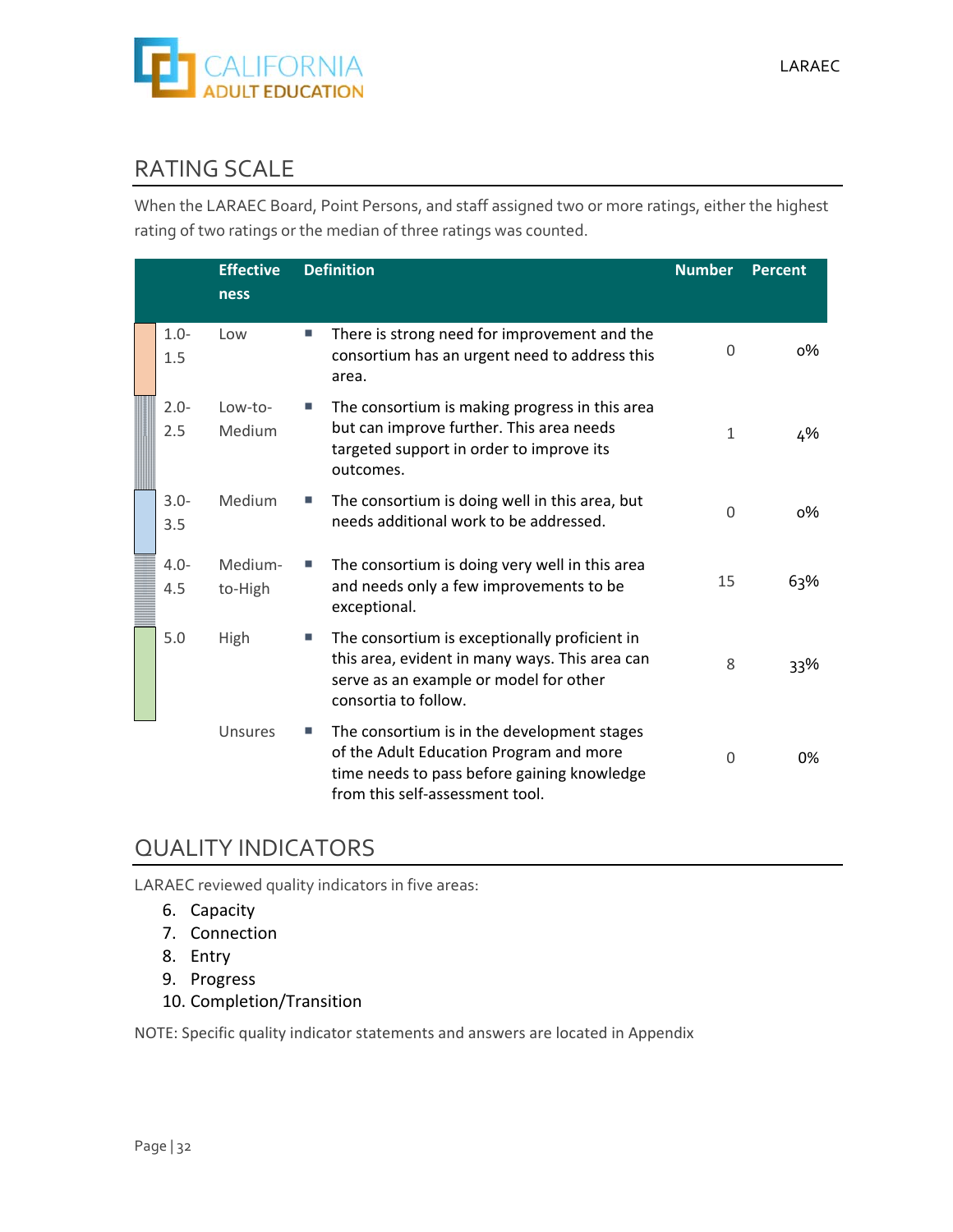

### **Quality Indicator #1: Capacity**

**Key Concept:** This section asks questions about the consortium and individual member's ability to support each other and build capacity to deliver high quality adult education to meet community needs.

| 1.1.    | implementation and accountability.                                                                                                                                         |                | Consortium maintains effective collaborative processes for planning,                                                                                                                           | <b>Observations</b> |                                                                                                                                                                                                    |                                                                                                                                                     |
|---------|----------------------------------------------------------------------------------------------------------------------------------------------------------------------------|----------------|------------------------------------------------------------------------------------------------------------------------------------------------------------------------------------------------|---------------------|----------------------------------------------------------------------------------------------------------------------------------------------------------------------------------------------------|-----------------------------------------------------------------------------------------------------------------------------------------------------|
| 1.1.1.1 | No staff positions are<br>charged with overall<br>consortium management<br>coordination                                                                                    |                | 2 <sub>3</sub><br>Part-time staff are<br>charged with overall<br>consortium management<br>/ coordination                                                                                       | 4                   | 5<br>1 or more staff charged<br>with overall consortium<br>management $/$<br>coordination                                                                                                          | LARAEC has hired a full-time project manager and<br>staff. All of the districts have at least part-time<br>dedicated staff, if not full-time staff. |
| 1.1.2.1 | Consortium seldom<br>convenes to discuss<br>progress toward goals                                                                                                          | $\overline{2}$ | $\overline{3}$<br>Consortium occasionally<br>convenes to discuss<br>progress toward goals                                                                                                      | 4                   | 5<br><b>Consortium frequently</b><br>convenes to discuss<br>progress toward goals                                                                                                                  | <b>LARAEC</b> website                                                                                                                               |
| 1.1.3.1 | Consortium has few<br>documented processes or<br>procedures for facilitating<br>collaboration and<br>coordination (i.e., shared<br>calendars, bylaws,<br>governance, etc.) |                | 2 <sub>3</sub><br>Consortium has some<br>documented processes<br>and procedures for<br>facilitating collaboration<br>and coordination (i.e.,<br>shared calendars, bylaws,<br>governance, etc.) | 4                   | 5<br><b>Consortium has</b><br>significant documented<br>processes and<br>procedures for<br>facilitating collaboration<br>and coordination (i.e.,<br>shared calendars,<br>bylaws, governance, etc.) | Evidenced by LARAEC notes, agenda, minutes,<br>website                                                                                              |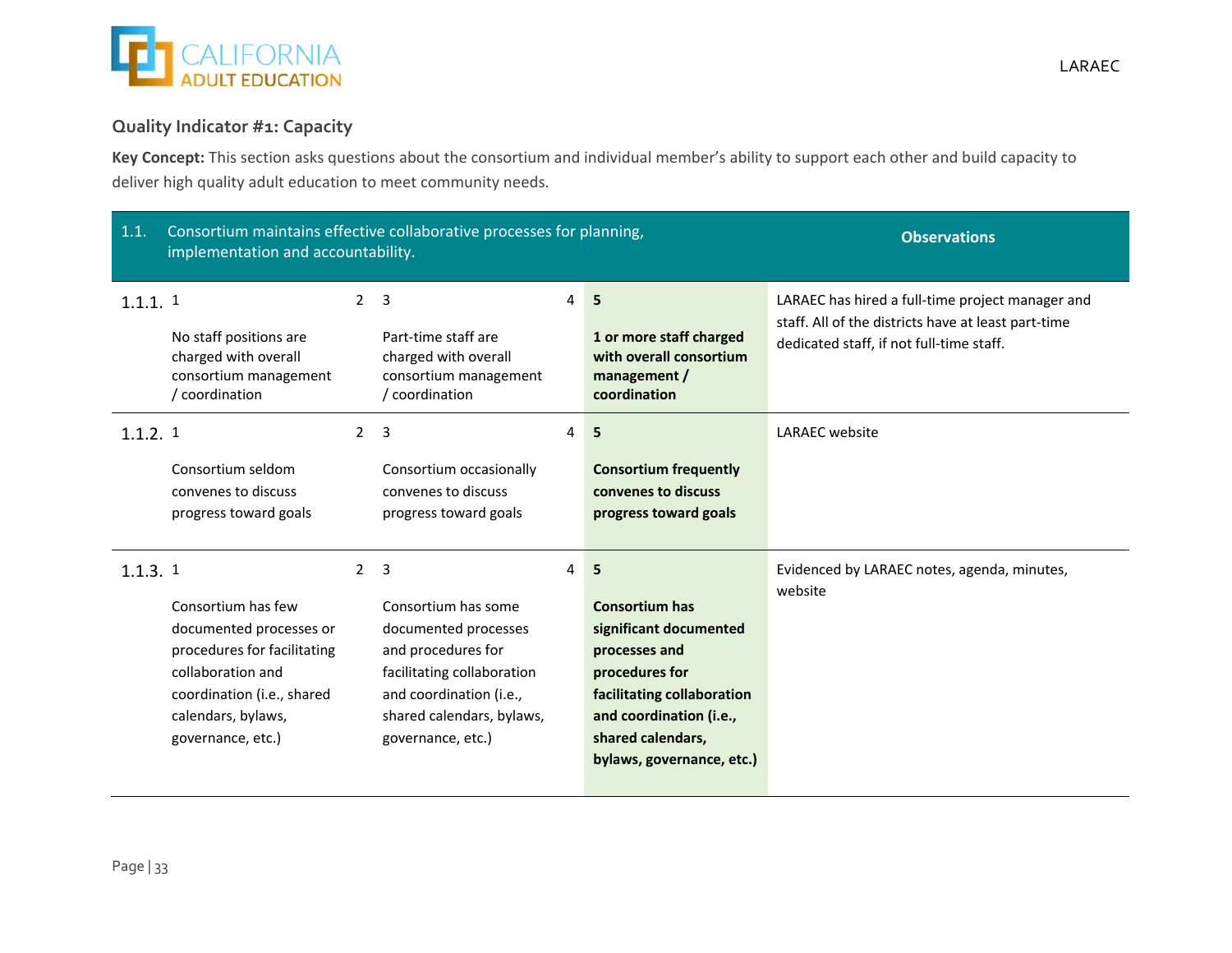

| 1.2.       |                                                                                                                                                                                                                                                                                     |                | Consortium agencies have the leadership, management, and accountability<br>processes necessary to meet community need for adult education                                                                                                                                                                       | <b>Observations</b> |                                                                                                                                                                                                                                                                                                 |                     |
|------------|-------------------------------------------------------------------------------------------------------------------------------------------------------------------------------------------------------------------------------------------------------------------------------------|----------------|-----------------------------------------------------------------------------------------------------------------------------------------------------------------------------------------------------------------------------------------------------------------------------------------------------------------|---------------------|-------------------------------------------------------------------------------------------------------------------------------------------------------------------------------------------------------------------------------------------------------------------------------------------------|---------------------|
| $1.2.1.$ 1 | Few agency leaders (adult<br>school principals,<br>community college staff<br>with consortium<br>leadership roles (deans,<br>directors, etc.)) have the<br>knowledge, skills, and<br>abilities to meet the goals<br>and objectives of the<br>California Adult Education<br>Program. | $\overline{2}$ | $\overline{\mathbf{3}}$<br>Some agency leaders<br>(adult school principals,<br>community college staff<br>with consortium<br>leadership roles (deans,<br>directors, etc.)) have the<br>knowledge, skills, and<br>abilities to meet the goals<br>and objectives of the<br>California Adult Education<br>Program. | IW II               | 5<br>Mostly all agency leaders<br>(adult school principals,<br>community college staff<br>with consortium<br>leadership roles (deans,<br>directors, etc.)) have the<br>knowledge, skills, and<br>abilities to meet the goals<br>and objectives of the<br>California Adult Education<br>Program. | Progress being made |
| 1.2.2.1    | Resource allocations (e.g.,<br>time and funding) for<br>several agency leadership<br>positions (principals,<br>deans, etc.) are not<br>commensurate with<br>community need and<br>program size                                                                                      | $\overline{2}$ | $\overline{3}$<br><b>Resource allocations</b><br>(e.g., time and funding)<br>for some agency<br>leadership positions<br>(principals, deans, etc.)<br>are not commensurate<br>with community need<br>and program size                                                                                            | 4                   | -5<br>Resource allocations (e.g.,<br>time and funding) for<br>agency leadership<br>positions (principals,<br>deans, etc.) are<br>commensurate with<br>community need and<br>program size                                                                                                        | Progress being made |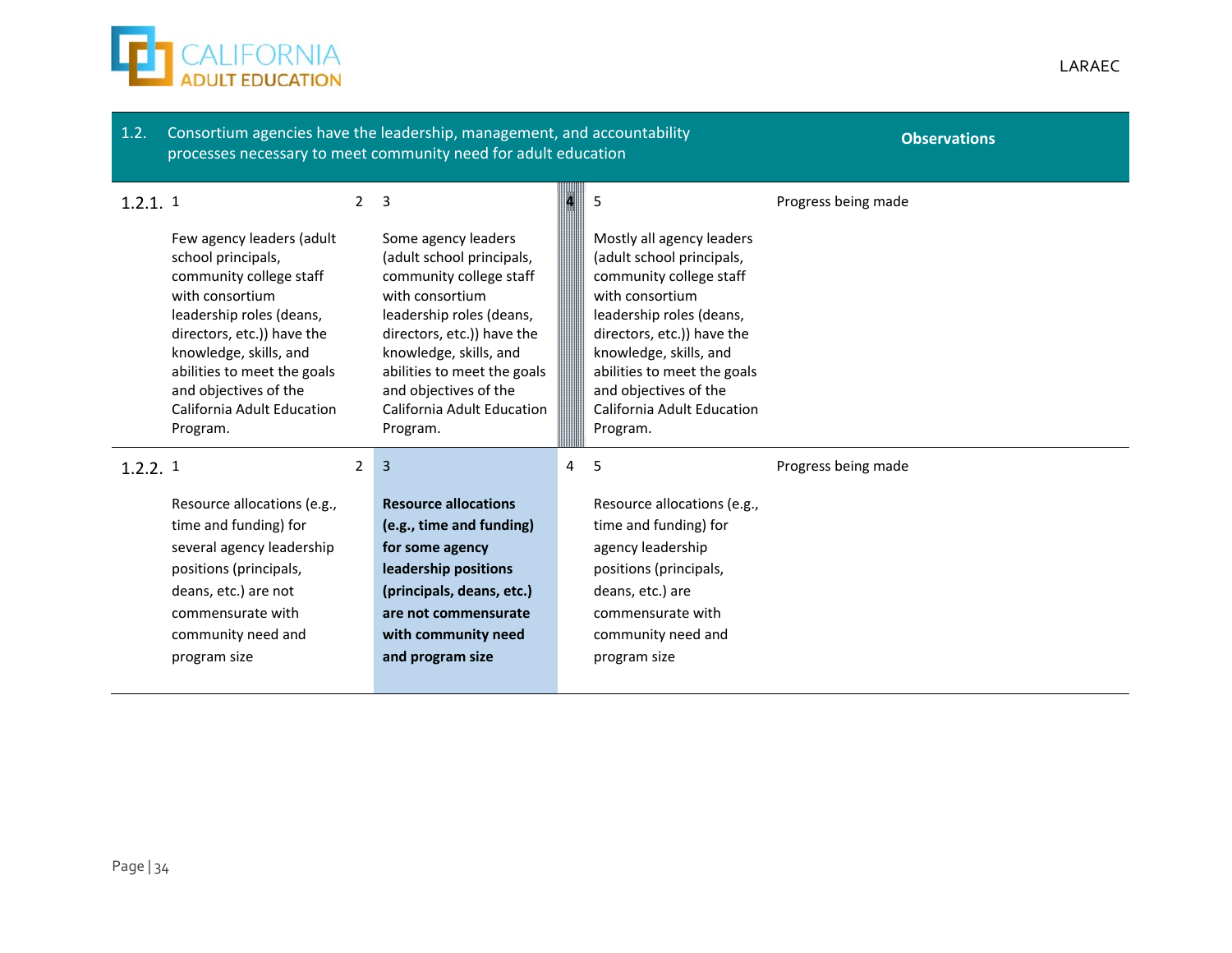**ED** CALIFORNIA

| 1.2.3.1               |                                                  | $\overline{2}$ | $\overline{3}$                                                                    | 4 | 5                                             | Strong district participation                                                                         |
|-----------------------|--------------------------------------------------|----------------|-----------------------------------------------------------------------------------|---|-----------------------------------------------|-------------------------------------------------------------------------------------------------------|
|                       | Few agencies can be said                         |                | Some agencies can be                                                              |   | <b>Mostly all agencies can</b>                |                                                                                                       |
|                       | to participate fully in<br>consortium activities |                | said to participate fully in<br>consortium activities                             |   | be said to participate<br>fully in consortium |                                                                                                       |
|                       |                                                  |                |                                                                                   |   | activities                                    |                                                                                                       |
|                       |                                                  |                |                                                                                   |   |                                               |                                                                                                       |
|                       |                                                  |                |                                                                                   |   |                                               |                                                                                                       |
| 1.3.                  | levels of access to communities of need          |                | Consortium agencies have resources that promote adult learning and provide high   |   |                                               | <b>Observations</b>                                                                                   |
|                       |                                                  |                |                                                                                   |   |                                               |                                                                                                       |
| $1.3.1.$ 1            |                                                  | $\overline{2}$ | $\overline{\mathbf{3}}$                                                           |   | 5                                             | Progress being made. LACCD and LAUSD are rated<br>around a "4" level, whereas the smaller school      |
|                       | Few agencies have                                |                | Some agencies have                                                                |   | Mostly all agencies have                      | districts (Burbank USD, Culver City USD, and                                                          |
|                       | staffing models that                             |                | staffing models that                                                              |   | staffing models that                          | Montebello USD) have a harder time providing                                                          |
|                       | support agency-wide<br>coordination and          |                | support agency-wide<br>coordination and                                           |   | support agency-wide<br>coordination and       | dedicated staff for consortium-coordination activities.                                               |
|                       | collaboration to achieve                         |                | collaboration to achieve                                                          |   | collaboration to achieve                      |                                                                                                       |
|                       | high levels of student                           |                | high levels of student                                                            |   | high levels of student                        |                                                                                                       |
|                       | success and AEBG<br>outcomes                     |                | success and AEBG<br>outcomes                                                      |   | success and AEBG<br>outcomes                  |                                                                                                       |
|                       |                                                  |                |                                                                                   |   |                                               |                                                                                                       |
| $1.3.2.$ <sup>1</sup> |                                                  | $\overline{2}$ | $\overline{\mathbf{3}}$                                                           | 4 | 5                                             | Classroom space access has become less of an issue<br>for LACCD and LAUSD. Montebello USD and BUR USD |
|                       | Few agencies have access                         |                | Some agencies have                                                                |   | Most agencies have                            | have some issues with classroom space access. Culver                                                  |
|                       | to sufficient number of                          |                | access to sufficient                                                              |   | access to sufficient                          | City USD continues to have classroom space                                                            |
|                       | classrooms and other                             |                | number of classrooms                                                              |   | number of classrooms                          | challenges.                                                                                           |
|                       | learning spaces                                  |                | and other learning                                                                |   | and other learning spaces                     |                                                                                                       |
|                       | appropriate for adult<br><b>learners</b>         |                | spaces appropriate for<br>adult learners                                          |   | appropriate for adult<br>learners             |                                                                                                       |
|                       |                                                  |                |                                                                                   |   |                                               |                                                                                                       |
|                       |                                                  |                |                                                                                   |   |                                               |                                                                                                       |
| 1.4.                  |                                                  |                | Professional development provides opportunities for faculty and staff to turn new |   |                                               | <b>Observations</b>                                                                                   |

knowledge into practice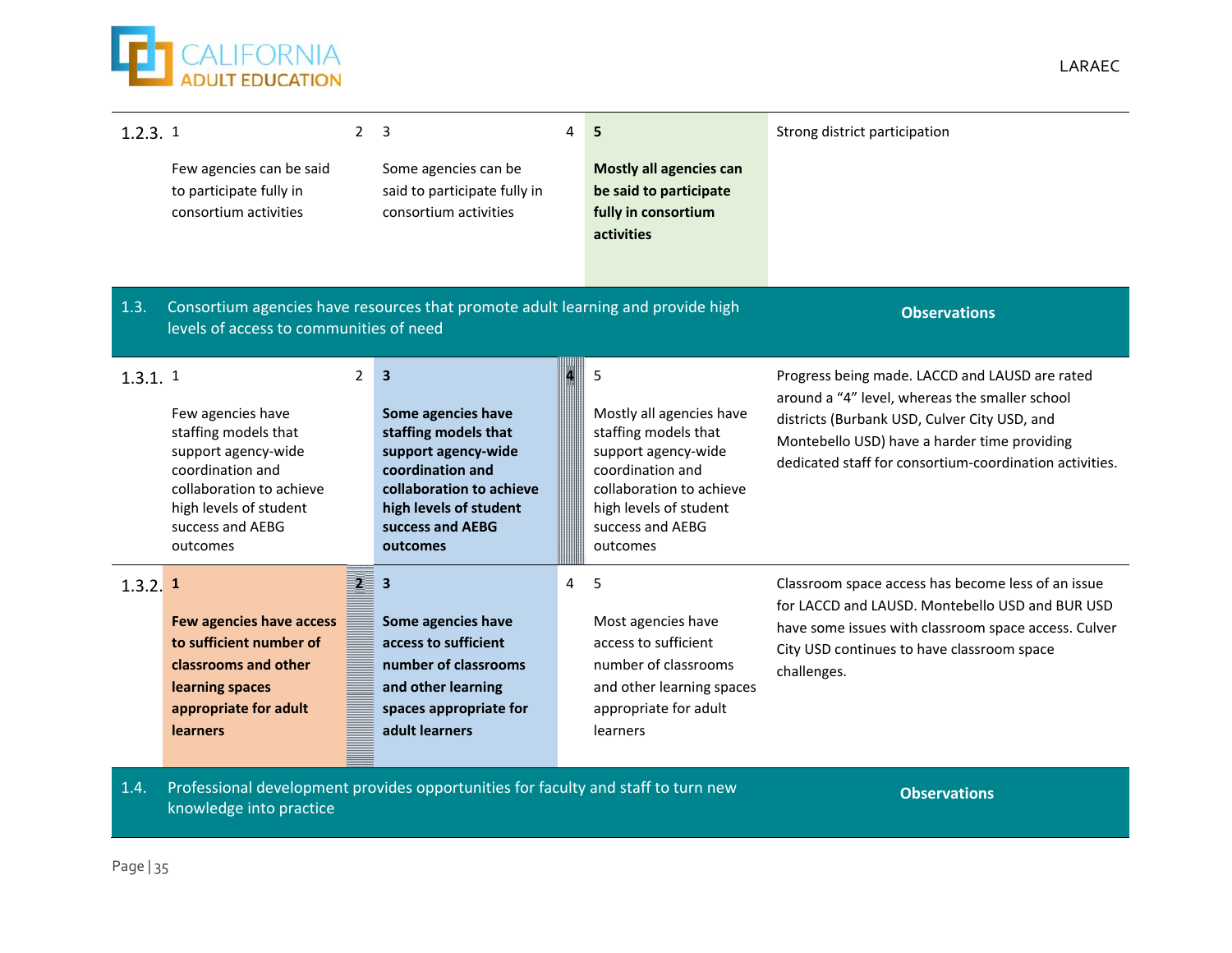

| $1.4.1.$ 1 | New program staff /<br>member representatives<br>are expected to learn<br>about AEBG policies on<br>their own                                                          | 三星 3 | Some program staff /<br>member representatives<br>receive limited training<br>and orientation to the<br>consortium or AEBG<br>policies and guidance                               | $\overline{4}$ | 5<br>All new program staff<br>attend local program<br>orientations that<br>includes a thorough<br>review of AEGB policies<br>and guidance     | Montebello USD rated their staff/member<br>representatives' awareness slightly lower.                                                                                                                                                                                                                                                                                                                                                                                                                                                                        |
|------------|------------------------------------------------------------------------------------------------------------------------------------------------------------------------|------|-----------------------------------------------------------------------------------------------------------------------------------------------------------------------------------|----------------|-----------------------------------------------------------------------------------------------------------------------------------------------|--------------------------------------------------------------------------------------------------------------------------------------------------------------------------------------------------------------------------------------------------------------------------------------------------------------------------------------------------------------------------------------------------------------------------------------------------------------------------------------------------------------------------------------------------------------|
| 1.4.2.1    | Existing professional<br>development for staff has<br>not been aligned to<br>ensure that the skills of<br>staff meet the<br>consortium's mission and<br>outcome goals. |      | 3<br><b>Existing professional</b><br>development for staff is<br>somewhat aligned to<br>ensure that the skills of<br>staff meet the<br>consortium's mission and<br>outcome goals. |                | Existing professional<br>development<br>opportunities for staff<br>are clearly aligned with<br>the consortium's mission<br>and outcome goals. | This initiative is a high priority and something we will<br>continue to focus on. LARAEC offers an annual<br>professional development conference and<br>professional development workshops.<br>In going forward, this area requires more focused<br>sharing among subject matter experts and with other<br>stakeholders, training opportunities, and coordination<br>of professional development offerings aligned with<br>our LARAEC strategies and plan. (Note: Montebello<br>USD professional development stopped in 2018<br>because of internal issues.) |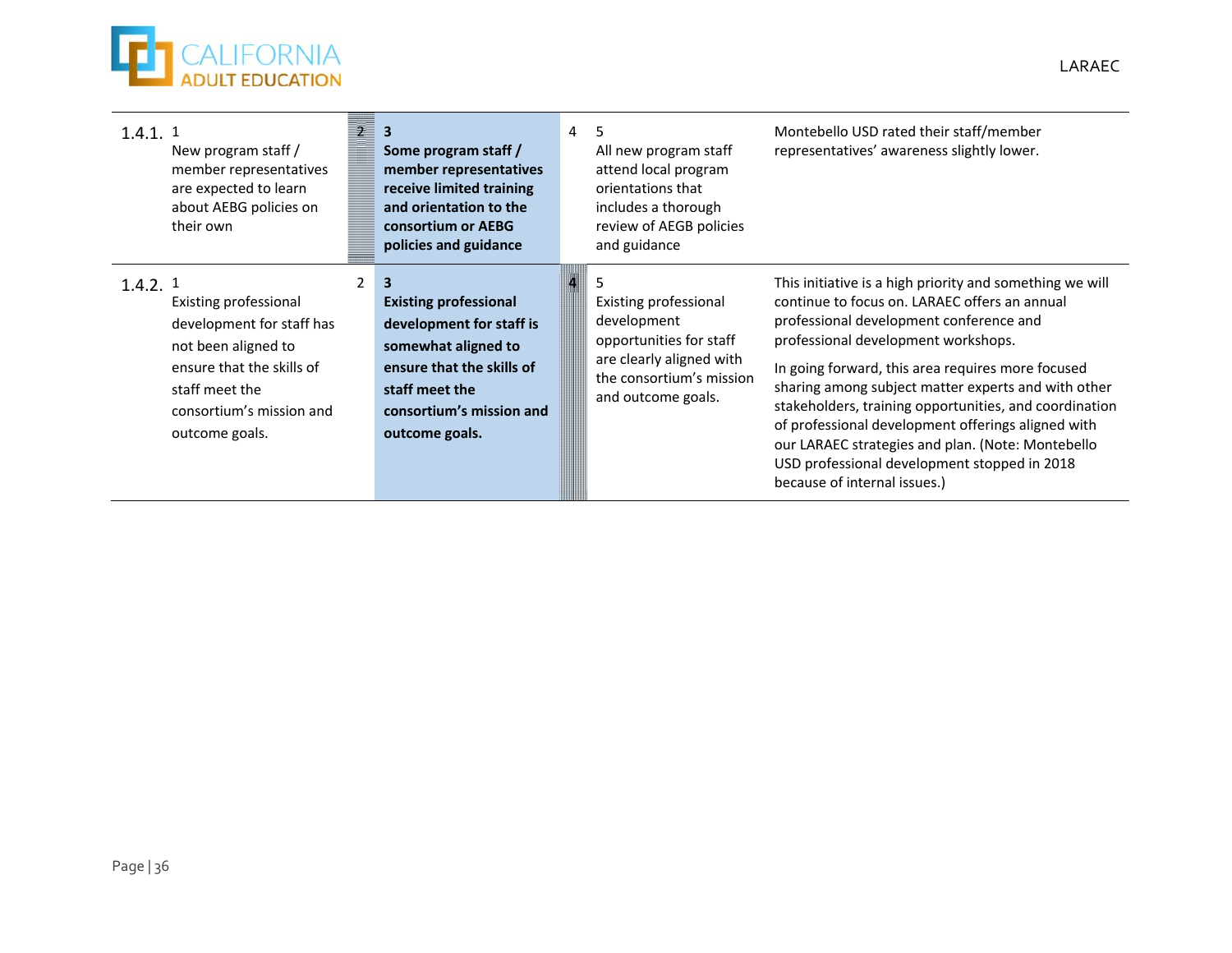

### **Quality Indicator #2: Connection**

**Key Concept:** This section asks questions about the consortium members' ability to provide coordinated, proactive engagement to potential students on educational and training options and choices.

| 1.5.       |                                                                                                                                                                  |                | Consortia and members collaboratively engage prospective students from<br>communities of high need to provide services in aligned program areas                         | <b>Observations</b>                                                                                                                                                                 |                                                                                                                                                                                                                                                                                                                   |
|------------|------------------------------------------------------------------------------------------------------------------------------------------------------------------|----------------|-------------------------------------------------------------------------------------------------------------------------------------------------------------------------|-------------------------------------------------------------------------------------------------------------------------------------------------------------------------------------|-------------------------------------------------------------------------------------------------------------------------------------------------------------------------------------------------------------------------------------------------------------------------------------------------------------------|
| $1.5.1.$ 1 | Few if any programs<br>develop annual<br>recruitment plan(s)<br>or establish stretch goals<br>for number of students<br>enrolling in program<br>areas            | $\overline{2}$ | $\overline{\mathbf{3}}$<br>Some programs develop<br>annual recruitment<br>plan(s) or establish<br>stretch goals for number<br>of students enrolling in<br>program areas | 5<br><b>Mostly all programs</b><br>develop annual<br>recruitment plan(s) or<br>establish stretch goals for<br>number of students<br>enrolling in program<br>areas                   | LARAEC has a marketing plan at the consortium level.<br>Ratings are split. The rating of 5 reflects LACCD and<br>the local school districts having recruitment plans,<br>goals, WASC, KPIs, and marketing plans; the rating of 1<br>reflects that such plans have yet to be developed at<br>the consortium level. |
| 1.5.2.     | Few programs conduct<br>outreach or early<br>engagement with<br>prospective students to<br>help them understand<br>educational options and<br>services available | $\overline{2}$ | 3<br>Some programs conduct<br>outreach or early<br>engagement with<br>prospective students to<br>help them understand<br>educational options and<br>services available  | 5<br><b>Mostly all programs</b><br>conduct outreach or early<br>engagement with<br>prospective students to<br>help them understand<br>educational options and<br>services available | Ratings are split. The rating of 5 reflects LACCD and<br>the local school districts having recruitment plans,<br>goals, WASC, KPIs, and marketing plans; the rating of 1<br>reflects that such plans have yet to be developed at<br>the consortium level.                                                         |
| 1.5.3.     | $\mathbf{1}$<br>Data are not used to<br>inform recruitment                                                                                                       | $\overline{2}$ | $\overline{\mathbf{3}}$<br>Some census data, labor<br>market data, and / or<br>assessments of regional<br>and community needs<br>are used to inform<br>recruitment      | 5<br><b>Recruitment is</b><br>consistently informed by<br>census data, labor market<br>data, and $/$ or<br>assessments of regional<br>and community needs                           | Ratings are split. The rating of 5 reflects LACCD and<br>the local school districts having recruitment plans,<br>goals, WASC, KPIs, and marketing plans; the rating of 1<br>reflects that such plans have yet to be developed at<br>the consortium level.                                                         |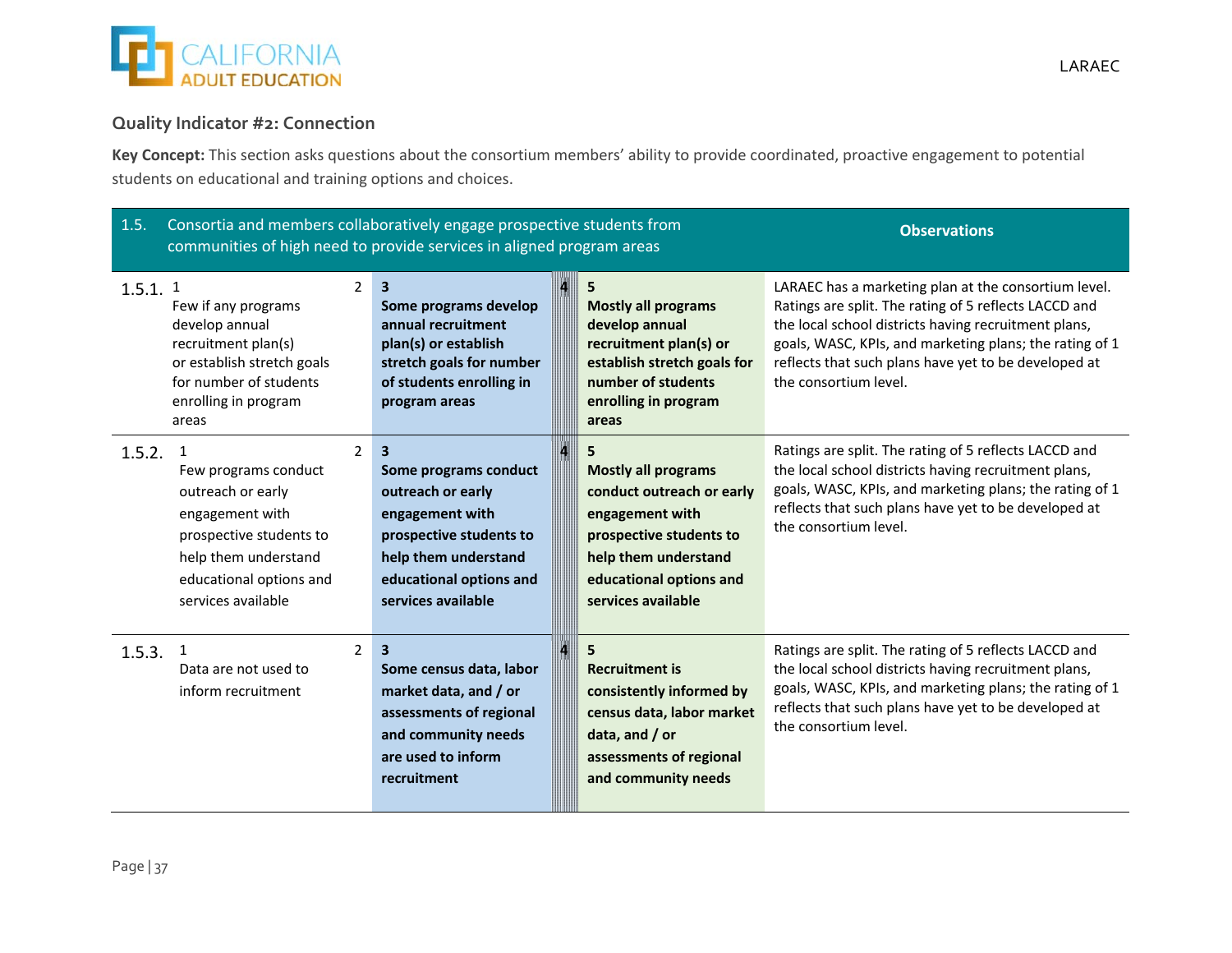

| 1.6.       | Consortium agencies demonstrate a "no-wrong door" approach to regional<br>education and training                                                                 |                |                                                                                                                                                                            |       |                                                                                                                                                                     | <b>Observations</b>                                                                                                               |
|------------|------------------------------------------------------------------------------------------------------------------------------------------------------------------|----------------|----------------------------------------------------------------------------------------------------------------------------------------------------------------------------|-------|---------------------------------------------------------------------------------------------------------------------------------------------------------------------|-----------------------------------------------------------------------------------------------------------------------------------|
| $1.6.1.$ 1 | Few counselors and<br>advisors are<br>knowledgeable of<br>programs and services<br>offered by the consortium                                                     | $\overline{2}$ | $\overline{\mathbf{3}}$<br>Some counselors and<br>advisors are<br>knowledgeable of<br>programs and services<br>offered by the<br>consortium                                | 4     | 5<br>Mostly all counselors and<br>advisors are<br>knowledgeable of<br>programs and services<br>offered by the<br>consortium                                         | Need to build capacity around specific knowledge<br>of available programs and pathways<br>Build direct linkages to job placements |
| $1.6.2.$ 1 | Counselors / advisors are<br>not comfortable referring<br>students to programs or<br>agencies outside of their<br>home campuses                                  | $\overline{2}$ | 3<br>Counselors / advisors are<br>somewhat comfortable<br>referring students to<br>programs or agencies<br>outside of their home<br>campuses                               | IKILI | -5<br>Counselors / advisors are<br>comfortable referring<br>students to programs or<br>agencies outside of their<br>home campuses                                   |                                                                                                                                   |
| 1.6.3.1    | Few if any agencies have<br>program maps that<br>clearly delineate<br>requirements and aligned<br>career pathway<br>opportunities across<br>members and partners | $\overline{2}$ | $\mathbf{3}$<br>Some agencies have<br>program maps that<br>clearly delineate<br>requirements and<br>aligned career pathway<br>opportunities across<br>members and partners | 4     | 5<br>Most all agencies have<br>program maps that<br>clearly delineate<br>requirements and aligned<br>career pathway<br>opportunities across<br>members and partners | Need to build capacity around specific knowledge<br>of available programs and pathways<br>Build direct linkages to job placements |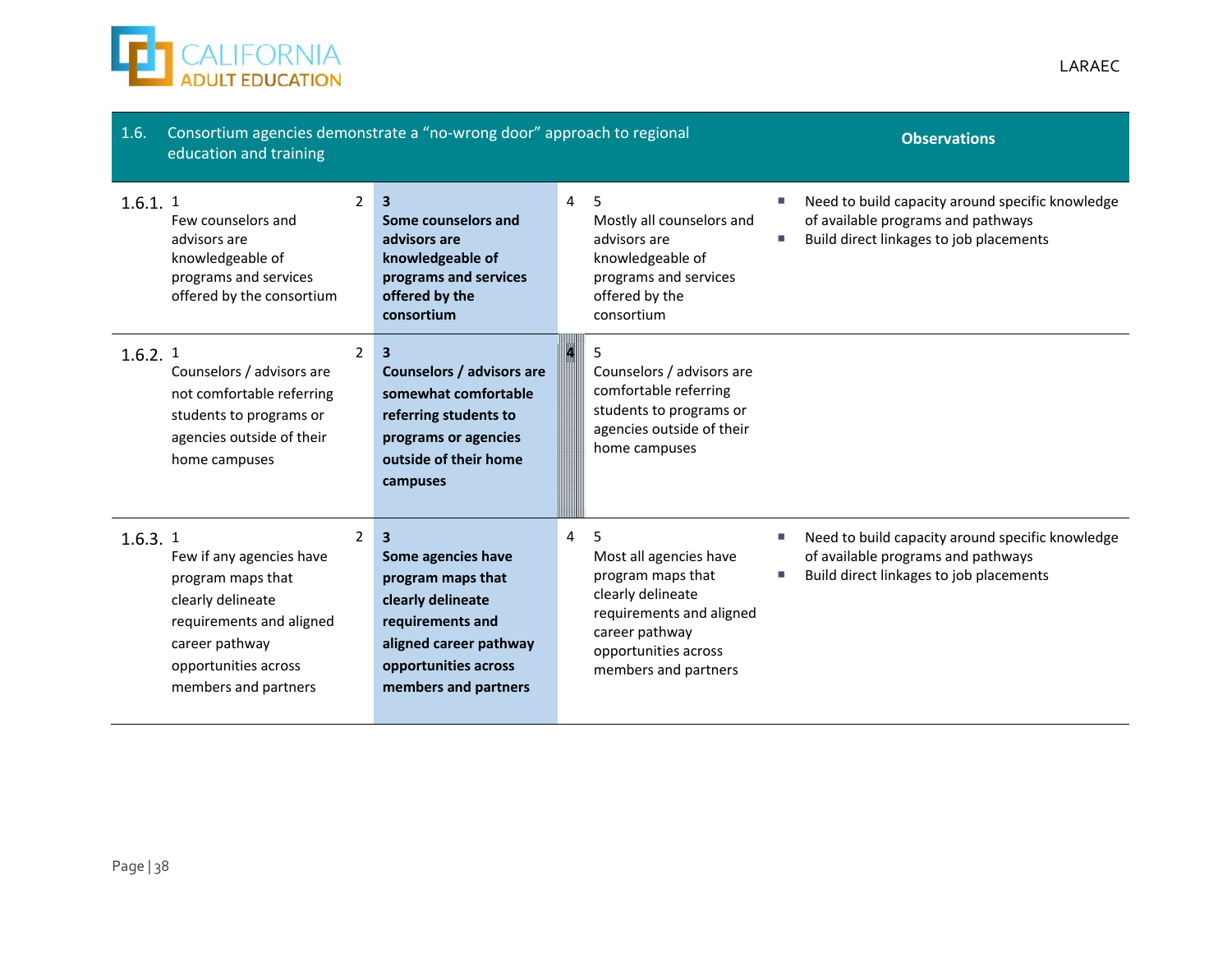

| 1.6.4.1 |                            | -3                         | 4 | 5                          |
|---------|----------------------------|----------------------------|---|----------------------------|
|         | Curricula are seldom       | Curricula are somewhat     |   | Curricula are mostly all   |
|         | organized around           | organized around           |   | organized around           |
|         | common standards for       | common standards for       |   | common standards for       |
|         | program areas college      | program areas college      |   | program areas college      |
|         | and career readiness, and  | and career readiness, and  |   | and career readiness,      |
|         | instructional practices    | instructional practices    |   | and instructional          |
|         | incorporate the skills and | incorporate the skills and |   | practices that             |
|         | knowledge learners need    | knowledge learners need    |   | incorporate the skills and |
|         | to transition successfully | to transition successfully |   | knowledge learners need    |
|         | to postsecondary           | into postsecondary         |   | to transition successfully |
|         | education, training, and   | education, training, and   |   | to postsecondary           |
|         | the workforce              | the workforce              |   | education, training, and   |
|         |                            |                            |   | the workforce              |

### **Quality Indicator #3: Entry**

**Key Concept:** This section asks questions about the consortium members' ability to have established common intake and assessment procedures and provide career and goal exploration and planning that addresses individual student needs and interests.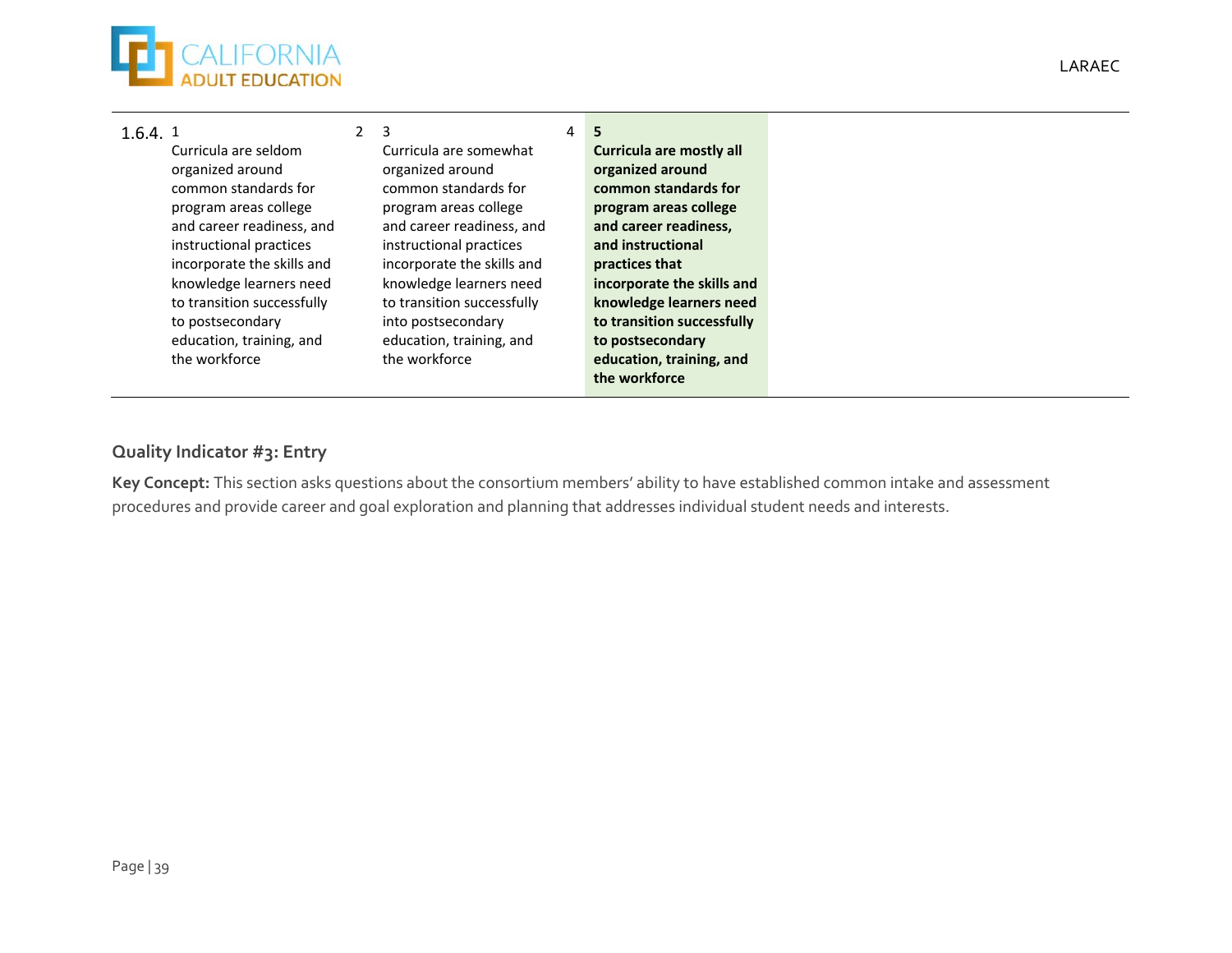

| 1.7.<br>and promotes self-efficacy and confidence                                      |                |                                                                                                                                         | Consortia and members orient adult learners in a manner that is culturally responsive | <b>Observations</b>                                                                                                                                                                                                                                                                                                                                                                                                                               |                                                                                                                                                                                                                                                                    |
|----------------------------------------------------------------------------------------|----------------|-----------------------------------------------------------------------------------------------------------------------------------------|---------------------------------------------------------------------------------------|---------------------------------------------------------------------------------------------------------------------------------------------------------------------------------------------------------------------------------------------------------------------------------------------------------------------------------------------------------------------------------------------------------------------------------------------------|--------------------------------------------------------------------------------------------------------------------------------------------------------------------------------------------------------------------------------------------------------------------|
| $1.7.1.$ 1<br>Few programs provide<br>mandatory orientation<br>for first-time students | $\mathcal{P}$  | 3<br>Some programs provide<br>differentiated orientation<br>for first-time students                                                     |                                                                                       | 5<br><b>Programs provide</b><br>mandatory "high-touch"<br>orientation for first-time<br>students designed to help<br>students identify career<br>options and goals aligned<br>to student skills and<br>interests, clarify program<br>and administrative<br>requirements and<br>timelines, and assist with<br>course selection and access<br>to support services,<br>including financial planning<br>/ literacy and other wrap-<br>around services | LACCD is required to prepare educational plans for<br>each of their students and serves as a role model for<br>the USDs. The AE USDs are working toward preparing<br>educational plans for their students, even though not<br>mandated by the State of California. |
| 1.7.2.1<br>Few to no partnerships<br>exist among community<br>providers                | $\overline{2}$ | 3<br>Some partnerships exist<br>among a few providers in<br>the community to<br>provide counseling,<br>social, and academic<br>supports |                                                                                       | <b>Programs partner with</b><br>providers in the<br>community to provide case<br>management services to<br>students, including<br>counseling and social and<br>academic supports.                                                                                                                                                                                                                                                                 | Montebello USD and Culver City USD to a lesser<br>extent than LACCD, LAUSD, and Burbank USD.                                                                                                                                                                       |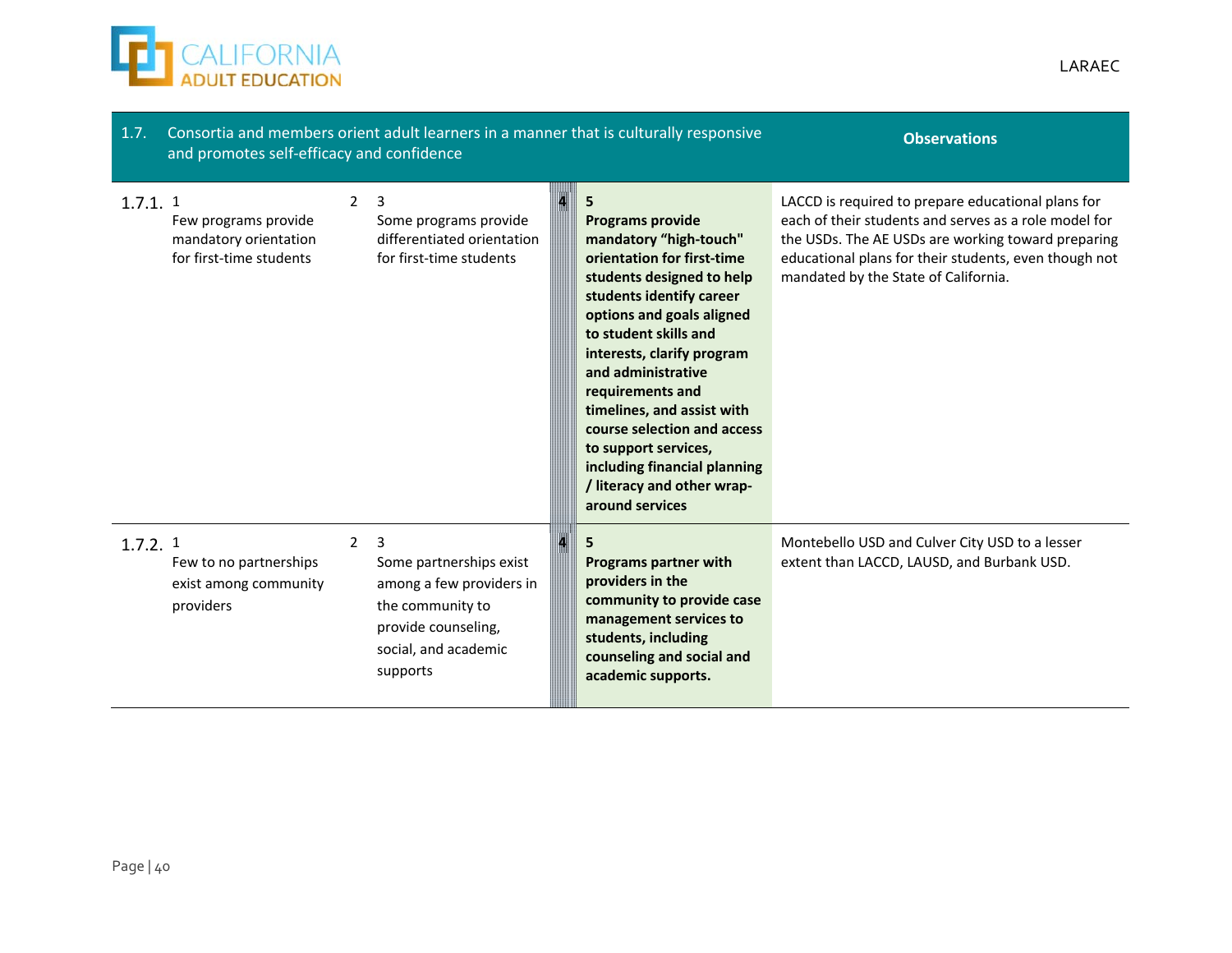

| 1.7.3.1    | Few students have<br>meaningful access to<br>high-quality counseling<br>services                                                                         | $\overline{2}$<br>$\overline{3}$<br>Some students in certain<br>programs have access to<br>high-quality counseling<br><b>services</b>                           |                | <b>Nearly all students have</b><br>access to high-quality<br>counseling services from<br>initial contact                                     | All LARAEC members, except Culver City USD, believe<br>their students have access to high-quality counseling<br>services from initial contact. Culver City USD sees this<br>as a need. |
|------------|----------------------------------------------------------------------------------------------------------------------------------------------------------|-----------------------------------------------------------------------------------------------------------------------------------------------------------------|----------------|----------------------------------------------------------------------------------------------------------------------------------------------|----------------------------------------------------------------------------------------------------------------------------------------------------------------------------------------|
| 1.8.       |                                                                                                                                                          | Consortia and members use multiple measures to inform placement, education and<br>career planning, classroom instruction, and continuous improvement activities |                |                                                                                                                                              | <b>Observations</b>                                                                                                                                                                    |
| $1.8.1.$ 1 | There is little to no<br>uniformity or<br>consistency among<br>providers regarding<br>assessment, placement,<br>and use of individual<br>learning plans. | $\mathbf{3}$<br>$\mathbf{2}$<br>There is some<br>consistency among<br>providers regarding<br>assessment, placement,<br>and use of individual<br>learning plans. | $\overline{a}$ | 5<br>Providers have adopted<br>common assessments and<br>placement policies, which<br>directly inform students'<br>individual learning plans |                                                                                                                                                                                        |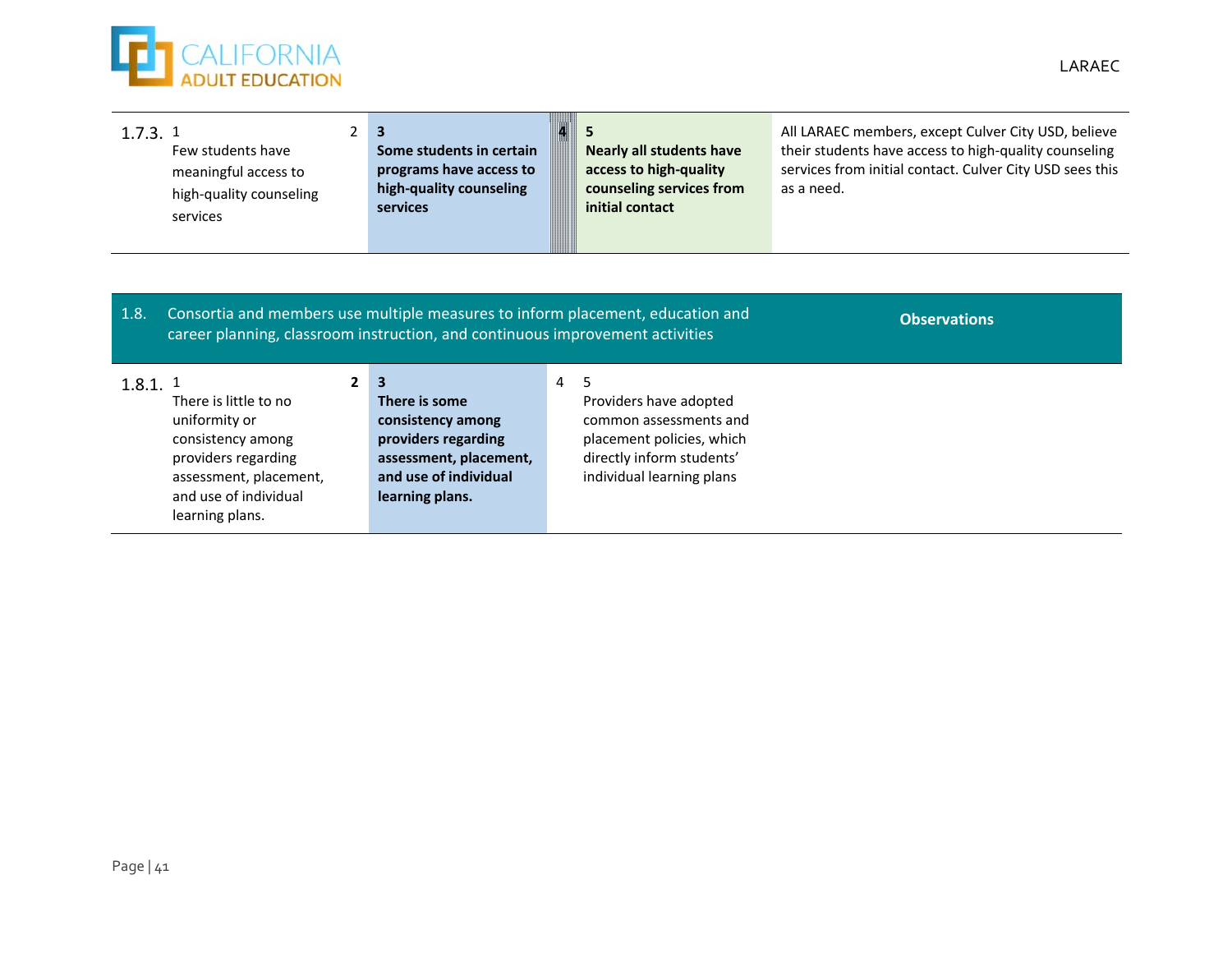

| 1.9.       | Students complete individualized educational plans that reflect an informed<br>understanding of their educational and career options |                                                                                                                                                       | <b>Observations</b>                                                                                                                                                                                          |                                                                                                                                                                                 |
|------------|--------------------------------------------------------------------------------------------------------------------------------------|-------------------------------------------------------------------------------------------------------------------------------------------------------|--------------------------------------------------------------------------------------------------------------------------------------------------------------------------------------------------------------|---------------------------------------------------------------------------------------------------------------------------------------------------------------------------------|
| $1.9.1.$ 1 | $\overline{2}$<br>Few students develop<br>meaningful individual<br>educational plans.                                                | $\mathbf{3}$<br>Some students develop<br>individual educational<br>plans they use to track<br>progress through their<br>programs.                     | 5<br>Individualized educational<br>and support service plans<br>are developed early in the<br>educational experience and<br>updated regularly based on<br>student goals, assessment,<br>and learner outcomes | All agree on the importance of and need for<br>educational plans; progress varies depending on the<br>program:<br>ASE/CTE = $3.5$ to 4<br>L.<br>$ABE = 3.0$<br>ш<br>$ESL = 3.0$ |
| 1.9.2.1    | $\mathcal{P}$<br>Career planning occurs<br>at the end of students'<br>programs, if at all.                                           | 3<br>Some programs provide<br>integrated career<br>planning that is<br>sometimes captured as<br>part of students'<br>individual educational<br>plans. | 5<br>Learning plans are shared<br>across agencies and drive<br>academic and career<br>planning. Career planning is<br>integrated throughout<br>students' educational<br>experience.                          | All agree on the importance of and need for<br>educational plans.                                                                                                               |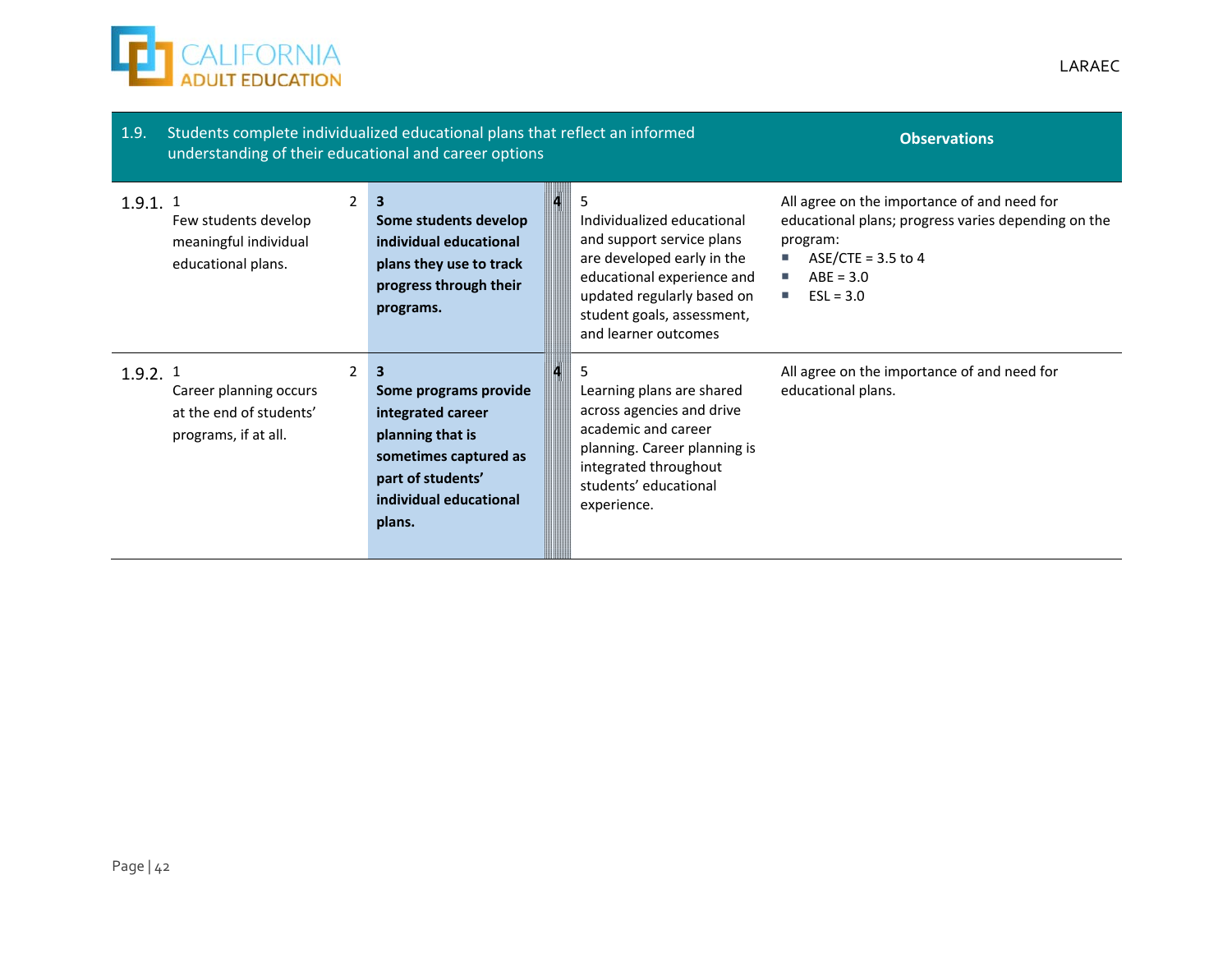

| 1.10. Consortia and members collaborate in the provision of proactive counseling and<br><b>Observations</b><br>support services to promote persistence and long-term student success |                                                                                                                                                                                        |  |                                                                                                                                                                                                                                                                                          |                                                                                                                                                                                            |  |  |  |
|--------------------------------------------------------------------------------------------------------------------------------------------------------------------------------------|----------------------------------------------------------------------------------------------------------------------------------------------------------------------------------------|--|------------------------------------------------------------------------------------------------------------------------------------------------------------------------------------------------------------------------------------------------------------------------------------------|--------------------------------------------------------------------------------------------------------------------------------------------------------------------------------------------|--|--|--|
| $\mathcal{P}$<br>1.10.11<br>Few agencies assess or<br>promote the full range<br>of wrap-around supports<br>students need.                                                            | 3<br>Some programs<br>informally assess<br>student needs and<br>make referrals to<br>partners for services.                                                                            |  | Students are provided the<br>full range of student services<br>to support their ability to<br>successfully complete<br>programs, including financial<br>assistance, housing, access<br>to food / nutrition, child<br>care, books & materials,<br>physical and mental health<br>services. |                                                                                                                                                                                            |  |  |  |
| $1.10.2$ 1<br>There is almost no<br>consistent approach to<br>proactively identifying<br>student needs or<br>connecting them to<br>supportive services.                              | $\overline{2}$ 3<br>Dedicated advisors /<br>staff / faculty tend to<br>coordinate academic<br>and non-academic<br>supports to students,<br>though procedures may<br>not be formalized. |  | Early alert systems are<br>integrated into programs<br>and prompt action by<br>advisors / staff / faculty who<br>coordinate to provide<br>academic and non-academic<br>support to students                                                                                               | Most of the LARAEC members are rated around a<br>"3," whereas Culver City USD is rated as a "2"<br>because it lacks dedicated advisors. LACCD has<br>dedicated advisors so is rated a "4." |  |  |  |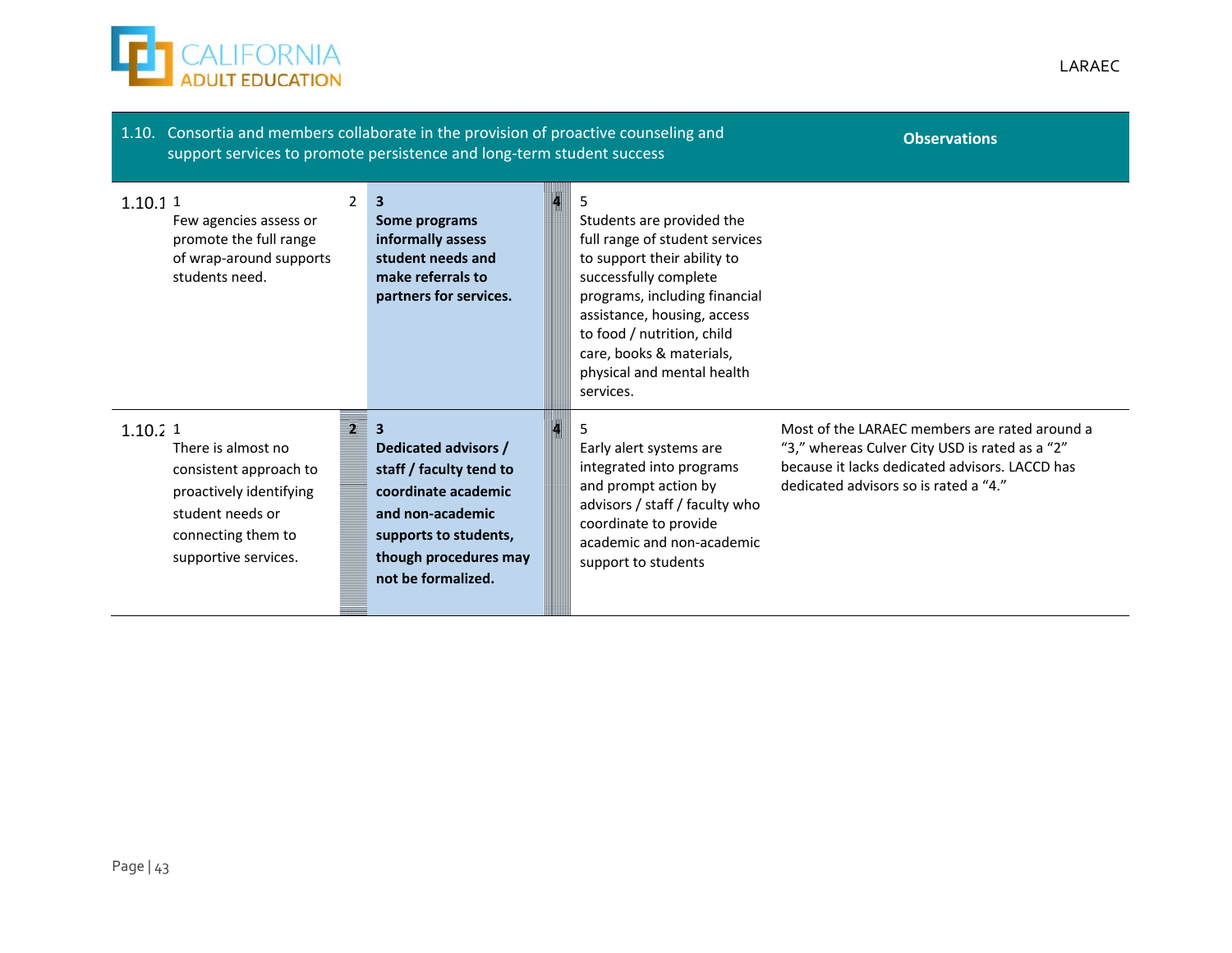

### **Quality Indicator #4: Progress**

**Key Concept:** This section asks questions about the consortium members' ability to have shared and aligned programs which allow students to accelerate progress via courses that are geared toward academic, career, and community goals.

| 1.11. Consortium and members Skill Attainment in Aligned and/or Articulated Programs |                                                                                                                                                |                                                                                                                                                                                                 | <b>Observations</b>                                                                              |  |  |  |  |  |
|--------------------------------------------------------------------------------------|------------------------------------------------------------------------------------------------------------------------------------------------|-------------------------------------------------------------------------------------------------------------------------------------------------------------------------------------------------|--------------------------------------------------------------------------------------------------|--|--|--|--|--|
| $\overline{2}$<br>1.11.11<br>No alignment has<br>occurred                            | 3<br>Some alignment has<br>occurred, and some<br>curricula have been<br>updated based on<br>current learning theory<br>and promising practices | Curricula are aligned, up-to-<br>date and informed by<br>current learning theory and<br>promising practices with<br>well-articulated instructional<br>goals of reasonable scope<br>and sequence | Due to LARAEC's size, more work needs to be done                                                 |  |  |  |  |  |
| 2<br>1.11.21<br>No alignment /<br>articulation has occurred                          | 3<br>Some programs are<br>monitored for<br>successful alignment<br>and articulation                                                            | Consortia / members<br>actively track performance<br>of aligned programs using<br>established data collection<br>procedures and agreed upon<br>measures of skills<br>attainment                 | Started, but needs to be driven forward. All share the<br>same common goal of college to career. |  |  |  |  |  |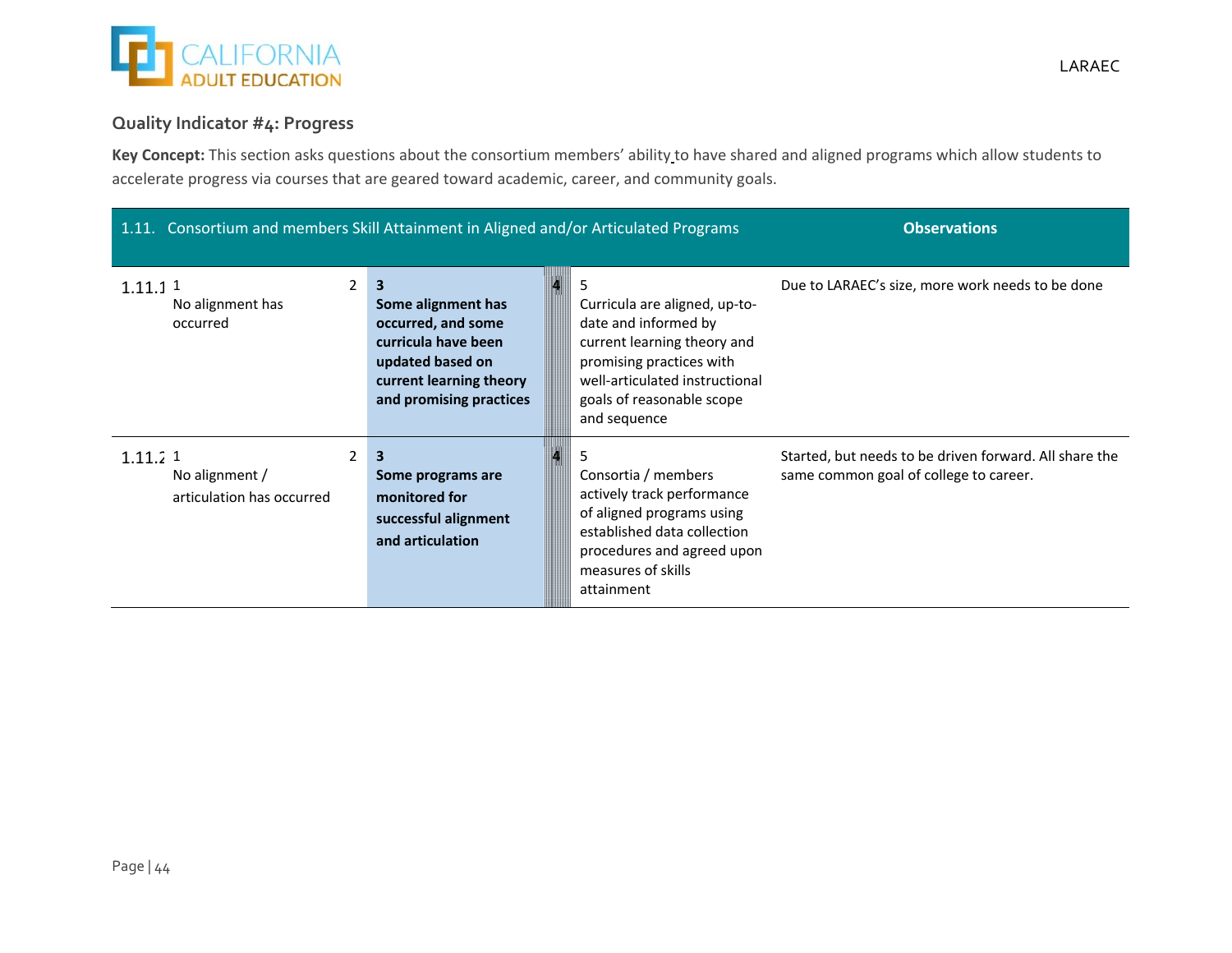

| 1.12. Integrated Education and Training (IET)                                         |                |                                                                             |                                                                                                   | <b>Observations</b>                                                                                                            |                                                                                                |
|---------------------------------------------------------------------------------------|----------------|-----------------------------------------------------------------------------|---------------------------------------------------------------------------------------------------|--------------------------------------------------------------------------------------------------------------------------------|------------------------------------------------------------------------------------------------|
| 1.12.11<br>Minimal contextualized<br>ESL is provided at a small<br>number of agencies | $\mathbf{2}$   | 3<br>Some concurrent<br>enrollment is available                             | Several concurrent<br>enrollment opportunities<br>across a number of<br>disciplines are available |                                                                                                                                | Many member schools have started concurrent<br>enrollment, but not completed throughout LARAEC |
| 1.12.71<br>Few to no concurrent<br>enrollment opportunities<br>are available          | $\overline{2}$ | 3<br>Some contextualized ESL<br>or basic skills IET courses<br>are provided | KAUI                                                                                              | Basic skills and ESL courses<br>are contextualized to<br>include workforce training<br>and workforce preparation<br>activities | Progress being made, especially with ESL across the<br>USDs.                                   |

| 1.13. Ongoing and Consistent Support                                                |                                                                                                                                                      |  | <b>Observations</b>                                                                                                                                                                                                                                                                                   |                                                                                                                                                      |
|-------------------------------------------------------------------------------------|------------------------------------------------------------------------------------------------------------------------------------------------------|--|-------------------------------------------------------------------------------------------------------------------------------------------------------------------------------------------------------------------------------------------------------------------------------------------------------|------------------------------------------------------------------------------------------------------------------------------------------------------|
| 1.13.11<br>There is little to no<br>coordination around<br>student support services | $\overline{\mathbf{3}}$<br>Some agencies have<br>processes for tracking<br>student supports needs<br>and acting on data to<br>ensure student success |  | 5<br>Members have shared<br>tools and procedures for<br>collecting counseling,<br>transition, and support<br>services data and provide<br>coordinated referrals to<br>members / partners<br>Student satisfaction<br>surveys show high rates of<br>satisfaction (90% or<br>better) across all agencies | Progress being made with much work yet to be done.<br>LAUSD is rated slightly higher at "4" level. Culver City<br>USD needs to do more in this area. |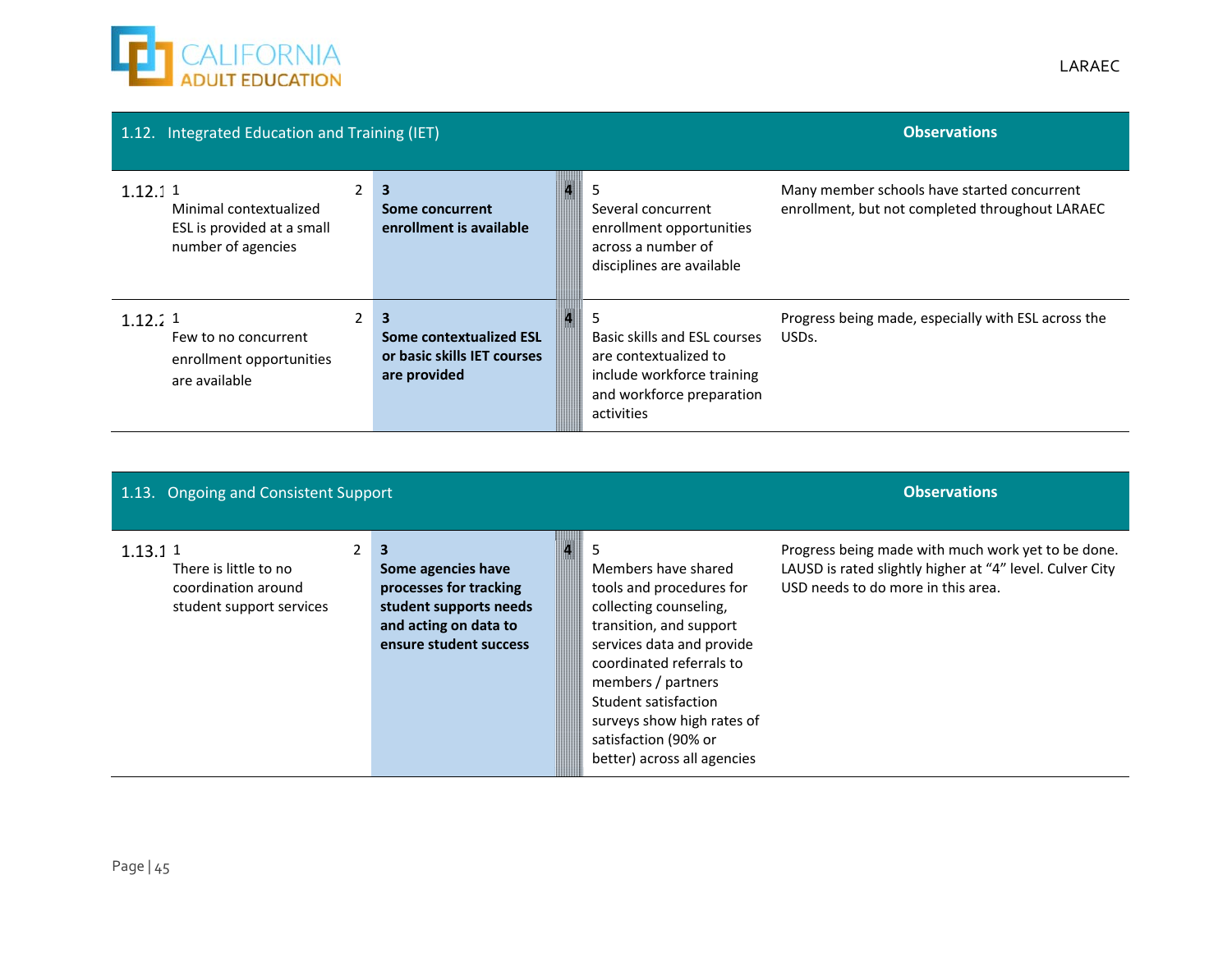

### **Quality Indicator #5: Completion/Transition**

**Key Concept:** This section asks questions about the consortium members' ability to facilitate timely program completion and successful transition into postsecondary education, training, and / or employment.

| 1.14. Programs demonstrate effectiveness in transitioning students into postsecondary<br>and / or the workforce                                   |                |                                                                                                                                           |                |                                                                                                                                                                                                                       | <b>Observations</b> |                                                                                                                                                                                                                                               |
|---------------------------------------------------------------------------------------------------------------------------------------------------|----------------|-------------------------------------------------------------------------------------------------------------------------------------------|----------------|-----------------------------------------------------------------------------------------------------------------------------------------------------------------------------------------------------------------------|---------------------|-----------------------------------------------------------------------------------------------------------------------------------------------------------------------------------------------------------------------------------------------|
| 1.14.11<br>There is little to no<br>coordinated case<br>management or formal<br>support for transition<br>into post-secondary or<br>the workforce | $\overline{2}$ | 3<br>Some agencies provide<br>case managed transition<br>support, though<br>processes may not be<br>uniform or aligned<br>across agencies | 4              | 5<br>Members have shared<br>systems and procedures to<br>support transition process<br>(alignment of standards,<br>collocated transition<br>specialists, warm hand-offs,<br>case/referral management<br>and tracking) |                     | Counseling collaborative (relationship based)<br>Need to develop wrap-around services<br>LAUSD works with its cities in terms of workforce<br>development needs                                                                               |
| 1.14.71<br>Few programs have<br>formal articulation /<br>dual-enrollment policies<br>or agreements                                                | 2              | 3<br>Some programs have<br>formal articulation /<br>dual-enrollment policies<br>or agreements                                             | $\overline{4}$ | 5<br>Nearly all programs have<br>formal articulation / dual-<br>enrollment policies or<br>agreement that enable easy<br>transition into<br>postsecondary training.                                                    | u,                  | One of the LACCD community colleges has<br>formal articulation agreements between the<br>community colleges and K-12 adult education<br>services<br>Need dual-enrollment for legislative update<br>LACCD and AE USDs to share lessons learned |
| 1.14.11<br>The consortium does not<br>set performance targets<br>and only rarely looks at<br>student achievement in a<br>coordinated way          | $\mathbf{2}$   | 3<br>Some programs may set<br>performance targets or<br>there are consortium<br>plans to develop<br>processes to do so                    |                | 5<br>Nearly all consortium<br>agencies actively<br>collaborate to set and track<br>performance targets and<br>student achievement                                                                                     |                     | Need to define and create common descriptions                                                                                                                                                                                                 |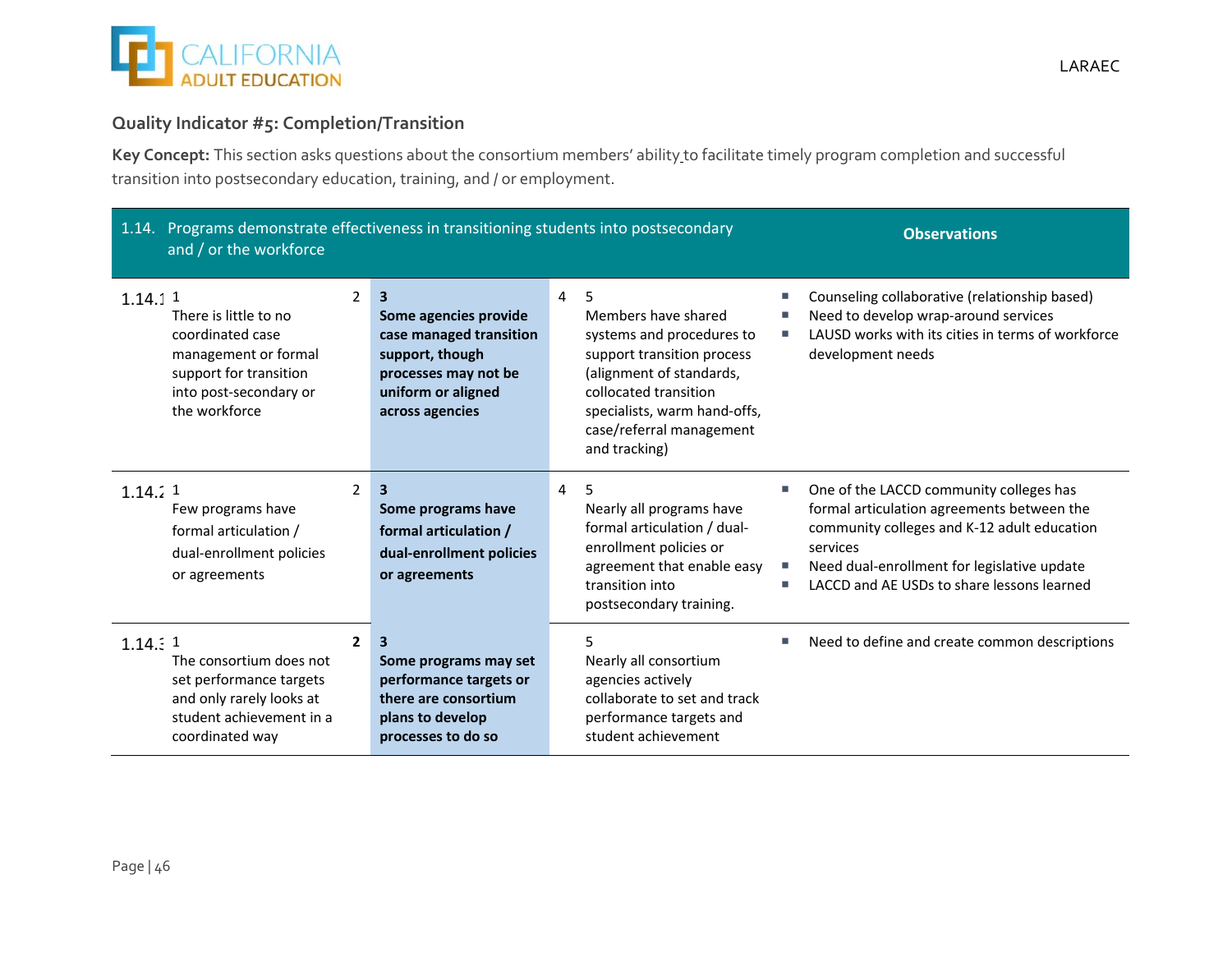

|         | into programs of study                                                     |                | 1.15. Partnerships with local workforce and community service providers are integrated                                                 | <b>Observations</b>                                                                                                                                                                                                                                                                                                                                                                              |  |                                                                                                                                                             |  |  |  |
|---------|----------------------------------------------------------------------------|----------------|----------------------------------------------------------------------------------------------------------------------------------------|--------------------------------------------------------------------------------------------------------------------------------------------------------------------------------------------------------------------------------------------------------------------------------------------------------------------------------------------------------------------------------------------------|--|-------------------------------------------------------------------------------------------------------------------------------------------------------------|--|--|--|
| 1.15.11 | Programs have few if any<br>formal relationships with<br>regional partners | $\overline{2}$ | 3<br>There are some formal<br>agreements with<br>regional partners to<br>provide support services<br>in a select number of<br>programs | 5<br>Programs actively<br>collaborate with partners to<br>provide service-learning,<br>job-shadowing, mentoring,<br>internships,<br>apprenticeships, and / or<br>other work-based learning<br>opportunities and / or<br>services to students that aid<br>in the development of<br>employability skills<br>1.16. Programs conduct continuous improvement planning that is in conjunction with all |  | Based on CTE and Workforce Programs and<br>guided pathways<br>Note: This item is not relevant to Culver City USD<br>because it does not offer CTE programs. |  |  |  |
|         |                                                                            |                |                                                                                                                                        |                                                                                                                                                                                                                                                                                                                                                                                                  |  |                                                                                                                                                             |  |  |  |
|         | regional adult education stakeholders                                      |                |                                                                                                                                        |                                                                                                                                                                                                                                                                                                                                                                                                  |  | <b>Observations</b>                                                                                                                                         |  |  |  |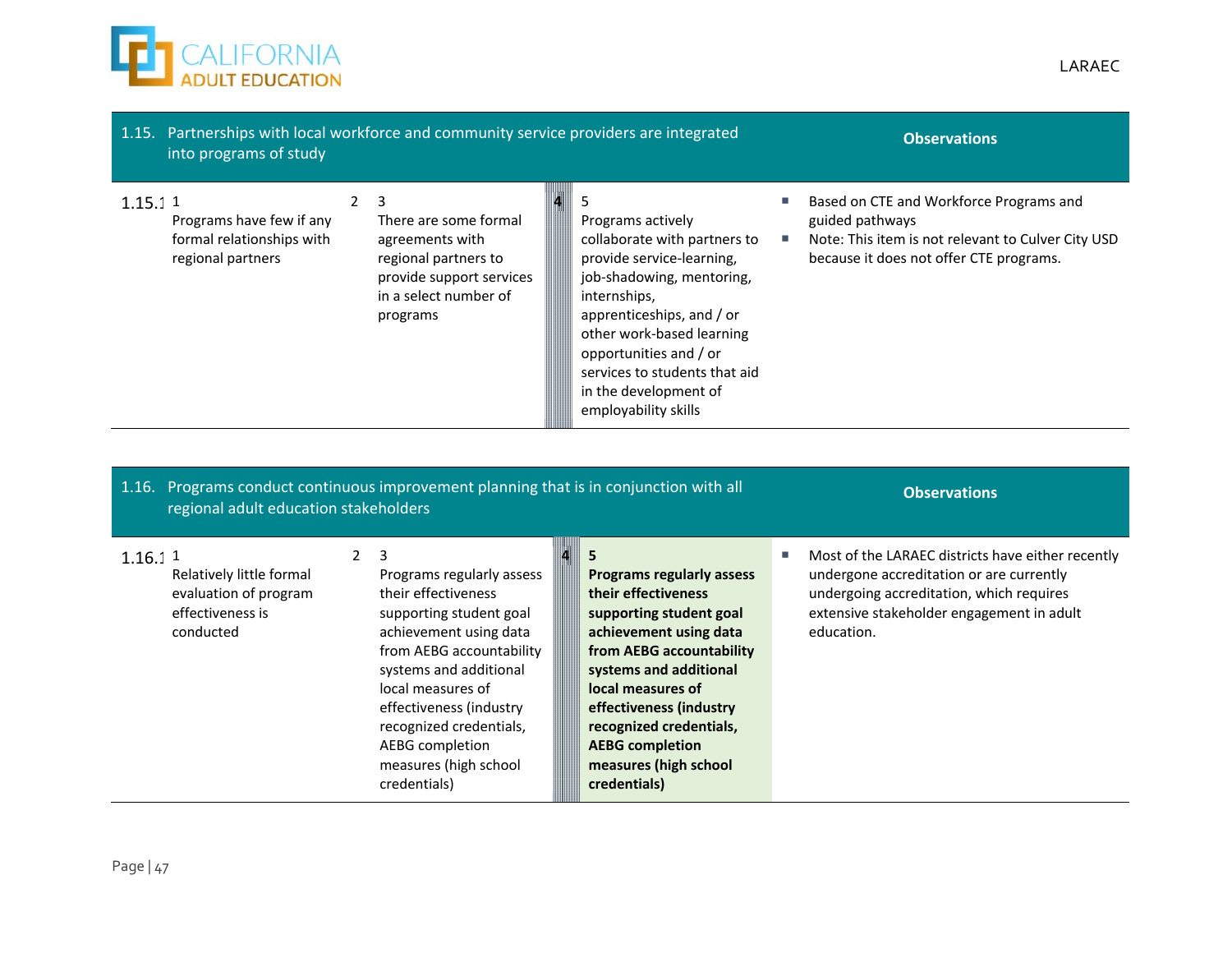

#### 1.16.2 1

Consortium does not conduct meaningful continuous improvement planning. When it does, community partners, staff, faculty, students, and other stakeholders are rarely involved.

2 3 Community partners, staff, faculty, students, and other stakeholders are sometimes involved in continuous improvement planning and evaluation. Opportunities to participate may be reserved for only some powerful and/or influential agencies or employees.

- **4** 5 Community partners, staff, faculty, students, and other stakeholders are engaged in continuous improvement planning and are involved in evaluating program effectiveness and design
- $\mathcal{L}_{\mathcal{A}}$  Most of the LARAEC districts have either recently undergone accreditation or are currently undergoing accreditation, which requires extensive stakeholder engagement in adult education.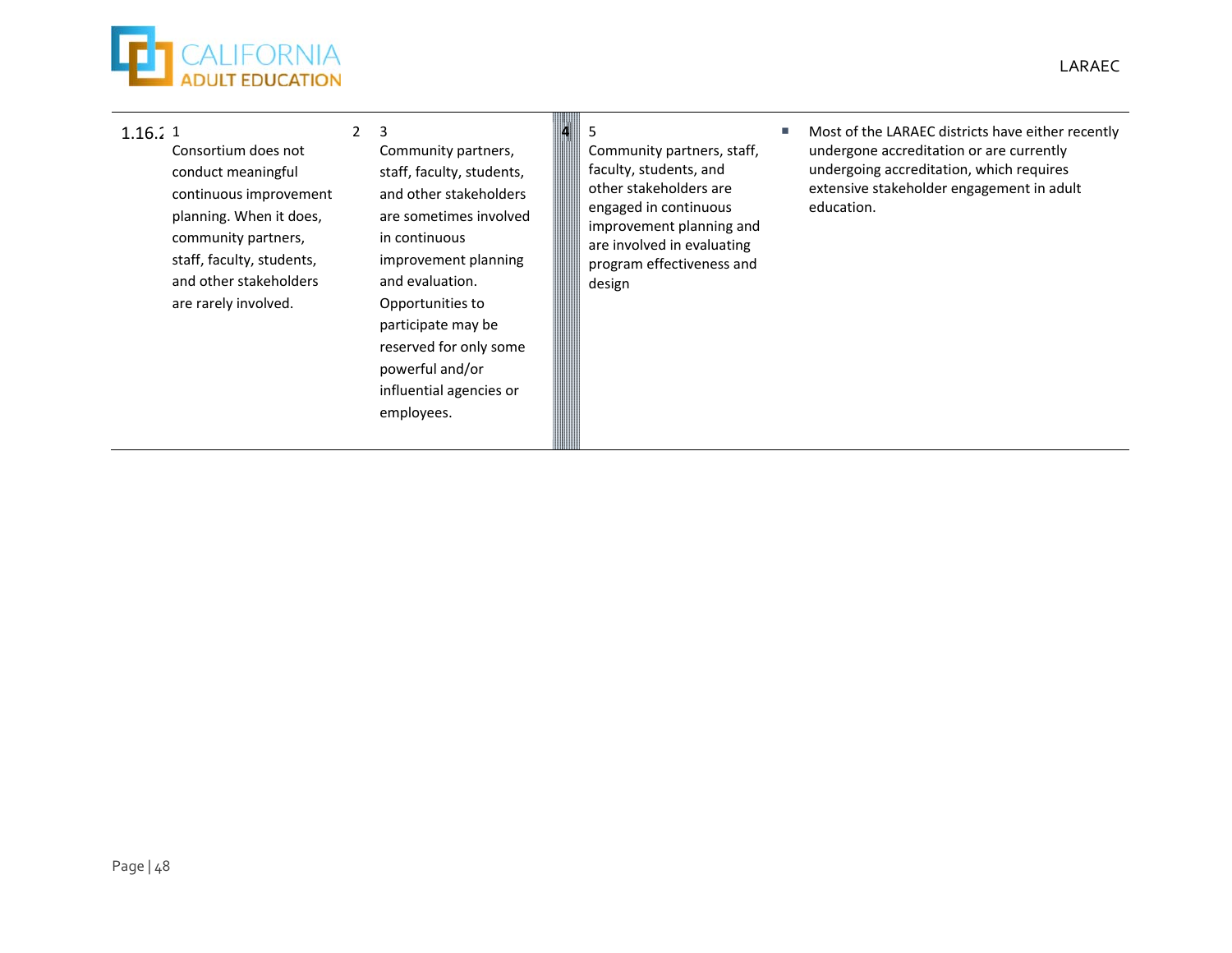

### **Table 1. Regional Service Providers – Burbank Unified School District**

| <b>Provider Name</b>                | <b>Provider Type</b>       | <b>Address or</b><br>location(s) where AE          |            |              |              | <b>Program Areas</b> |          | If other, provide a brief<br>description of services |        |            |                                                                                                     |
|-------------------------------------|----------------------------|----------------------------------------------------|------------|--------------|--------------|----------------------|----------|------------------------------------------------------|--------|------------|-----------------------------------------------------------------------------------------------------|
|                                     |                            | services are<br>provided                           | <b>ABE</b> | <b>ASE</b>   | <b>ESL</b>   | <b>CTE</b>           | AW<br>D. | <b>WR</b>                                            | PA     | <b>ACS</b> | provided                                                                                            |
| XYZ Agency                          | <b>Business / Industry</b> | 555 Adult Education Lane,<br>Los Angeles, CA 90001 | $\chi$     | $\chi$       | $\chi$       | $\chi$               | $\chi$   | $\chi$                                               | $\chi$ | $\chi$     | XYZ agency provides opportunities for<br>students in Manufacturing Bridge<br>Courses to Job Shadow. |
| <b>American Heart Association</b>   | Health                     | 3811 W Allan Ave.                                  |            |              | $\mathsf{x}$ | X                    |          |                                                      |        |            | <b>CPR Training</b>                                                                                 |
| <b>Associated Builders and</b>      | Construction               | 12979 Arroyo St. San                               |            |              |              |                      |          |                                                      | X      |            | <b>Electrical Apprenticeship</b>                                                                    |
| <b>Burbank Airport</b>              | <b>City Services</b>       | 2627 N Hollywood                                   |            | X            |              |                      |          |                                                      |        |            | Scholarships, & Advisory                                                                            |
| <b>Burbank Fire Department</b>      | <b>City Services</b>       | 311 E Orange Grove                                 |            |              | $\mathsf{x}$ |                      |          |                                                      |        |            | Field trip tours/career fair                                                                        |
| <b>Burbank High School</b>          | Education                  | 902 N 3rd St,                                      |            |              | $\mathsf{x}$ |                      |          |                                                      |        |            | Class site                                                                                          |
| <b>Burbank Library</b>              | <b>City Services</b>       | 300 N Buena Vista St.                              |            |              | $\mathsf{x}$ |                      |          |                                                      |        |            | Field trips & Advisory                                                                              |
| <b>Burbank Recycle</b>              | <b>City Services</b>       | 500 S Flower St,                                   |            |              | $\mathsf{X}$ |                      |          |                                                      |        |            | Field trips & Advisory                                                                              |
| <b>Burbank Workforce Connection</b> | <b>City Services</b>       | 301 E Olive Ave,                                   | X          | X            | X            | X                    |          | X                                                    |        |            | Job resource center, assistive                                                                      |
| <b>Certified Health</b>             | Health                     | 9795 Cabrini Dr #102,                              |            |              |              | X                    |          |                                                      |        |            | <b>Medical Billing and Coding</b>                                                                   |
| Clinica Medica San Miguel           | Health                     | 8781 Van Nuys Blvd,                                |            |              |              | X                    |          |                                                      |        |            | <b>Medical Assistant Externship</b>                                                                 |
| <b>Clover Medical Corporation</b>   | Health                     | 12134 Victory Blvd,                                |            |              |              | X                    |          |                                                      |        |            | <b>Medical Assistant Externship</b>                                                                 |
| <b>CVS Pharmacy</b>                 | Health                     | 5969 Lankershim Bl.                                |            |              |              | X                    |          |                                                      |        |            | <b>Pharmacy Tech Externships</b>                                                                    |
| Department of Rehabilitation        | <b>State Services</b>      | 15400 Sherman Way                                  | <b>X</b>   | $\mathsf{X}$ | $\mathsf{x}$ |                      | X        |                                                      |        |            | Employment and training for                                                                         |
| <b>Glendale Community College</b>   | Education                  | 1500 N Verdugo Rd,                                 |            | X            |              |                      |          |                                                      |        |            | College                                                                                             |
| <b>John Burroughs</b>               | Education                  | 1920 W Clark Ave,                                  |            |              |              | X                    |          |                                                      |        |            | Class site                                                                                          |
| Los Angles Mission college          | Education                  | 13356 Eldridge Ave,                                | X          | X            |              | X                    |          |                                                      |        |            | <b>Counseling services CTE</b>                                                                      |
| Los Angeles Valley College          | Education                  | 5800 Fulton Ave, Van                               | X          |              |              |                      |          |                                                      |        |            | <b>Counseling services CTE</b>                                                                      |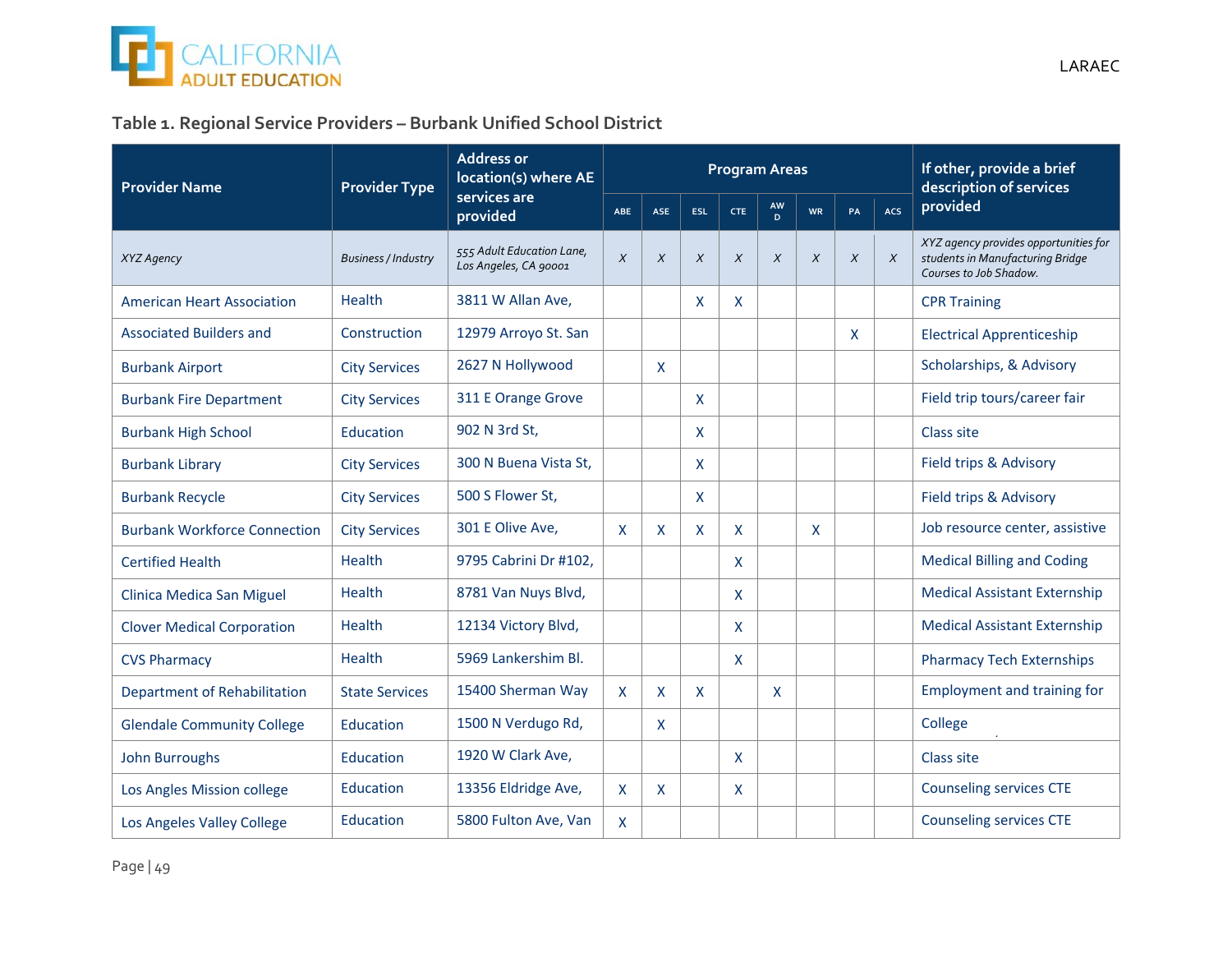

| <b>Provider Name</b>           | <b>Provider Type</b>   | <b>Address or</b><br>location(s) where AE |     |                           |            | <b>Program Areas</b> | If other, provide a brief<br>description of services |           |    |     |                                   |  |
|--------------------------------|------------------------|-------------------------------------------|-----|---------------------------|------------|----------------------|------------------------------------------------------|-----------|----|-----|-----------------------------------|--|
|                                |                        | services are<br>provided                  | ABE | <b>ASE</b>                | <b>ESL</b> | <b>CTE</b>           | AW<br>D.                                             | <b>WR</b> | PA | ACS | provided                          |  |
| <b>Outwater Productions</b>    | Media                  | 3811 W Allan Ave,                         |     | $\boldsymbol{\mathsf{x}}$ |            | X                    |                                                      |           |    |     | <b>Graduation Photos</b>          |  |
| Providencia Elementary School  | Education              | 1919 N Ontario St.                        |     |                           |            |                      |                                                      |           |    | X   | Class site BSI                    |  |
| Providence Saint Joseph        | <b>Health</b>          | 501 S Buena Vista St.                     |     |                           |            | X                    |                                                      |           |    |     | <b>CNA/Home Health Aide</b>       |  |
| Purple Communications, Inc.    | <b>Business</b>        | 595 Menlo Dr.                             | X   |                           |            |                      | X                                                    |           |    |     | <b>Interpreter Services</b>       |  |
| Q Press                        | <b>Business</b>        | 2124 Rose Villa St,                       |     | $\boldsymbol{\mathsf{x}}$ |            |                      |                                                      |           |    |     | Scholarships                      |  |
| <b>Regional Center (FACTS)</b> | County                 | 3811 W Allan Ave,                         |     |                           |            |                      | X                                                    |           |    |     | <b>Training</b>                   |  |
| <b>Rose Billing Service</b>    | <b>Health Services</b> | 3008 W Burbank                            |     |                           |            | X                    |                                                      |           |    |     | <b>Medical Billing and Coding</b> |  |
| Verdugo Job Center             |                        |                                           |     |                           |            |                      |                                                      |           |    |     | MOU with organization to          |  |
| <b>Warner Brothers Studios</b> | Entertainment          | 461 S California St.                      | X   | $\times$                  | X          |                      | X                                                    | X         |    |     | <b>Career Fair</b>                |  |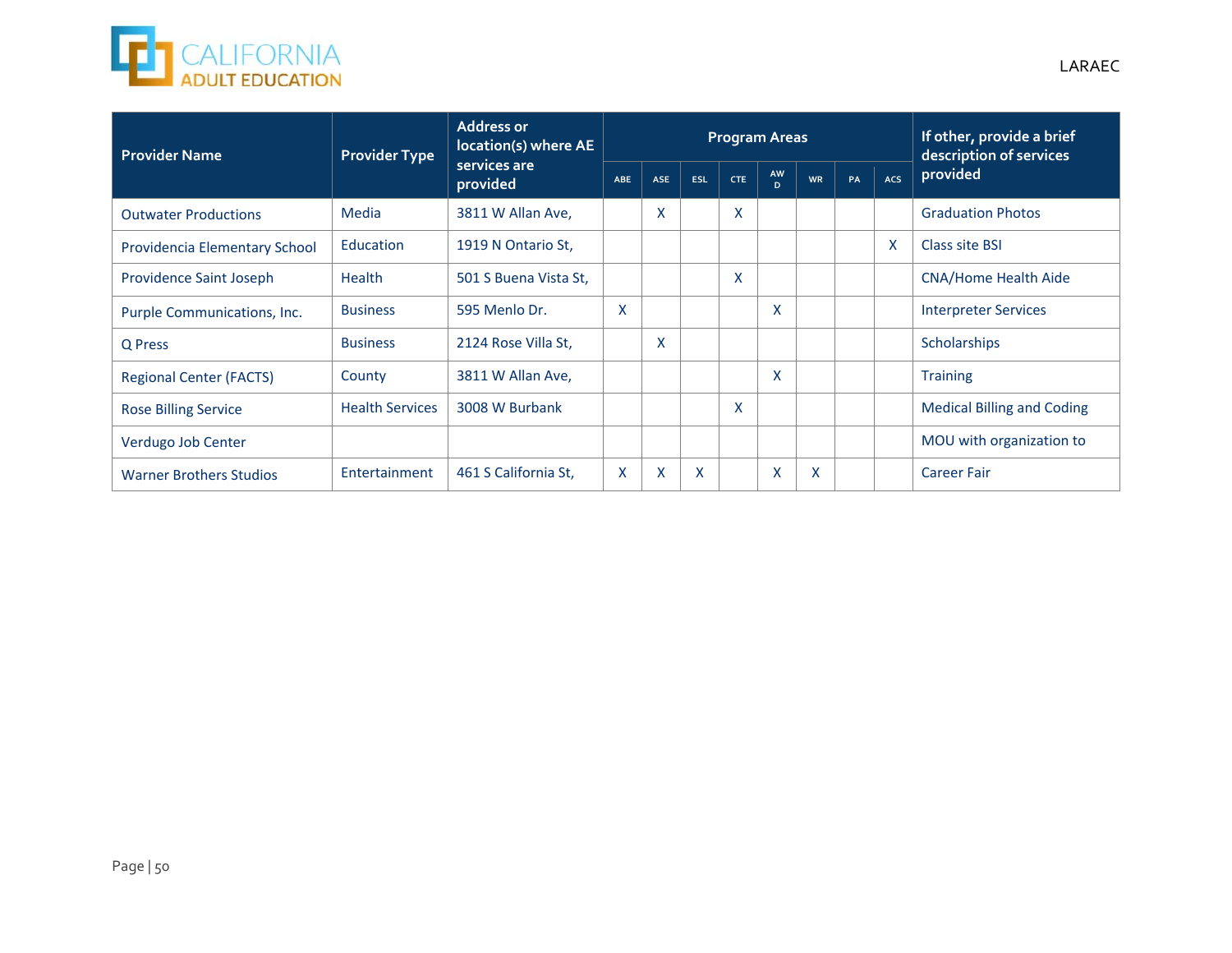

| <b>Provider Name</b>            | <b>Provider Type</b>       | <b>Address or</b><br>location(s) where AE          |        |        |        | <b>Program Areas</b> | If other, provide a brief<br>description of services |        |        |        |                                                                                                     |
|---------------------------------|----------------------------|----------------------------------------------------|--------|--------|--------|----------------------|------------------------------------------------------|--------|--------|--------|-----------------------------------------------------------------------------------------------------|
|                                 |                            | services are<br>provided                           | ABE    | ASE    | ESL    | <b>CTE</b>           | AW<br>D.                                             | WR     | PA     | ACS    | provided                                                                                            |
| XYZ Agency                      | <b>Business / Industry</b> | 555 Adult Education Lane,<br>Los Angeles, CA 90001 | $\chi$ | $\chi$ | $\chi$ | $\chi$               | $\chi$                                               | $\chi$ | $\chi$ | $\chi$ | XYZ agency provides opportunities for<br>students in Manufacturing Bridge<br>Courses to Job Shadow. |
| <b>West Los Angeles College</b> | Education                  | 9000 Overland                                      |        |        |        |                      |                                                      |        |        |        | <b>College Application</b>                                                                          |
| Santa Monica College            | Education                  | <b>1900 Pico</b>                                   |        |        |        |                      |                                                      |        |        |        | <b>College Application</b>                                                                          |
| <b>Julia Dixon Library</b>      | <b>City Services</b>       | 4975 Overland                                      |        |        |        |                      |                                                      |        |        |        | <b>Class tours</b>                                                                                  |
| <b>West LA AJCC</b>             | <b>City Services</b>       | 5446 Sepulveda                                     |        |        |        |                      |                                                      |        |        |        | <b>Job Resource Center</b>                                                                          |
| <b>LAUSD HISET</b>              | Education                  | 1646 S. Olive St                                   |        |        |        |                      |                                                      |        |        |        | <b>Onsite HiSET Testing</b>                                                                         |
| Carecen                         | Immigration                | 2845 W. 7 <sup>th</sup> Street                     |        |        |        |                      |                                                      |        |        |        | Provides Free immigration<br><b>Services</b>                                                        |
| 24 <sup>th</sup> Street Theatre | Entertainment              | 1117 W. 24 <sup>th</sup> St                        |        |        |        |                      |                                                      |        |        |        | <b>Field trips</b>                                                                                  |
|                                 |                            |                                                    |        |        |        |                      |                                                      |        |        |        |                                                                                                     |
|                                 |                            |                                                    |        |        |        |                      |                                                      |        |        |        |                                                                                                     |
|                                 |                            |                                                    |        |        |        |                      |                                                      |        |        |        |                                                                                                     |
|                                 |                            |                                                    |        |        |        |                      |                                                      |        |        |        |                                                                                                     |
|                                 |                            |                                                    |        |        |        |                      |                                                      |        |        |        |                                                                                                     |
|                                 |                            |                                                    |        |        |        |                      |                                                      |        |        |        |                                                                                                     |
|                                 |                            |                                                    |        |        |        |                      |                                                      |        |        |        |                                                                                                     |
|                                 |                            |                                                    |        |        |        |                      |                                                      |        |        |        |                                                                                                     |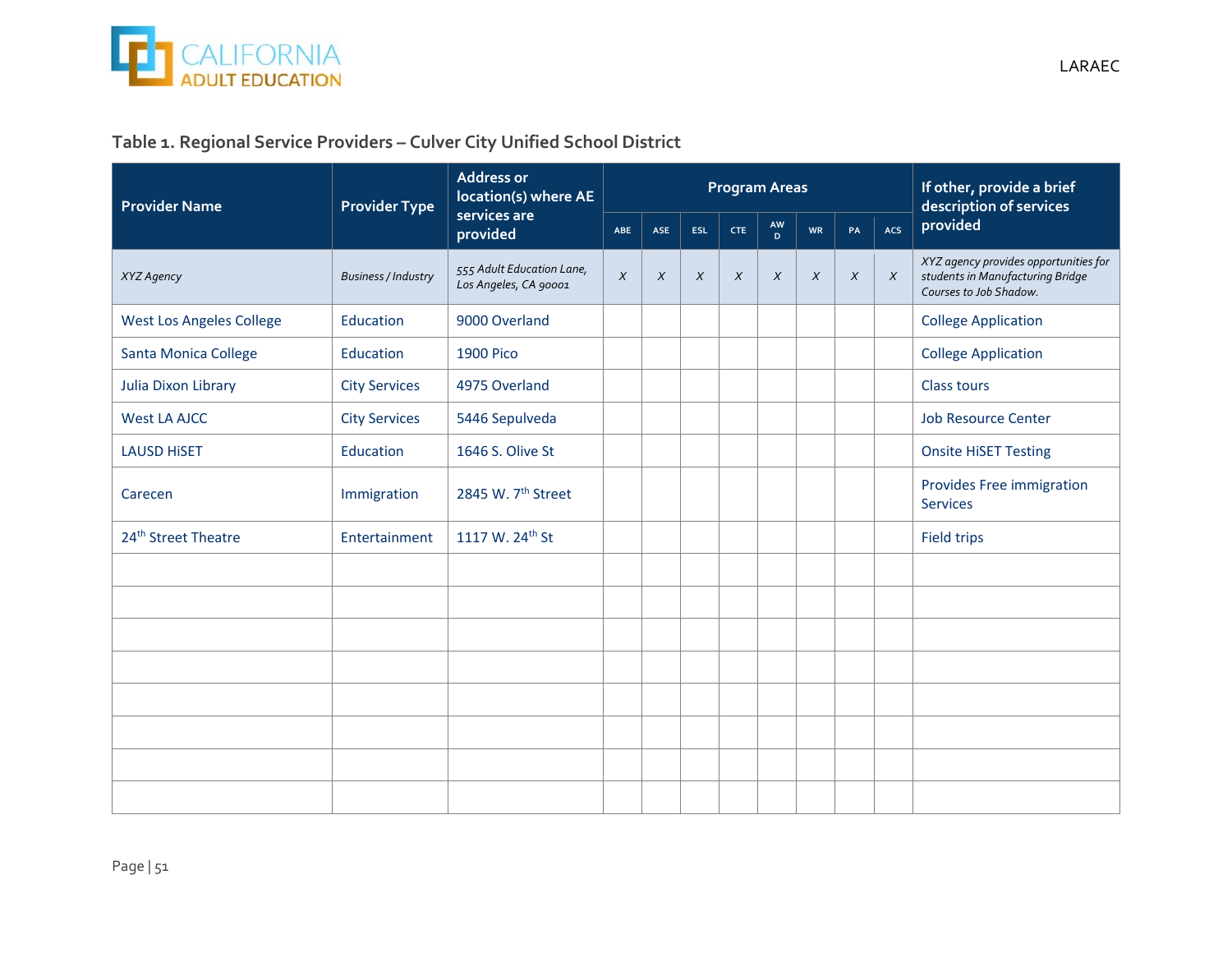

### **Table 1. Regional Service Providers – Los Angeles Community College District**

| <b>Provider Name</b>      | <b>Provider Type</b>       | <b>Address or</b><br>location(s) where AE          |            |        |              | <b>Program Areas</b> | If other, provide a brief<br>description of services |                  |        |        |                                                                                                     |
|---------------------------|----------------------------|----------------------------------------------------|------------|--------|--------------|----------------------|------------------------------------------------------|------------------|--------|--------|-----------------------------------------------------------------------------------------------------|
|                           |                            | services are<br>provided                           | <b>ABE</b> | ASE    | ESL          | <b>CTE</b>           | AW<br>D                                              | WR               | PA     | ACS    | provided                                                                                            |
| XYZ Agency                | <b>Business / Industry</b> | 555 Adult Education Lane,<br>Los Angeles, CA 90001 | $\chi$     | $\chi$ | $\chi$       | $\chi$               | $\chi$                                               | $\boldsymbol{X}$ | $\chi$ | $\chi$ | XYZ agency provides opportunities for<br>students in Manufacturing Bridge<br>Courses to Job Shadow. |
| <b>Hire LAX</b>           | Employer                   | 1 World Way                                        |            |        |              |                      |                                                      | $\mathsf{X}$     |        |        |                                                                                                     |
| Crenshaw Imperial Library | Library                    | 1141 Crenshaw Blvd                                 |            |        |              |                      |                                                      | $\mathsf{X}$     |        |        |                                                                                                     |
| <b>USC Headstart</b>      | Education                  | 741 W. 27 <sup>th</sup> Street                     |            |        | $\mathsf{X}$ |                      |                                                      |                  |        |        |                                                                                                     |
|                           |                            |                                                    |            |        |              |                      |                                                      |                  |        |        |                                                                                                     |
|                           |                            |                                                    |            |        |              |                      |                                                      |                  |        |        |                                                                                                     |
|                           |                            |                                                    |            |        |              |                      |                                                      |                  |        |        |                                                                                                     |
|                           |                            |                                                    |            |        |              |                      |                                                      |                  |        |        |                                                                                                     |
|                           |                            |                                                    |            |        |              |                      |                                                      |                  |        |        |                                                                                                     |
|                           |                            |                                                    |            |        |              |                      |                                                      |                  |        |        |                                                                                                     |
|                           |                            |                                                    |            |        |              |                      |                                                      |                  |        |        |                                                                                                     |
|                           |                            |                                                    |            |        |              |                      |                                                      |                  |        |        |                                                                                                     |
|                           |                            |                                                    |            |        |              |                      |                                                      |                  |        |        |                                                                                                     |
|                           |                            |                                                    |            |        |              |                      |                                                      |                  |        |        |                                                                                                     |
|                           |                            |                                                    |            |        |              |                      |                                                      |                  |        |        |                                                                                                     |
|                           |                            |                                                    |            |        |              |                      |                                                      |                  |        |        |                                                                                                     |
|                           |                            |                                                    |            |        |              |                      |                                                      |                  |        |        |                                                                                                     |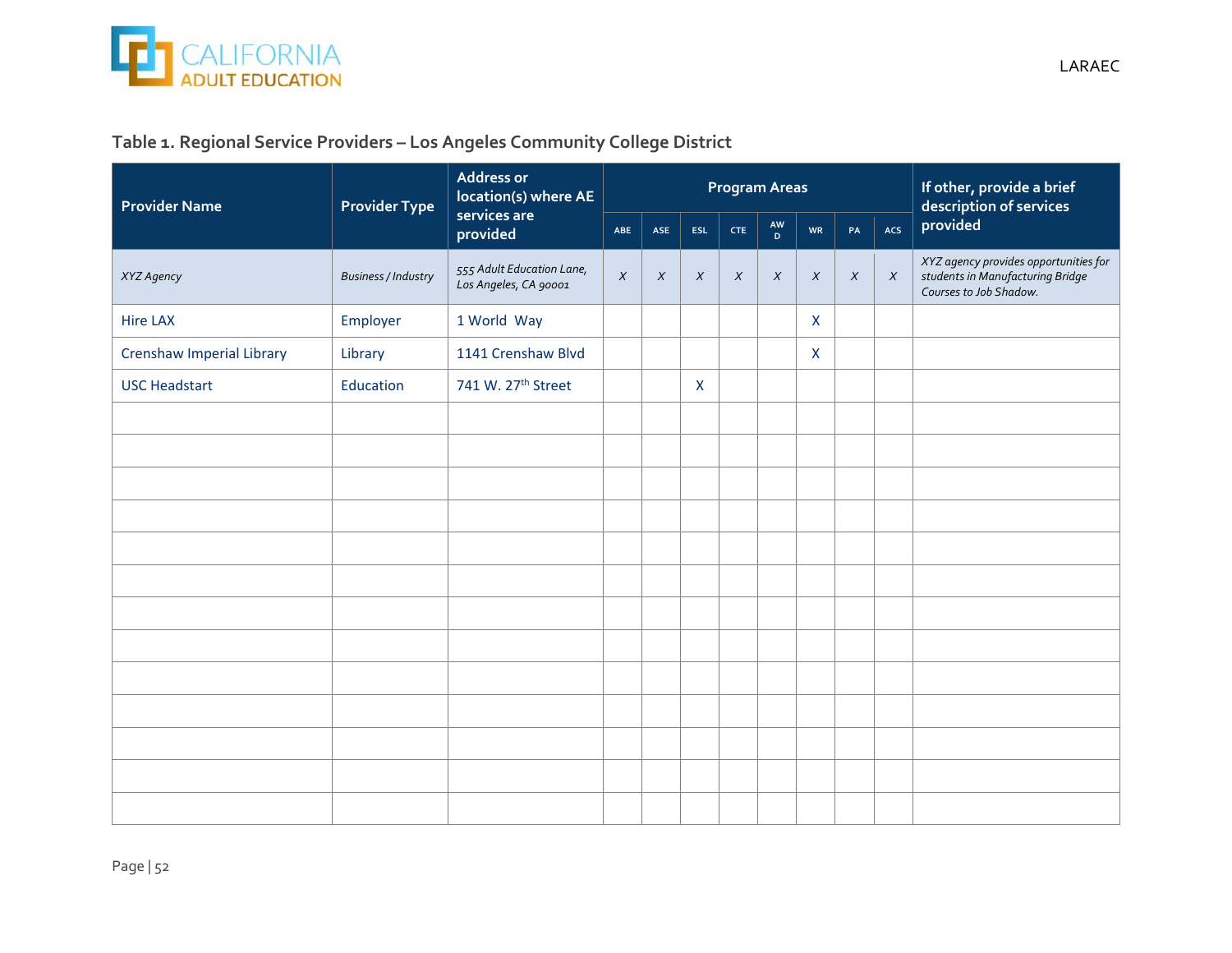

### **Table 1. Regional Service Providers – Los Angeles Community College District**

| <b>Provider Name</b>                | <b>Provider Type</b>       | <b>Address or</b><br>location(s) where AE          |        |            |                           | <b>Program Areas</b> | If other, provide a brief<br>description of services |              |        |        |                                                                                                     |
|-------------------------------------|----------------------------|----------------------------------------------------|--------|------------|---------------------------|----------------------|------------------------------------------------------|--------------|--------|--------|-----------------------------------------------------------------------------------------------------|
|                                     |                            | services are<br>provided                           | ABE    | <b>ASE</b> | <b>ESL</b>                | CTE                  | AW<br>D.                                             | WR           | PA     | ACS    | provided                                                                                            |
| XYZ Agency                          | <b>Business / Industry</b> | 555 Adult Education Lane,<br>Los Angeles, CA 90001 | $\chi$ | $\chi$     | $\chi$                    | $\chi$               | $\chi$                                               | $\chi$       | $\chi$ | $\chi$ | XYZ agency provides opportunities for<br>students in Manufacturing Bridge<br>Courses to Job Shadow. |
| <b>Boys and Girls Club</b>          | <b>Business</b>            | 1435 Del Amo Blvd                                  |        |            | $\mathsf{X}$              |                      |                                                      |              |        |        |                                                                                                     |
| Housing Authority LA-Rancho         | <b>Business</b>            | 275 W. 1st St.                                     | X      |            | $\mathsf{X}$              |                      |                                                      |              |        |        | <b>GED Courses</b>                                                                                  |
| <b>SBCC Thrive</b>                  | <b>Business</b>            | 540 N Marine                                       |        |            | $\mathsf{x}$              |                      |                                                      |              |        |        |                                                                                                     |
| Boys and Girls Club Gardena         | <b>Business</b>            | 803 W. Gardena Blvd                                |        |            | $\mathsf{X}$              |                      |                                                      |              |        |        |                                                                                                     |
| <b>Environmental Charter High</b>   | <b>Business</b>            | 812 W. 165th                                       |        |            | $\mathsf{X}$              |                      |                                                      |              |        |        |                                                                                                     |
| <b>Environmental Charter Middle</b> | Education                  | 3600 W. Imperial                                   |        |            | $\boldsymbol{\mathsf{X}}$ |                      |                                                      |              |        |        |                                                                                                     |
| St Joseph Catholic Church           | Education                  | 11901 Acacia                                       |        |            | $\mathsf{X}$              |                      |                                                      |              |        |        |                                                                                                     |
| St. Thomas Apostle Chruch           | Education                  | 2632 W. 15 <sup>th</sup> Street                    |        |            | $\mathsf{X}$              |                      |                                                      |              |        |        |                                                                                                     |
| La County Office of Ed              | Workforce                  | 1500 Century Blvd                                  |        | X          |                           | X                    |                                                      |              |        |        |                                                                                                     |
| Housing Authority City of Los       | <b>Public Housing</b>      | 1515 E. 105 <sup>Th</sup>                          |        |            | $\mathsf{X}$              |                      |                                                      |              |        |        |                                                                                                     |
| <b>JVS Los Angeles</b>              | Workforce                  | 6505 Wilshire Blvd                                 |        |            |                           |                      |                                                      | $\mathsf{X}$ |        |        |                                                                                                     |
| <b>West Adams Work Force</b>        | Workforce                  | 2900 Crenshaw Blvd.                                |        |            |                           |                      |                                                      | $\mathsf{X}$ |        |        |                                                                                                     |
| <b>LAUSD Center for Advanced</b>    | Workforce                  | 4016 Central Ave.                                  |        |            |                           |                      | X                                                    | X            |        |        |                                                                                                     |
| <b>USC TRIO Program</b>             | Education                  | 3607 Trousdale                                     |        |            | $\mathsf{X}$              |                      |                                                      |              |        |        |                                                                                                     |
| <b>USC Headstart</b>                | Education                  |                                                    |        |            | $\mathsf{X}$              |                      |                                                      |              |        |        |                                                                                                     |
| Crenshaw Imperial Libray            | Library                    |                                                    |        |            |                           |                      |                                                      | X            |        |        |                                                                                                     |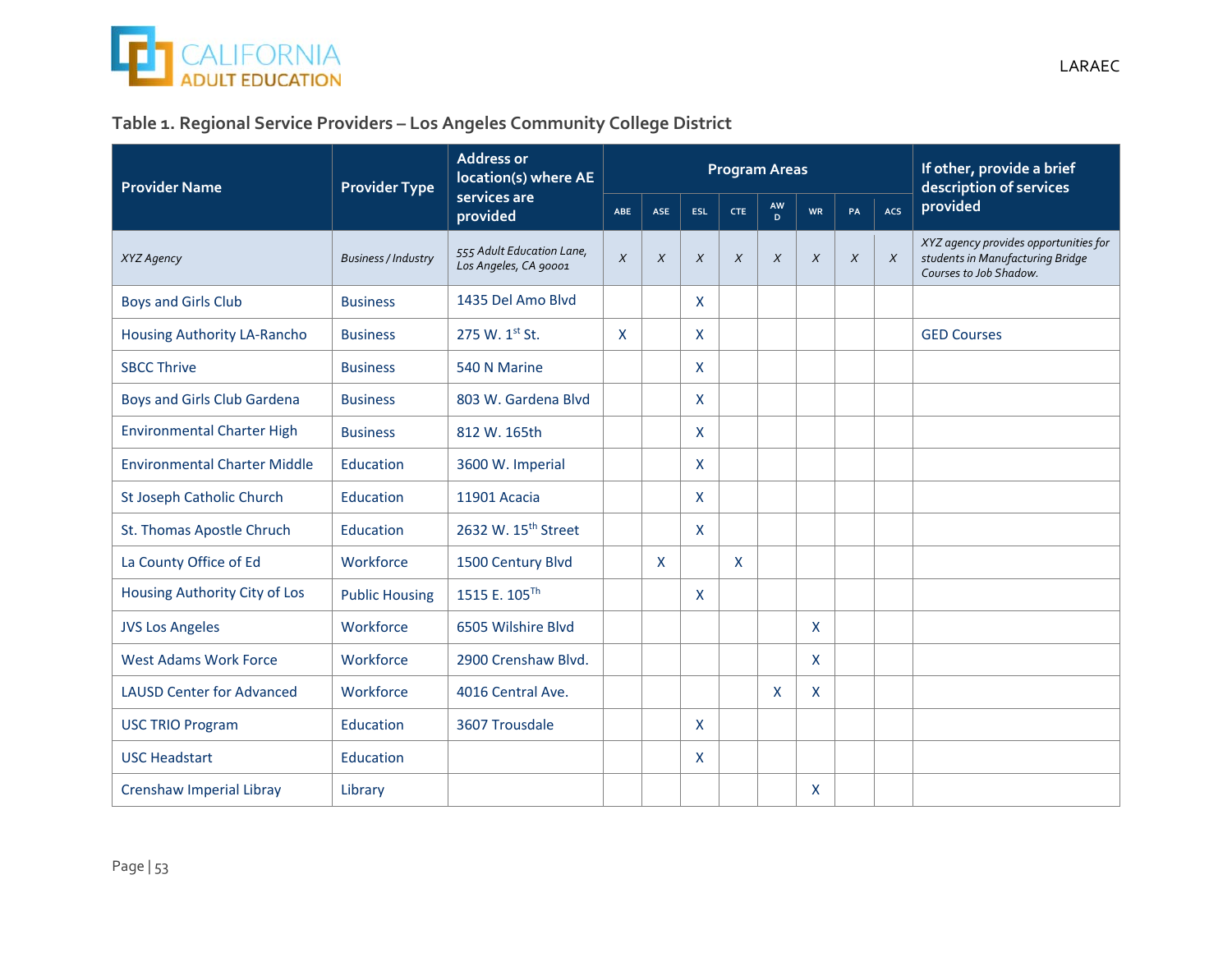

### **Table 1. Regional Service Providers – Los Angeles Community College District**

| <b>Provider Name</b>             | <b>Provider Type</b>       | <b>Address or</b><br>location(s) where AE          |        |            |              | <b>Program Areas</b> |          | If other, provide a brief<br>description of services |        |        |                                                                                                     |
|----------------------------------|----------------------------|----------------------------------------------------|--------|------------|--------------|----------------------|----------|------------------------------------------------------|--------|--------|-----------------------------------------------------------------------------------------------------|
|                                  |                            | services are<br>provided                           | ABE    | <b>ASE</b> | <b>ESL</b>   | CTE                  | AW<br>D. | WR                                                   | PA     | ACS    | provided                                                                                            |
| XYZ Agency                       | <b>Business / Industry</b> | 555 Adult Education Lane,<br>Los Angeles, CA 90001 | $\chi$ | $\chi$     | $\chi$       | $\chi$               | $\chi$   | $\chi$                                               | $\chi$ | $\chi$ | XYZ agency provides opportunities for<br>students in Manufacturing Bridge<br>Courses to Job Shadow. |
| Animo Leadership HS              | Education                  | 11044 S. Freeman                                   |        | X          | $\mathsf{X}$ |                      |          |                                                      |        | X.     |                                                                                                     |
| LA Technology Center             | <b>Adult School</b>        | 3721 W. Washington                                 |        | X          |              | X                    |          |                                                      |        |        |                                                                                                     |
| <b>Venice Skills Center</b>      | <b>Adult School</b>        | 611 5th Avenue                                     |        | X          |              | X                    |          |                                                      |        |        |                                                                                                     |
| <b>Community Career</b>          | Workforce                  | 3550 Wilshire Blvd.                                |        |            |              |                      |          | $\mathsf{X}$                                         |        |        |                                                                                                     |
| <b>Build LACCD</b>               | Workforce                  | 1055 Corporate                                     |        |            |              |                      |          | $\mathsf{X}$                                         |        |        |                                                                                                     |
| <b>Tierra Del Sol Foundation</b> | Employer                   | 9919 Sunland Blvd                                  |        |            |              |                      |          | X                                                    |        |        |                                                                                                     |
| <b>ResCare</b>                   | WorkSource                 | 21010 Vanowen                                      |        |            |              |                      |          | $\mathsf{X}$                                         |        |        |                                                                                                     |
| <b>Talent Development MTA</b>    | Workforce                  | One Gateway Plaza                                  |        |            |              |                      |          | $\mathsf{X}$                                         |        |        |                                                                                                     |
| <b>Grifols Biologicals</b>       | Employer                   | 5555 Valley Blvd                                   |        |            |              |                      |          | X                                                    |        |        |                                                                                                     |
| Propel LA                        | Workforce                  | 444 S. Flower St.                                  |        |            |              |                      |          | X                                                    |        |        |                                                                                                     |
| Economic & Workforce Develp      | Workforce                  | 3550 Wilshire                                      |        |            |              |                      |          | $\mathsf{X}$                                         |        |        |                                                                                                     |
| <b>Comm. Dev Commission</b>      | <b>Comm Partner</b>        | 700 W. Main St                                     |        |            |              |                      |          | $\mathsf{X}$                                         |        |        |                                                                                                     |
| LA Housing and Homeless Off      | <b>Comm Partner</b>        | 510 W. Temple St                                   |        |            |              |                      |          | $\mathsf{X}$                                         |        |        |                                                                                                     |
| <b>Small Manf. Institute</b>     | Employer                   | 1603 Don Carlos                                    |        |            |              |                      |          | $\mathsf{X}$                                         |        |        |                                                                                                     |
|                                  |                            |                                                    |        |            |              |                      |          |                                                      |        |        |                                                                                                     |
|                                  |                            |                                                    |        |            |              |                      |          |                                                      |        |        |                                                                                                     |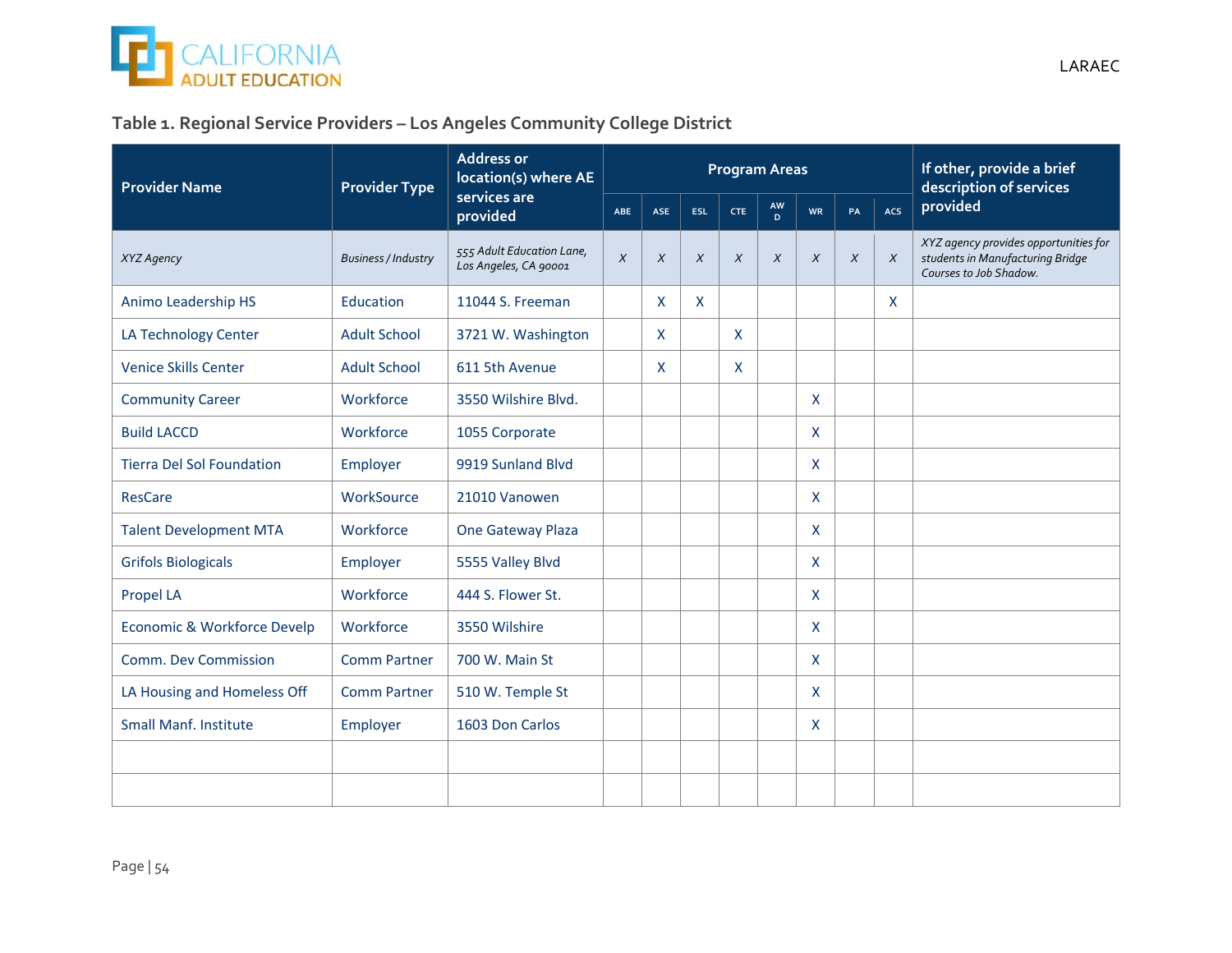

### **Table 1. Regional Service Providers – Los Angeles Unified School District**

| <b>Provider Name</b>                               | <b>Provider Type</b>       | <b>Address or</b><br>location(s) where AE           |            |              |              | <b>Program Areas</b>      |          | If other, provide a brief<br>description of services |              |            |                                                                                                     |
|----------------------------------------------------|----------------------------|-----------------------------------------------------|------------|--------------|--------------|---------------------------|----------|------------------------------------------------------|--------------|------------|-----------------------------------------------------------------------------------------------------|
|                                                    |                            | services are<br>provided                            | <b>ABE</b> | <b>ASE</b>   | <b>ESL</b>   | <b>CTE</b>                | AW<br>D. | WR                                                   | PA           | <b>ACS</b> | provided                                                                                            |
| XYZ Agency                                         | <b>Business / Industry</b> | 555 Adult Education Lane,<br>Los Angeles, CA 90001  | $\chi$     | $\chi$       | X            | $\boldsymbol{X}$          | $\chi$   | $\chi$                                               | $\chi$       | $\chi$     | XYZ agency provides opportunities for<br>students in Manufacturing Bridge<br>Courses to Job Shadow. |
| American Academy of<br><b>Protective Training</b>  | Industry                   | 5441 E. Berverly Blvd,<br>Los Angeles, CA<br>90022  |            |              |              |                           | X        |                                                      |              |            | Training provider for security<br>guard and firearms training                                       |
| <b>Boyle Heights Young</b><br><b>Adult Program</b> | <b>Business</b>            | 1500 Bridge St, Los<br>Angeles, CA 90033            | X          | $\mathsf{X}$ |              |                           |          |                                                      |              |            | Charter adult school<br>providing college and career<br>readiness programs for 16 to                |
| <b>Brotherhood Crusade</b>                         | <b>Business</b>            | 200 Slauson Ave                                     |            |              |              |                           | X        |                                                      | $\mathsf{X}$ |            |                                                                                                     |
| California Institute of<br><b>EMT</b>              | Education                  | 2669 Myrtle Ave<br>Signal Hill, CA 90755            |            |              |              | X                         |          |                                                      |              |            | <b>CPR Classes Adult Education</b>                                                                  |
| Centinela Adult School                             | School                     | 4409 Redondo Beach<br>Blvd, Lawndale, CA<br>90260   | X          | $\mathsf{x}$ | $\mathsf{x}$ | $\boldsymbol{\mathsf{X}}$ |          |                                                      |              |            |                                                                                                     |
| <b>Certstaffix Training</b>                        | Industry                   | 355 S. Grand Ave<br>#2450, Los Angeles,<br>CA 90071 |            |              |              |                           | X        |                                                      |              |            | Training service specializing<br>in corporate software                                              |
| <b>City of Beverly Hills</b><br><b>ESL Program</b> | Education                  | 255 S. Lansky Dr<br>Beverly Hills, CA<br>90212      |            |              | X            |                           |          |                                                      |              |            |                                                                                                     |
| <b>Coast Career Institute</b>                      | School                     | 1340 S. Hill St.                                    |            |              |              | X                         |          |                                                      |              |            | <b>Adult Education</b>                                                                              |
| <b>Compton Adult School</b>                        | School                     | 1104 E. 104 <sup>th</sup> St,<br>Compton, cA 90220  | X          | X            | X            | X                         |          |                                                      |              |            |                                                                                                     |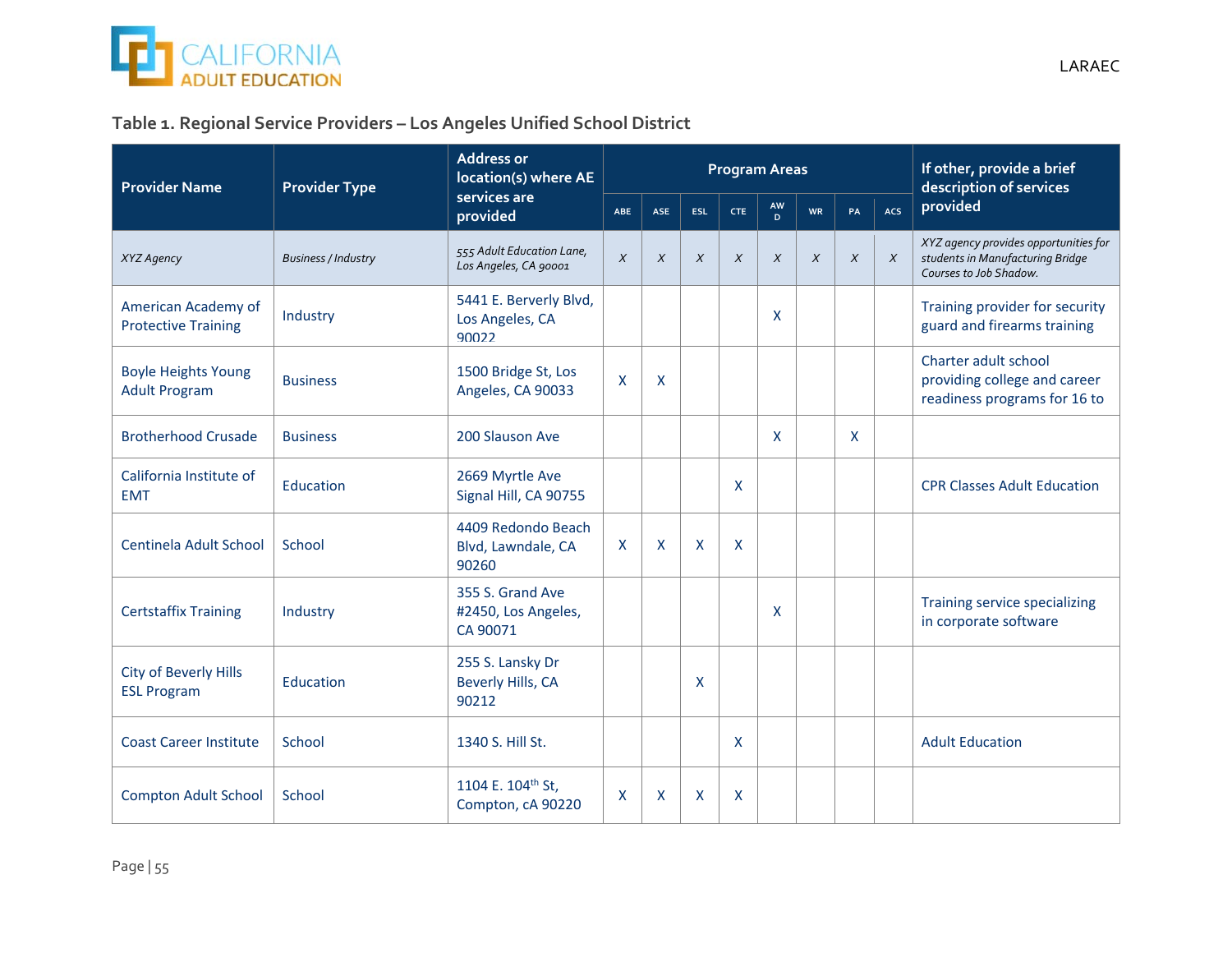

| <b>Provider Name</b>                                                   | <b>Provider Type</b>                 | <b>Address or</b><br>location(s) where AE               |              |              |            |                | <b>Program Areas</b> | If other, provide a brief<br>description of services |    |     |                                                                                                                 |  |
|------------------------------------------------------------------------|--------------------------------------|---------------------------------------------------------|--------------|--------------|------------|----------------|----------------------|------------------------------------------------------|----|-----|-----------------------------------------------------------------------------------------------------------------|--|
|                                                                        |                                      | services are<br>provided                                | ABE          | <b>ASE</b>   | <b>ESL</b> | <b>CTE</b>     | AW<br>D              | <b>WR</b>                                            | PA | ACS | provided                                                                                                        |  |
| <b>Electrical Training</b><br>Institute                                | Electrician                          | 6029 S. Garfield Ave,<br>Commerce, CA 90040             |              |              |            | X              |                      |                                                      |    |     | Training and apprenticeship                                                                                     |  |
| <b>EZRA University</b>                                                 | <b>Business</b>                      | 2604 Marengo St, Los<br>Angeles, CA 90033               |              |              |            |                |                      |                                                      |    |     | Private school that offers<br><b>Bachelors and Masters</b><br>والمستوفي والمستولية والمعارضة والمستوين والمنافذ |  |
| Five Keys Schools and<br>Programs                                      | <b>Business</b>                      | 2420 E 1st St, Los<br>Angeles, CA 90033                 | $\mathsf{x}$ | $\mathsf{X}$ |            | X              |                      |                                                      |    |     | Charter school providing high<br>school and career readiness<br>nroarome                                        |  |
| <b>General Assembly</b><br>Downtown                                    | Educational                          | 360 E. 2 <sup>nd</sup> Street, Los<br>Angeles, CA 90012 |              |              |            | <b>CT</b><br>E |                      |                                                      |    |     | <b>Vocational &amp; Technical</b><br>School, Educational Services,<br><b>Adult Education</b>                    |  |
| <b>General Assembly</b><br>Santa Monica                                | Education                            | 1520 2 <sup>nd</sup> St<br>Santa Monica, CA<br>90401    |              |              |            | X              |                      |                                                      |    |     | <b>Vocational &amp; Technical</b><br>School, Educational Services,<br><b>Adult Education</b>                    |  |
| Inglewood Adult<br>School                                              | School                               | 106 E. Manchester<br>Blvd, Inglewood, CA<br>90220       | $\mathsf{x}$ | $\mathsf{X}$ | X          | X              |                      |                                                      |    |     |                                                                                                                 |  |
| <b>Intercoast College</b>                                              | <b>Accounting Admin</b><br>Assistant | 175 E. Olive St,<br>Burbank, CA 91502                   |              |              |            | X              |                      |                                                      |    |     | <b>Accounting Admin Assistant</b>                                                                               |  |
| <b>INVENT Institute of</b><br>Venue and<br>Entertainment<br>Technology | Industry                             | 1401 E. 3rd St, Los<br>Angeles, CA 90033                |              |              |            |                | X                    |                                                      |    |     | Provides technical training for<br>video production, lighting,<br>and event audio                               |  |
| L.A. Urban League                                                      | <b>Business</b>                      | 4401 Crenshaw Blvd                                      |              |              |            |                | X                    |                                                      | X  |     |                                                                                                                 |  |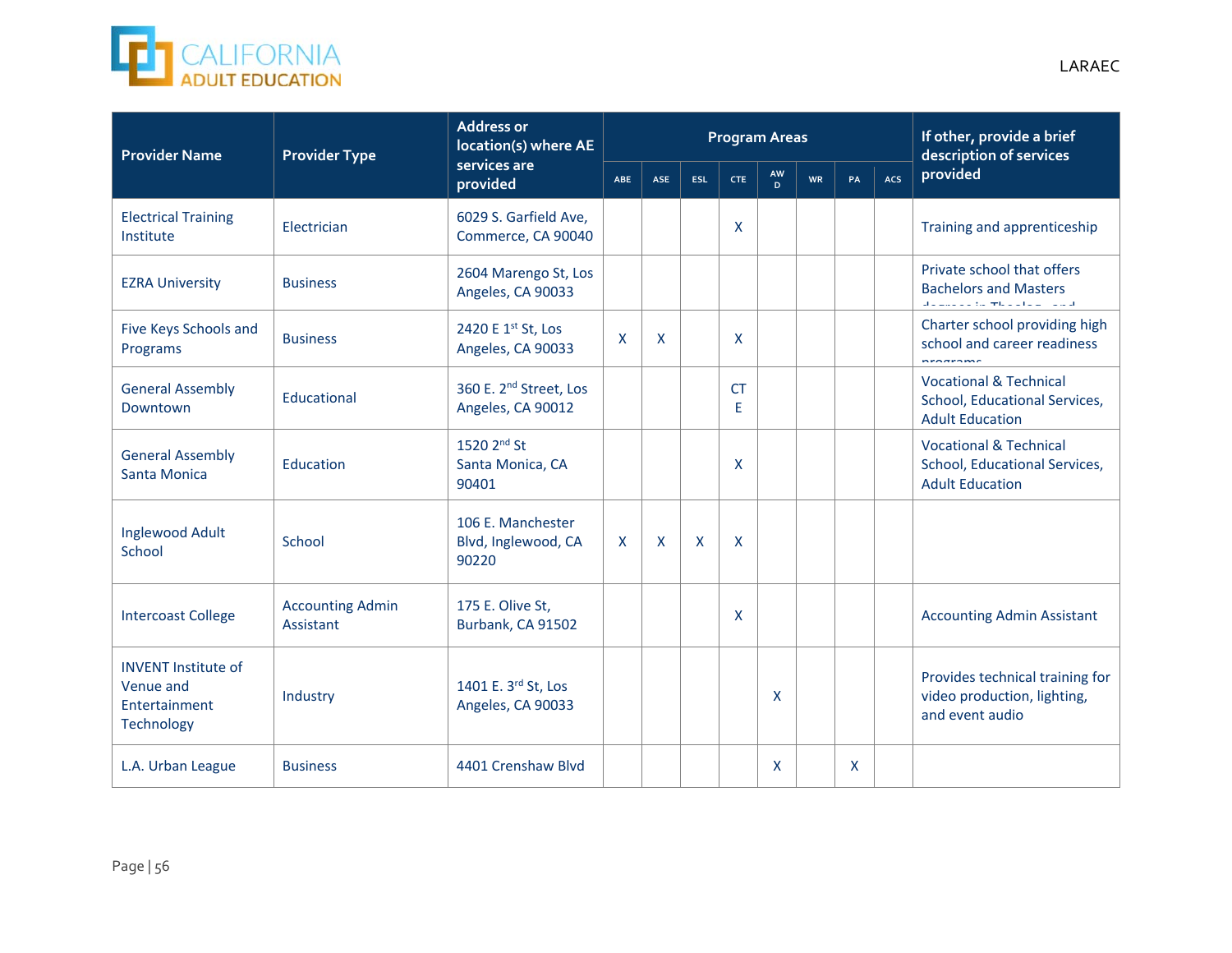

| <b>Provider Name</b>                           | <b>Provider Type</b>           | <b>Address or</b><br>location(s) where AE          |              | If other, provide a brief<br><b>Program Areas</b><br>description of services |            |              |              |    |    |     |                                                |  |  |  |
|------------------------------------------------|--------------------------------|----------------------------------------------------|--------------|------------------------------------------------------------------------------|------------|--------------|--------------|----|----|-----|------------------------------------------------|--|--|--|
|                                                |                                | services are<br>provided                           | ABE          | <b>ASE</b>                                                                   | <b>ESL</b> | <b>CTE</b>   | AW<br>D.     | WR | PA | ACS | provided                                       |  |  |  |
| Language Door                                  | Language Learners              | 15720 Ventura Blvd,<br>Encino, CA                  |              |                                                                              | X          |              |              |    |    |     | Learn English                                  |  |  |  |
| <b>LASW College</b>                            | School                         | 1600 W. Imperial<br>Blvd, Los Angeles, CA<br>90047 | $\mathsf{x}$ | $\mathsf{X}$                                                                 | X          | X            |              |    |    |     |                                                |  |  |  |
| Levy Adult School                              | School                         | 3420 W. 229 Pl,<br>Torrance, CA 90505              | $\mathsf{x}$ | X                                                                            | X          | $\mathsf{X}$ |              |    |    |     |                                                |  |  |  |
| <b>Martin Luther King</b><br><b>Rec Center</b> | <b>Business</b>                | 3916 Western Ave                                   |              |                                                                              |            |              | X            |    |    |     | Am. Sign Lang, Interpreters                    |  |  |  |
| <b>Montes Healthcare</b><br>College            | <b>Health Science Industry</b> | 555 W. Redondo<br>Beach Blvd, Gardena,<br>CA 90248 |              |                                                                              |            | X            |              | X  |    |     |                                                |  |  |  |
| <b>National Career</b><br>College              | Healthcare                     | 14355 Roscoe Blvd,<br>Panorama City, CA            |              |                                                                              |            | X            |              |    |    |     | <b>MA Certification</b>                        |  |  |  |
| <b>National Healthcare</b><br>Association      | Healthcare                     |                                                    |              |                                                                              |            |              | $\mathsf{x}$ |    | X  |     | Certification/Career<br><b>Resources</b>       |  |  |  |
| <b>New Horizons</b>                            | A+ Cert, IC3                   | 6624 Valjean Ave,<br>Van Nuys, CA 91406            |              |                                                                              |            | X            |              |    |    |     | Courses in computer repair<br>and computer ops |  |  |  |
| <b>Northwest College</b>                       | Healthcare                     | 14540 Haynes Ave,<br>Van Nuys, CA 91411            |              |                                                                              |            | X            |              |    |    |     | <b>MA Certification</b>                        |  |  |  |
| <b>NTMA</b>                                    | Machinist                      | 12131 Telegraph Rd,<br>Santa Fe Springs, CA        |              |                                                                              |            | X            |              |    |    |     | <b>CNC Machinist</b>                           |  |  |  |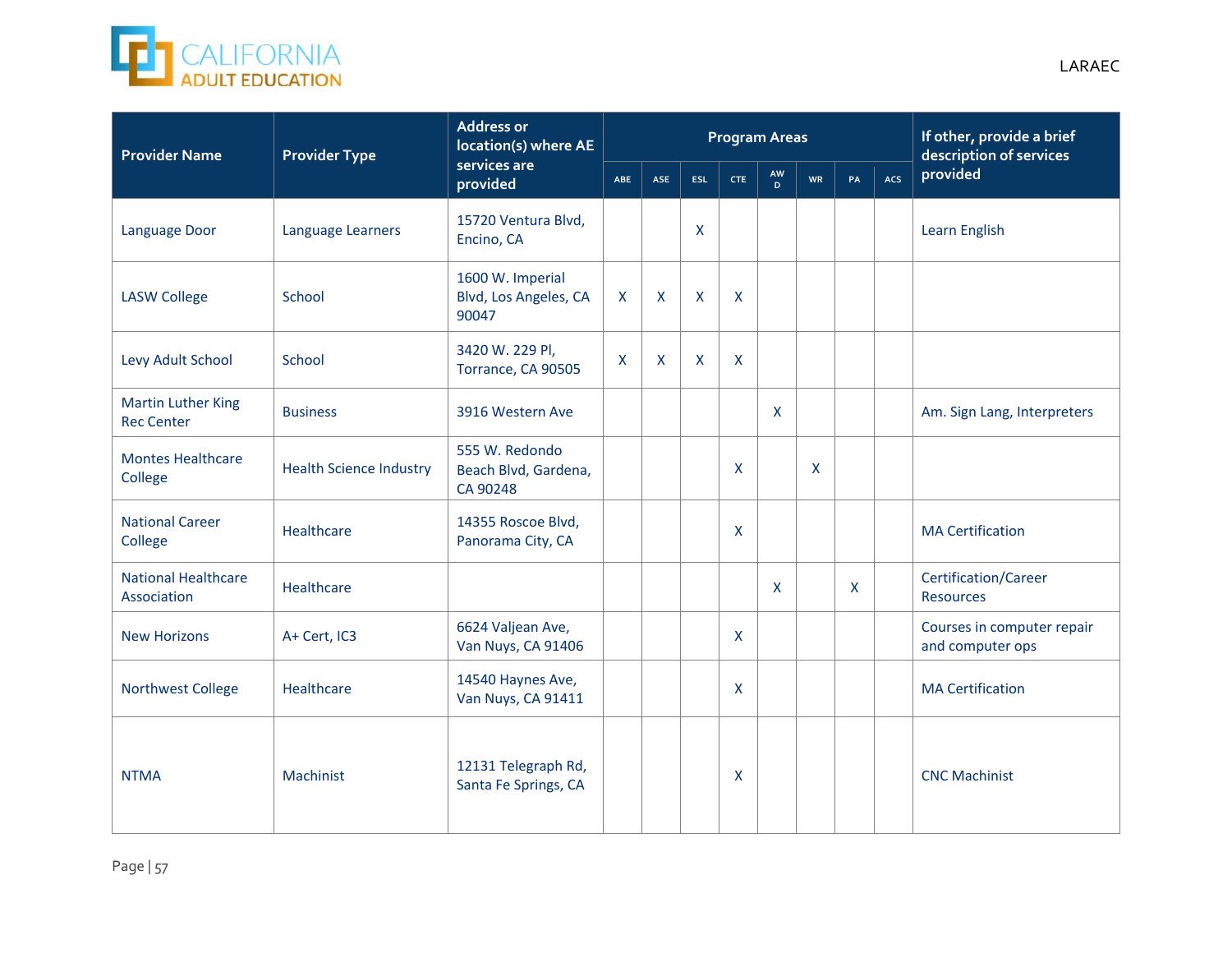

| <b>Provider Name</b>                                                        | <b>Provider Type</b>           | <b>Address or</b><br>location(s) where AE                         | <b>Program Areas</b> |              |                           |            |          |           | If other, provide a brief<br>description of services |     |                                                                                              |
|-----------------------------------------------------------------------------|--------------------------------|-------------------------------------------------------------------|----------------------|--------------|---------------------------|------------|----------|-----------|------------------------------------------------------|-----|----------------------------------------------------------------------------------------------|
|                                                                             |                                | services are<br>provided                                          | ABE                  | <b>ASE</b>   | ESL                       | <b>CTE</b> | AW<br>D. | <b>WR</b> | PA                                                   | ACS | provided                                                                                     |
| <b>ONLC</b>                                                                 | A+ Cert                        | 21550 Oxnard St,<br>Woodland Hills, CA<br>91367                   |                      |              |                           | X          |          |           |                                                      |     | Live classes w/online<br>instructor                                                          |
| <b>PACE Business Center</b>                                                 | <b>Business</b>                | 1055 Wilshire Blvd                                                |                      |              |                           |            | X        |           | $\mathsf{X}$                                         |     |                                                                                              |
| Pan American<br><b>Learning Center</b>                                      | <b>Business</b>                | 5161 Pomona Blvd,<br>Los Angeles, CA<br>90022                     |                      |              |                           |            | X        |           |                                                      |     | Provides technical training<br>and academic foundation and<br>standards necessary to         |
| <b>Pathways College</b><br><b>Nursing And Health</b><br><b>Care Careers</b> | <b>Health Science Industry</b> | 637 E. Albertoni St,<br>Carson, CA 90746                          |                      |              |                           | X          |          | X         |                                                      |     | Agency offers CNA classes<br>only                                                            |
| Pico-Union Work<br>Source                                                   | <b>Business</b>                | 1055 Wilshire Blvd                                                |                      |              |                           |            |          | X         |                                                      |     | <b>Support Services</b>                                                                      |
| <b>Product School</b>                                                       | Education                      | 929 Colorado Ave,<br>Santa Monica, CA<br>90401                    |                      |              |                           | X          |          |           |                                                      |     | <b>Vocational &amp; Technical</b><br>School, Educational Services,<br><b>Adult Education</b> |
| <b>Puente Learning</b><br>Center                                            | Education                      | 501 S. Boyle Avenue,<br><b>Boyle Heights</b>                      |                      | $\mathsf{x}$ | $\boldsymbol{\mathsf{x}}$ | X          |          |           |                                                      |     | Language Schools, Adult<br><b>Education, Preschools</b>                                      |
| <b>SMMUSD Adult</b><br><b>Education Center AEC</b>                          | Education                      | 2510 Lincoln Blvd<br><b>Room 203</b><br>Santa Monica, CA<br>90405 | $\mathsf{x}$         | $\mathsf{x}$ | $\mathsf{x}$              |            |          |           |                                                      |     |                                                                                              |
| South Bay Adult<br>School                                                   | Education                      | 3401 Inglewood Ave,<br>Redondo Beach, Ca<br>90278                 | $\mathsf{X}$         | $\mathsf{x}$ | $\boldsymbol{\mathsf{x}}$ | X          |          |           |                                                      |     |                                                                                              |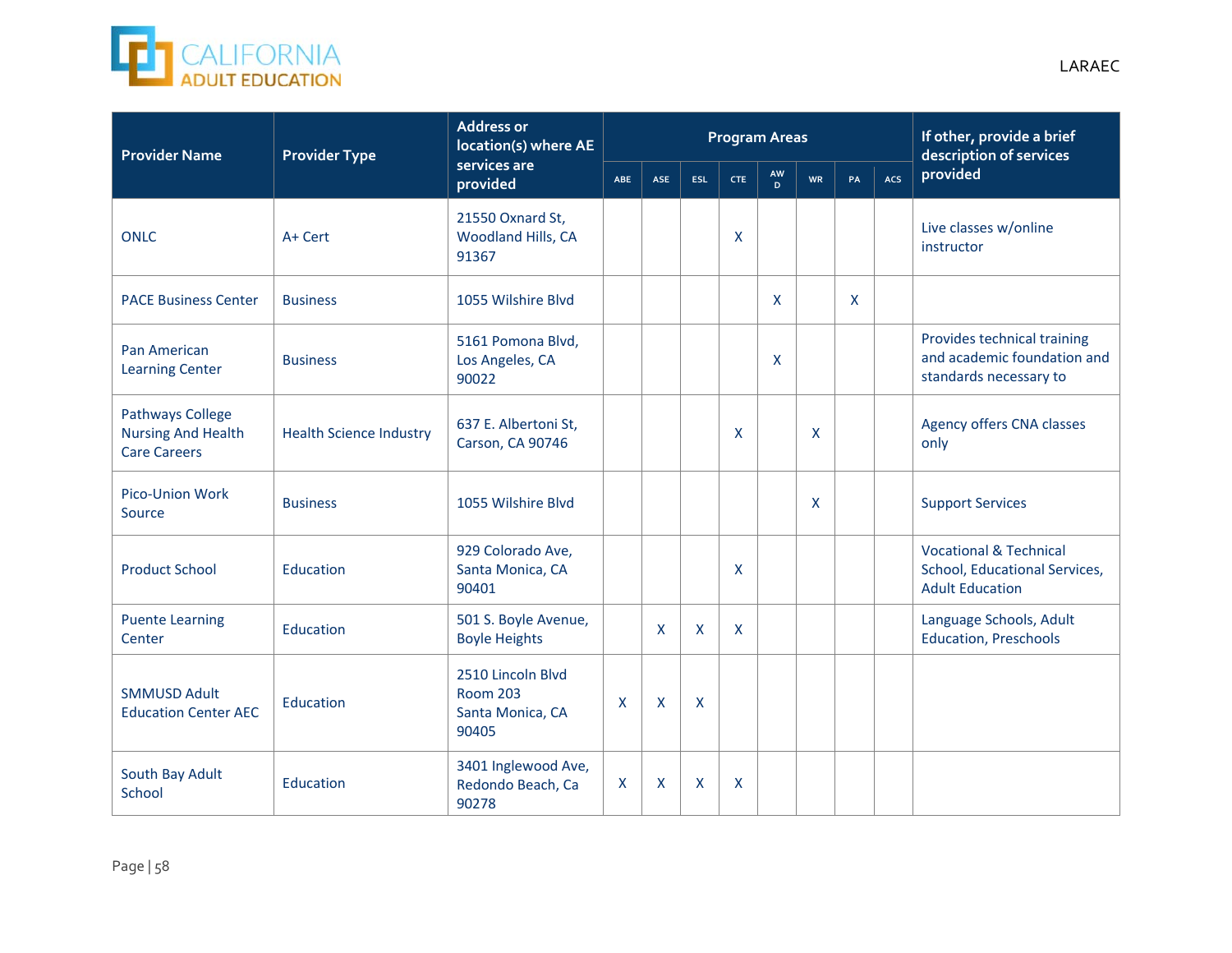

| <b>Provider Name</b>                                                    | <b>Provider Type</b>           | <b>Address or</b><br>location(s) where AE                  |            | If other, provide a brief<br><b>Program Areas</b><br>description of services |            |                 |         |              |    |            |                                            |  |
|-------------------------------------------------------------------------|--------------------------------|------------------------------------------------------------|------------|------------------------------------------------------------------------------|------------|-----------------|---------|--------------|----|------------|--------------------------------------------|--|
|                                                                         |                                | services are<br>provided                                   | <b>ABE</b> | ASE                                                                          | <b>ESL</b> | <b>CTE</b>      | AW<br>D | WR           | PA | <b>ACS</b> | provided                                   |  |
| Southern California<br><b>Health Institute</b>                          | Healthcare                     | 5644 Vineland Ave,<br>North Hollywood, CA                  |            |                                                                              |            | X               |         |              |    |            | <b>MA Certification</b>                    |  |
| Southern California<br><b>Health Institute</b>                          | Healthcare                     | 18040 Sherman Way<br>Blvd, Reseda, CA<br>91335             |            |                                                                              |            | X               |         |              |    |            | <b>MA Certification</b>                    |  |
| Southern California<br><b>Regional Occupational</b><br>Center           | <b>Vocational Training</b>     | 2300 Crenshaw Blvd,<br>Torrance, CA 90501                  |            |                                                                              |            | X               |         | $\mathsf{x}$ |    |            |                                            |  |
| <b>Spartan College</b>                                                  | Aviation                       | 8911 Aviation Blvd,<br>Hawthorn, CA 90301                  |            |                                                                              |            | X               |         |              |    |            | Aviation mech: powerplants<br>and airplane |  |
| The Academy by<br><b>Educate Simplify</b>                               | <b>Specialty School</b>        | 3580 Wilshire Blvd,                                        |            |                                                                              |            |                 |         |              |    |            | <b>Adult Education</b>                     |  |
| The Computer Tutor                                                      | Education                      | Los Angeles, CA<br>90066                                   |            |                                                                              |            | X               |         |              |    |            | <b>Computer Training</b>                   |  |
| <b>Training Connection</b>                                              | Education                      | 915 Wilshire Blvd                                          |            |                                                                              |            |                 |         |              |    |            | <b>Adult Education</b>                     |  |
| <b>Training Connection</b>                                              | Education                      | 915 Wilshire Blvd<br>Ste 1800, Los<br>Angeles. CA 90017    |            |                                                                              |            | <b>CT</b><br>E. |         |              |    |            | <b>Adult Education</b>                     |  |
| <b>Trinity School of</b><br><b>Health and Allied</b><br><b>Sciences</b> | <b>Health Science Industry</b> | 1225 W. 190 <sup>th</sup> St<br>#375, Gardena, CA<br>90248 |            |                                                                              |            | X               |         | X            |    |            |                                            |  |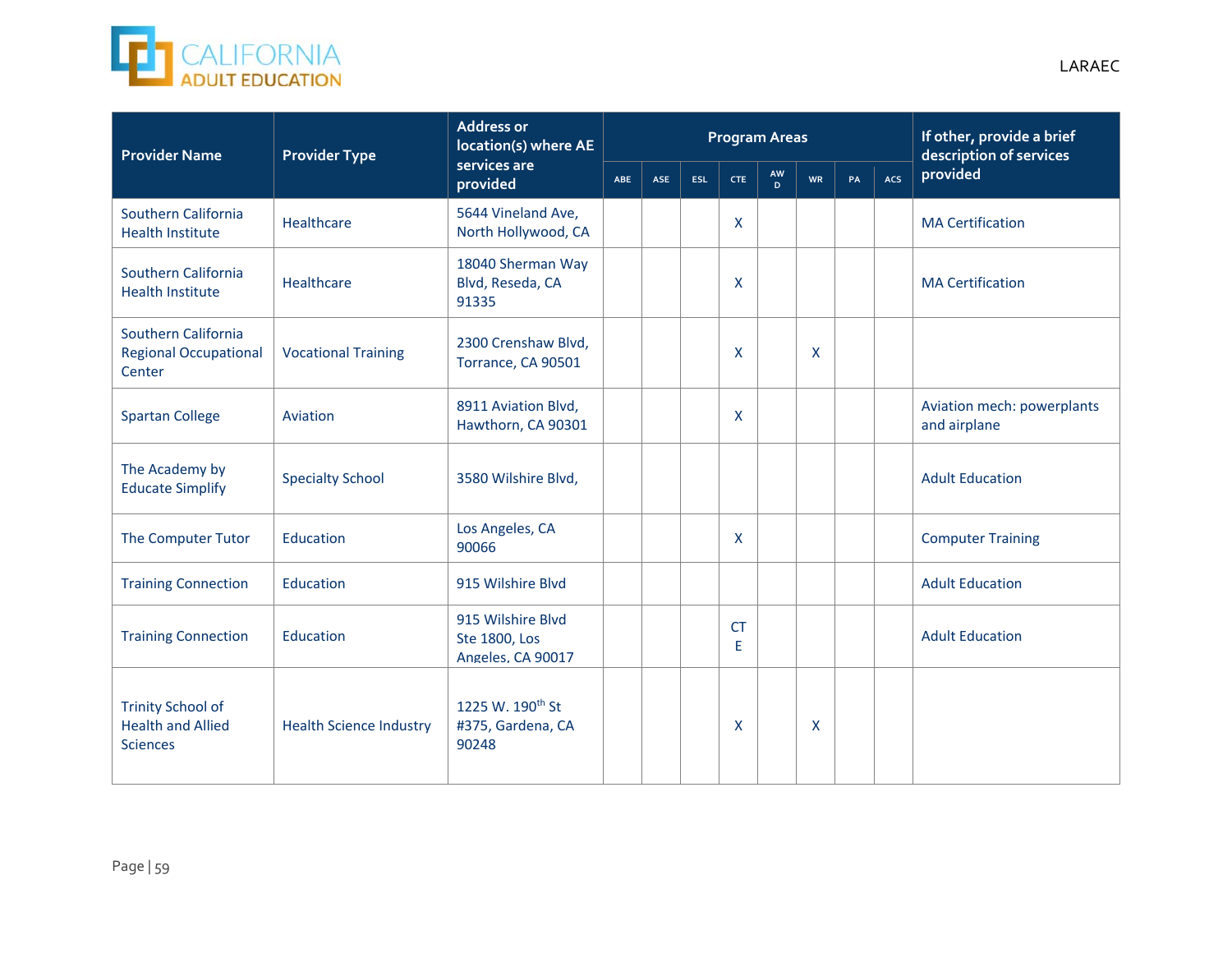

| <b>Provider Name</b>                                                 | <b>Provider Type</b>                                        | <b>Address or</b><br>location(s) where AE                                     | <b>Program Areas</b> |            |     |            |                    |           |              | If other, provide a brief<br>description of services |                                                          |  |  |  |
|----------------------------------------------------------------------|-------------------------------------------------------------|-------------------------------------------------------------------------------|----------------------|------------|-----|------------|--------------------|-----------|--------------|------------------------------------------------------|----------------------------------------------------------|--|--|--|
|                                                                      |                                                             | services are<br>provided                                                      | ABE                  | <b>ASE</b> | ESL | <b>CTE</b> | AW<br>$\mathbf{D}$ | <b>WR</b> | PA           | ACS                                                  | provided                                                 |  |  |  |
| <b>UEI College</b>                                                   | Quickbooks Admin<br>Assistant, Medical<br>Assistant         | 5445 Balboa Blvd,<br><b>Encino, CA 91316</b>                                  |                      |            |     | X          |                    |           |              |                                                      | Includes externship, MA<br>Certification                 |  |  |  |
| <b>United Education</b><br>Institute                                 | <b>Health Science and</b><br><b>Transportation Industry</b> | 661 W. Redondo<br>Beach Blvd, Gardena,<br>Ca 90247                            |                      |            |     | X          |                    | X         |              |                                                      |                                                          |  |  |  |
| Valley College of<br><b>Medical Careers</b>                          | Healthcare                                                  | 8399 Topanga Blvd,<br>Canoga Park, CA                                         |                      |            |     | X          |                    |           |              |                                                      | <b>MA Certification</b>                                  |  |  |  |
| <b>Vera Davis</b><br>McClendon/Oakwood<br><b>Youth Family Center</b> | Community/Social<br><b>Services</b>                         | 610 California Ave,<br><b>Venice, CA 90291</b>                                | X                    | X          | X   |            |                    |           |              |                                                      | Nonprofit community-based<br>social service organization |  |  |  |
| <b>West Adams Work</b><br>Source                                     | <b>Business</b>                                             | 7900 Crenshaw Blvd                                                            |                      |            |     |            |                    | X         |              |                                                      | <b>Support Services</b>                                  |  |  |  |
| <b>WLCAC</b>                                                         | <b>CBO</b>                                                  | 10950 S. Central Ave,<br>Los Angeles, CA<br>90059                             | X                    | X          | X   | X          |                    |           |              |                                                      |                                                          |  |  |  |
| <b>Work Source-Marina</b><br>Del Rey/JVS                             | Social<br>Services/Employment                               | 5446 Sepulveda Blvd<br>#240, Culver City, CA<br>90230                         |                      |            |     |            | $\mathsf{x}$       |           | $\mathsf{x}$ |                                                      | <b>Career Resources</b>                                  |  |  |  |
| <b>Hipcooks</b>                                                      | <b>Cooking School</b>                                       | 642 Moulton Avenue,<br>Los Angeles, 90031                                     |                      |            |     | X          |                    |           |              |                                                      |                                                          |  |  |  |
| <b>NIU College</b>                                                   | Education                                                   | 5959 Topanga<br>Canyon Blvd,                                                  |                      |            |     | X          |                    |           |              |                                                      |                                                          |  |  |  |
| Regan Career Institute                                               | Education                                                   | <b>11350 Valley</b><br>All Contracts<br>$\mathcal{A}=\mathcal{A}+\mathcal{A}$ |                      |            |     | X          |                    |           |              |                                                      |                                                          |  |  |  |